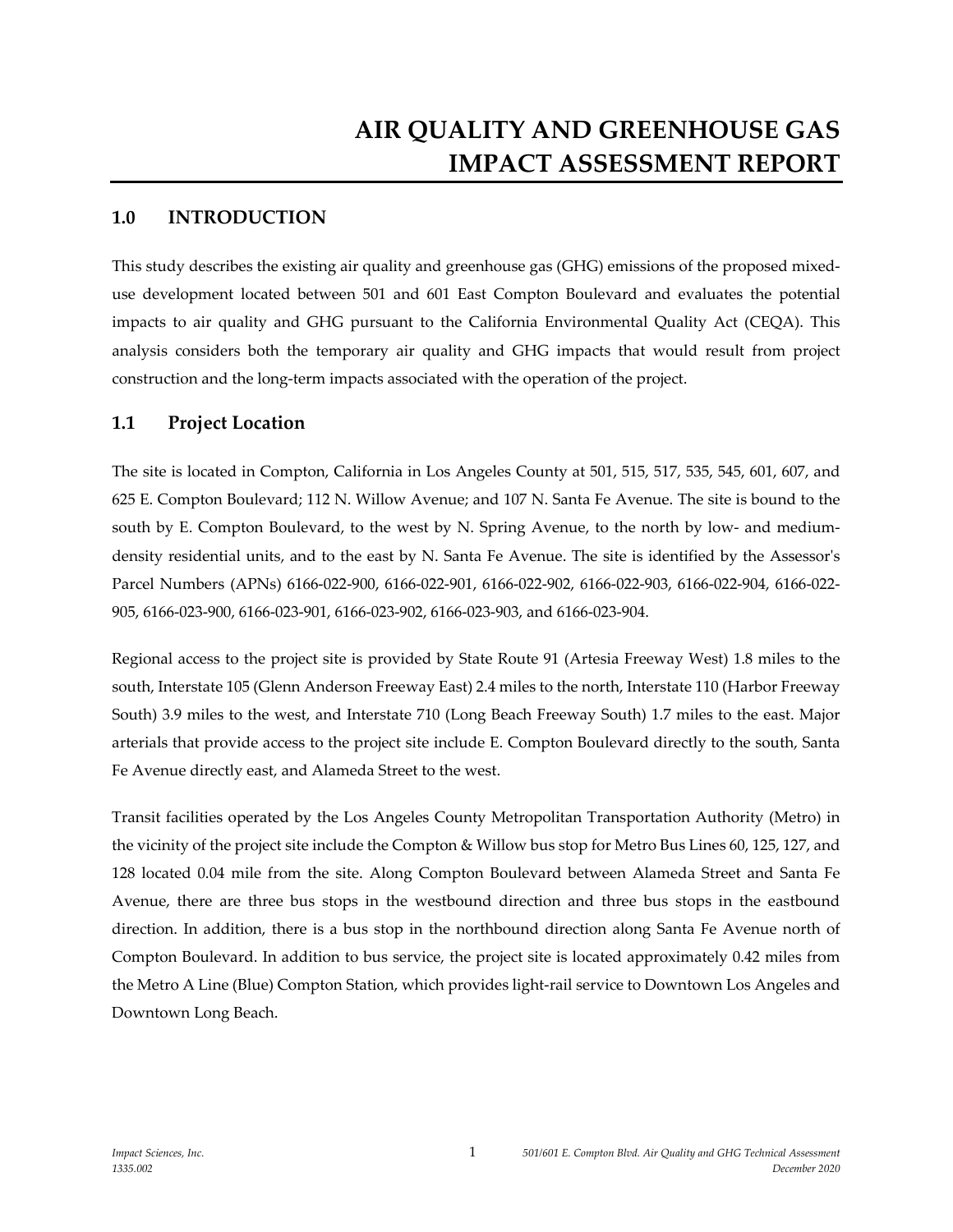## **1.2 Project Description**

The 501 and 601 Compton Boulevard Development Project (project) is a 93,046 square-foot site comprised of eleven parcels in Compton, California in Los Angeles County. The proposed project is a seven-story, 266,792 square-foot mixed-use development comprised of 7,734 square feet of retail/commercial uses, 300 residential units (including 20 percent affordable units), a pedestrian plaza (Willow Plaza), the Compton Innovation Hub and Creative Studios, and two parking garages with up to 407 spaces. The building would have a maximum height of 85 feet along Compton Boulevard and lower heights on the north side of the project.

In addition, the project includes the creation of a public pedestrian plaza by closing Willow Avenue to nonemergency vehicular traffic and reconfiguration of E. Compton Boulevard between Alameda Street East and Santa Fe Avenue, from two lanes in each direction to one lane in each direction. The project also includes streetscape improvements and bicycle parking on-site to encourage pedestrian and bicycle travel. The anticipated floor area ratio (FAR) is 2.86.

The project site currently contains four one-story structures that are vacant and partially demolished. All structures on the site would be demolished proposed as part of the proposed project. The project site also includes vacant land and surface parking.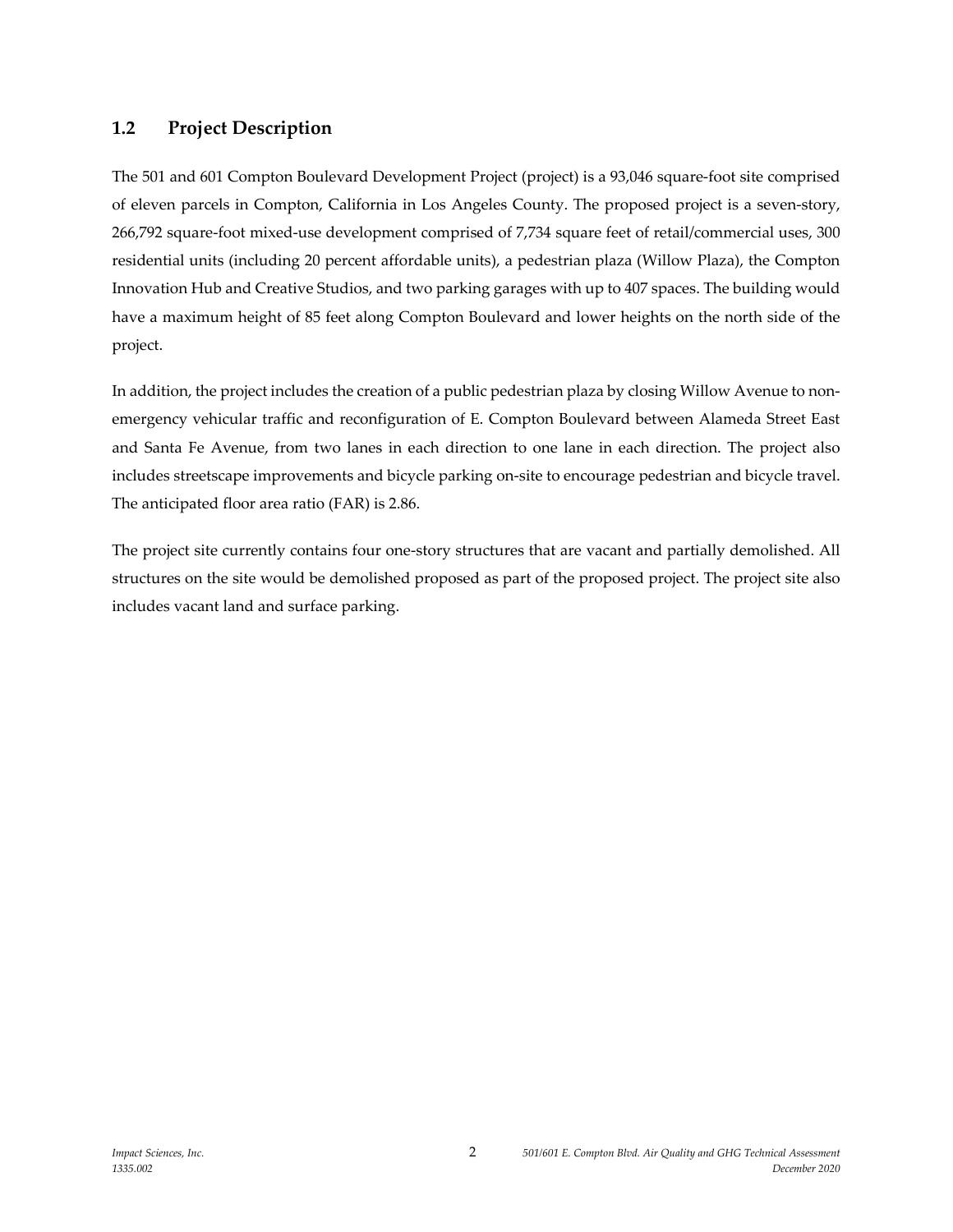## **2.0 AIR QUALITY**

## **2.1 Air Quality Setting**

## *South Coast Air Basin*

### **South Coast Air Basin Characteristics**

The City of Compton is located within the South Coast Air Basin (SCAB), which encompasses approximately 12,000 square miles of Orange County and the non-desert portions of Los Angeles, Riverside, and San Bernardino Counties, in addition to the San Gorgonio Pass area in Riverside County. SCAB is a coastal plain with connecting broad valleys and low hills, bounded by the Pacific Ocean to the southwest and high mountains around the rest of its perimeters.

#### *Temperature and Precipitation*

The general region lies in the semi-permanent high-pressure zone of the eastern Pacific, resulting in a mild climate tempered by cool sea breezes with light average wind speeds. It is considered semi-arid and is characterized by warm summers, mild winters, infrequent seasonal rainfall, moderate daytime onshore breezes, and moderate humidity. This usually mild climatological pattern is interrupted occasionally by periods of extremely hot weather, winter storms, or Santa Ana winds. The annual average temperature varies little throughout the SCAB region, ranging from the low 60s to the high 80s, in degrees Fahrenheit (F°). With a more pronounced oceanic influence, coastal areas show less variability in annual minimum and maximum temperatures than inland areas.

In contrast to a very steady pattern of temperature, rainfall is seasonally and annually highly variable. Almost all annual rains fall between November and April. Summer rainfall is normally restricted to widely scattered thundershowers near the coast, with slightly heavier shower activity in the east and over the mountains.

### *Humidity*

Although the SCAB has a semiarid climate, the air near the earth's surface is typically moist because of the presence of a shallow marine layer. Except for infrequent periods when dry, continental air is brought into the SCAB by offshore winds, the "ocean effect" is dominant. Periods of heavy fog, especially along the coast, are frequent, and low clouds, often referred to as high fog, are a characteristic climate feature. Annual average humidity is 70 percent at the coast and 57 percent in the eastern portions of the SCAB.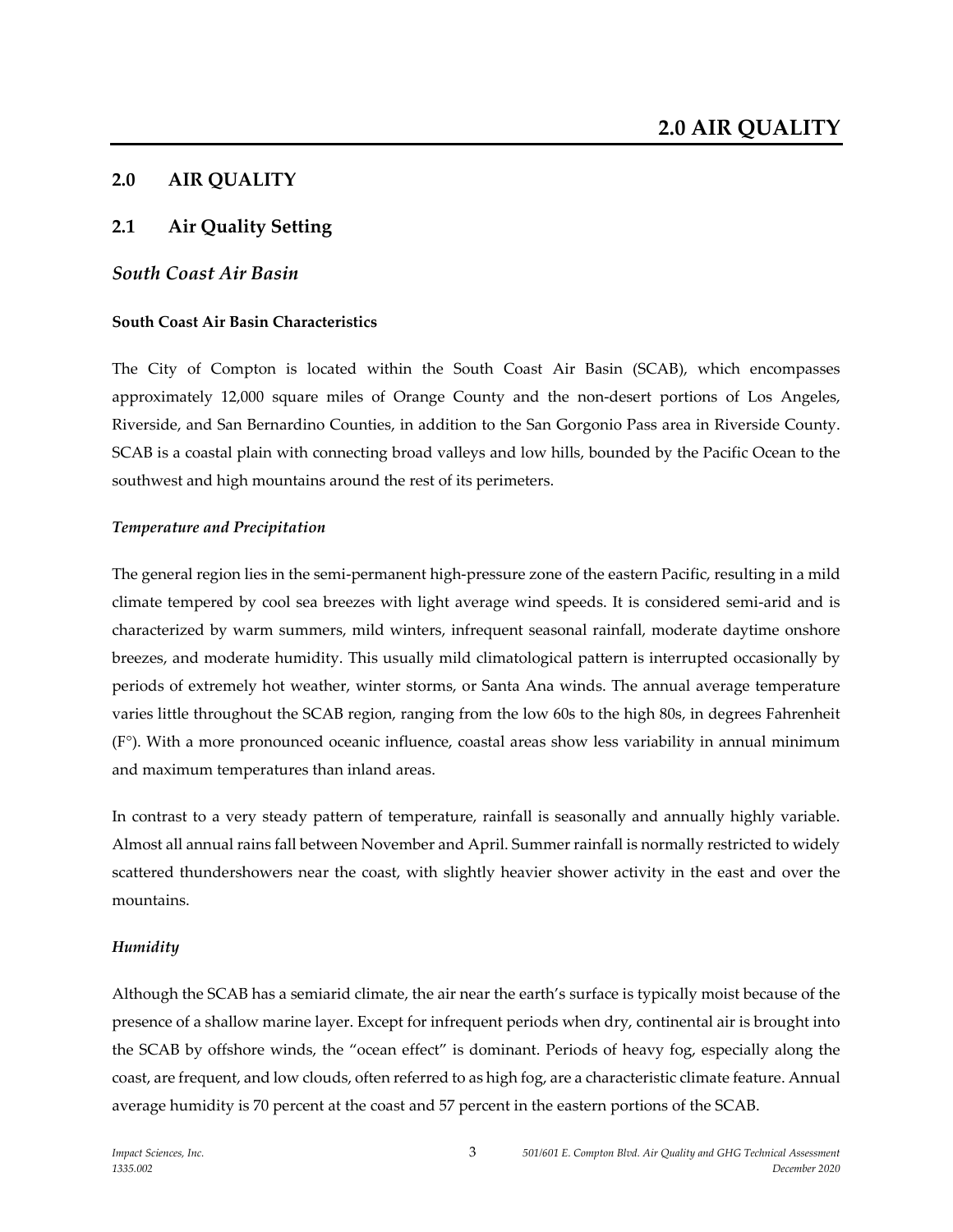#### *Wind*

Wind patterns across the south coastal region are characterized by westerly or southwesterly onshore winds during the day and by easterly or northeasterly breezes at night. Wind speed is higher during the dry summer months than during the rainy winter.

Between periods of wind, air stagnation may occur in both the morning and evening hours. Air stagnation is one of the critical determinants of air quality conditions on any given day. During the winter and fall, surface high-pressure systems over the SCAB, combined with other meteorological conditions, can result in very strong, downslope Santa Ana winds. These winds normally continue a few days before predominant meteorological conditions are reestablished.

The mountain ranges to the east affect the diffusion of pollutants by inhibiting the eastward transport of pollutants. Air quality in the SCAB generally ranges from fair to poor and is similar to air quality in most of coastal Southern California. The entire region experiences heavy concentration of air pollutants during prolonged periods of stable atmospheric conditions.

#### *Inversions*

In conjunction with the two characteristic wind patterns that affect the rate and orientation of horizontal pollutant transport, two similarly distinct types of temperature inversions control the vertical depth through which pollutants are mixed. These inversions are the marine/subsidence inversion and the radiation inversion. The height of the base of the inversion at any given time is known as the "mixing height." The combination of winds and inversions is a critical determinant leading to highly degraded air quality in the summer and generally good air quality in the winter in Compton.

#### **Air Pollutants of Concern**

Criteria air pollutants are defined as pollutants for which the federal and state governments have established ambient air quality standards for outdoor concentrations. The federal and state standards have been set at levels above which concentrations could be harmful to human health and welfare. These standards are designed to protect the most sensitive persons such as children, pregnant women, and the elderly, from illness or discomfort. Criteria air pollutants include ozone (O3), nitrogen dioxide (NO2), carbon monoxide (CO), sulfur dioxide (SO2), particulate matter 2.5 microns or less in diameter (PM2.5), particulate matter ten microns or less in diameter (PM10), and lead (Pb). Note that reactive organic gases (ROGs), which are also known as reactive organic compounds (ROCs) or volatile organic compounds (VOCs), and nitrogen oxide (NOx) are not classified as criteria pollutants. However, ROGs and NOx are widely emitted from land development projects and participate in photochemical reactions in the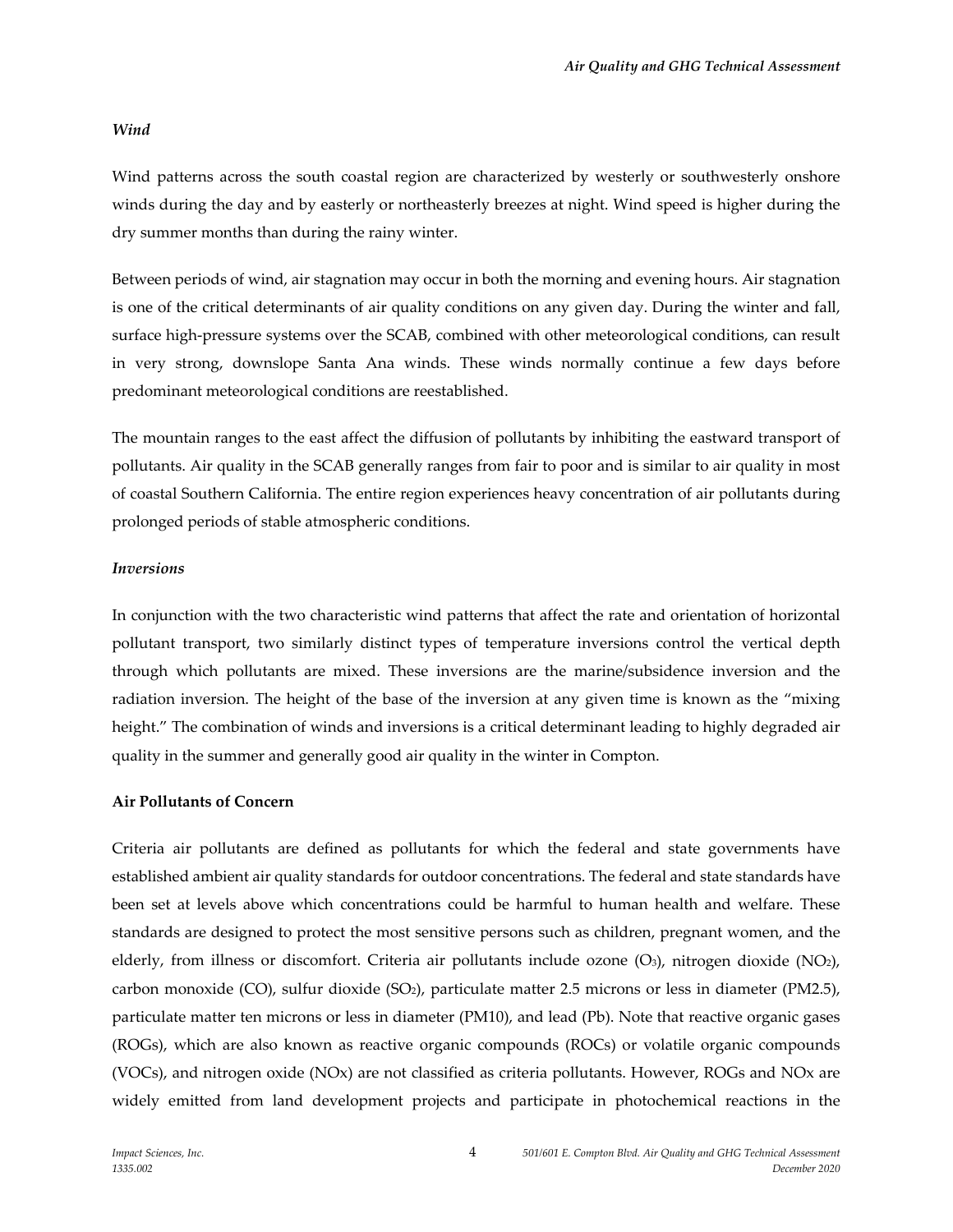atmosphere to form O3; therefore, NOx and ROGs are relevant to the proposed project and are of concern in the air basin and are listed below along with the criteria pollutants. Sources and health effects commonly associated with criteria pollutants are summarized in **Table 1, Criteria Pollutants Summary of Common Sources and Effects**.

| Pollutant                              | <b>Major Man-Made Sources</b>                                                                                                                                                                                                                                                                                                                                                             | Human Health & Welfare Effects                                                                                                                                                                                                                                                                              |  |
|----------------------------------------|-------------------------------------------------------------------------------------------------------------------------------------------------------------------------------------------------------------------------------------------------------------------------------------------------------------------------------------------------------------------------------------------|-------------------------------------------------------------------------------------------------------------------------------------------------------------------------------------------------------------------------------------------------------------------------------------------------------------|--|
| Carbon Monoxide<br>(CO)                | An odorless, colorless gas formed when carbon in<br>fuels is not burned completely; a component of<br>motor vehicle exhaust.                                                                                                                                                                                                                                                              | Reduces the ability of blood to deliver oxygen to<br>vital tissues, affecting the cardiovascular and<br>nervous system. Impairs vision, causes dizziness,<br>and can lead to unconsciousness or death.                                                                                                      |  |
| Nitrogen Dioxide<br>(NO <sub>2</sub> ) | A reddish-brown gas formed during fuel<br>combustion for motor vehicles and industrial<br>sources. Sources include moto vehicles, electric<br>utilities, and other sources that burn fuel.                                                                                                                                                                                                | Respiratory irritant; aggravates lung and heart<br>problems. Precursor to ozone and acid rain.<br>Contributes to global warming and nutrient<br>overloading which deteriorates water quality.<br>Causes brown discoloration of the atmosphere.                                                              |  |
| Ozone $(O_3)$                          | Formed by a chemical reaction between volatile<br>organic compounds (VOC) and nitrous oxides<br>(NOx) in the presence of sunlight. VOCs are also<br>commonly referred to as reactive organic gases<br>(ROGs). Common sources of these precursor<br>pollutants include motor vehicle exhaust,<br>industrial emissions, gasoline storage and<br>transport, solvents, paints, and landfills. | Irritates and causes inflammation of the mucous<br>membranes and lung airways; causes wheezing,<br>coughing, and pain when inhaling deeply;<br>decreases lung capacity; aggravates lung and heart<br>problems. Damages plants; reduces crop yield.<br>Damages rubber, some textiles, and dyes.              |  |
| Particulate Matter<br>(PM10 & PM2.5)   | Produced by power plants, steel mills, chemical<br>plants, unpaved roads and parking lots, wood-<br>burning stoves and fireplaces, automobiles, and<br>others.                                                                                                                                                                                                                            | Increased respiratory symptoms, such as irritation<br>of the airways, coughing or difficulty breathing;<br>aggravated asthma; development of chronic<br>bronchitis; irregular heartbeat; nonfatal heart<br>attacks; and premature death in people with heart<br>or lung disease. Impairs visibility (haze). |  |
| Sulfur Dioxide (SO <sub>2</sub> )      | A colorless, nonflammable gas formed when fuel<br>containing sulfur is burned; when gasoline is<br>extracted from ore. Examples are petroleum<br>refineries, cement manufacturing, metal<br>processing facilities, locomotives, and ships.                                                                                                                                                | Respiratory irritant; aggravates lung and heart<br>problems. In the presence of moisture and oxygen,<br>sulfur dioxide converts to sulfuric acid which can<br>damage marble, iron, and steel. Damages crops<br>and natural vegetation. Impairs visibility.<br>Precursor to acid rain.                       |  |
|                                        |                                                                                                                                                                                                                                                                                                                                                                                           |                                                                                                                                                                                                                                                                                                             |  |

| Table 1                                                   |
|-----------------------------------------------------------|
| Criteria Pollutants Summary of Common Sources and Effects |

*Source: CAPCOA, 2013.*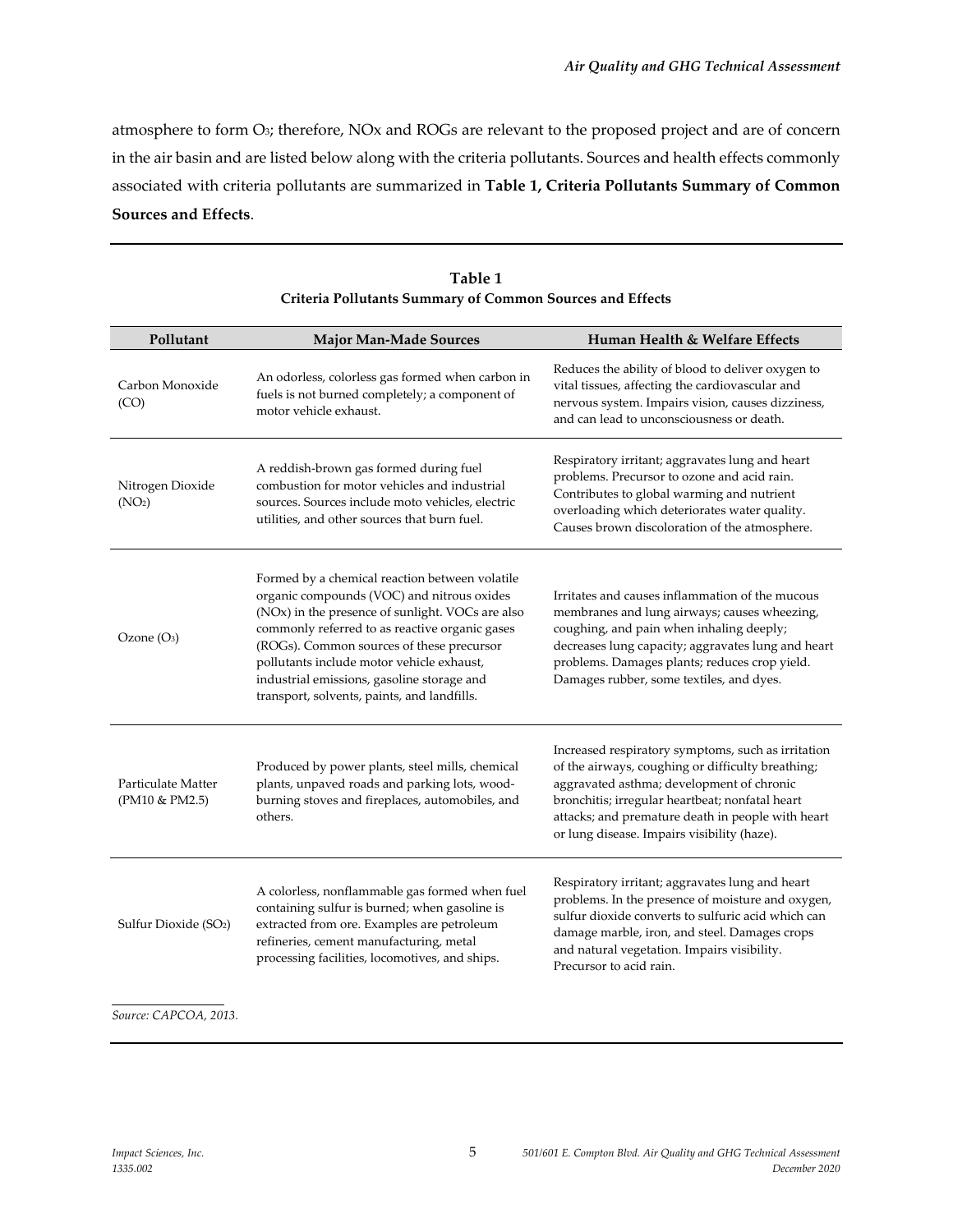### **Ambient Air Quality**

### *Criteria Air Pollutant Monitoring Data*

Ambient air quality in Compton can be characterized by ambient air quality measurements conducted at nearby air quality monitoring stations. Existing levels of ambient air quality and historical trends and projections in the vicinity of Compton are documented by measurements made by the South Coast Air Quality Management District (SCAQMD), the air pollution regulatory agency in the SCAB regions maintains air quality monitoring stations which process ambient air quality measurements.

The purpose of the monitoring station is to measure ambient concentrations of pollutants and determine whether ambient air quality meets the National Ambient Air Quality Standards (NAAQS) and the California Ambient Air Quality Standards (CAAQS). Ozone and particulate matter (PM10 and PM2.5) are pollutants of particular concern in the SCAB. The monitoring station located closest to the proposed project site and most representative of air quality near the project site is the Compton – 700 North Bullis Road Station located approximately 0.63 miles northeast of the project site. Ambient air emission concentrations vary due to localized variations in emissions sources and climate and should be considered "generally" representative of ambient concentrations in Compton. The Compton - 700 North Bullis Road station monitors O3, PM2.5, and NO2, see **Table 2, Compton – 700 North Bullis Road Air Monitoring Station Ambient Pollutant Concentrations**.

The attainment status for the SCAB region is included in **Table 3, Attainment Status of Criteria Pollutants in the South Coast Air Basin**. Areas that meet ambient air quality standards are classified as attainment areas, while areas that do not meet these standards are classified as nonattainment areas. The SCAB region is designated as a nonattainment area for federal ozone, PM2.5, and lead standards and are designated as nonattainment for state ozone, PM10, and PM2.5 standards.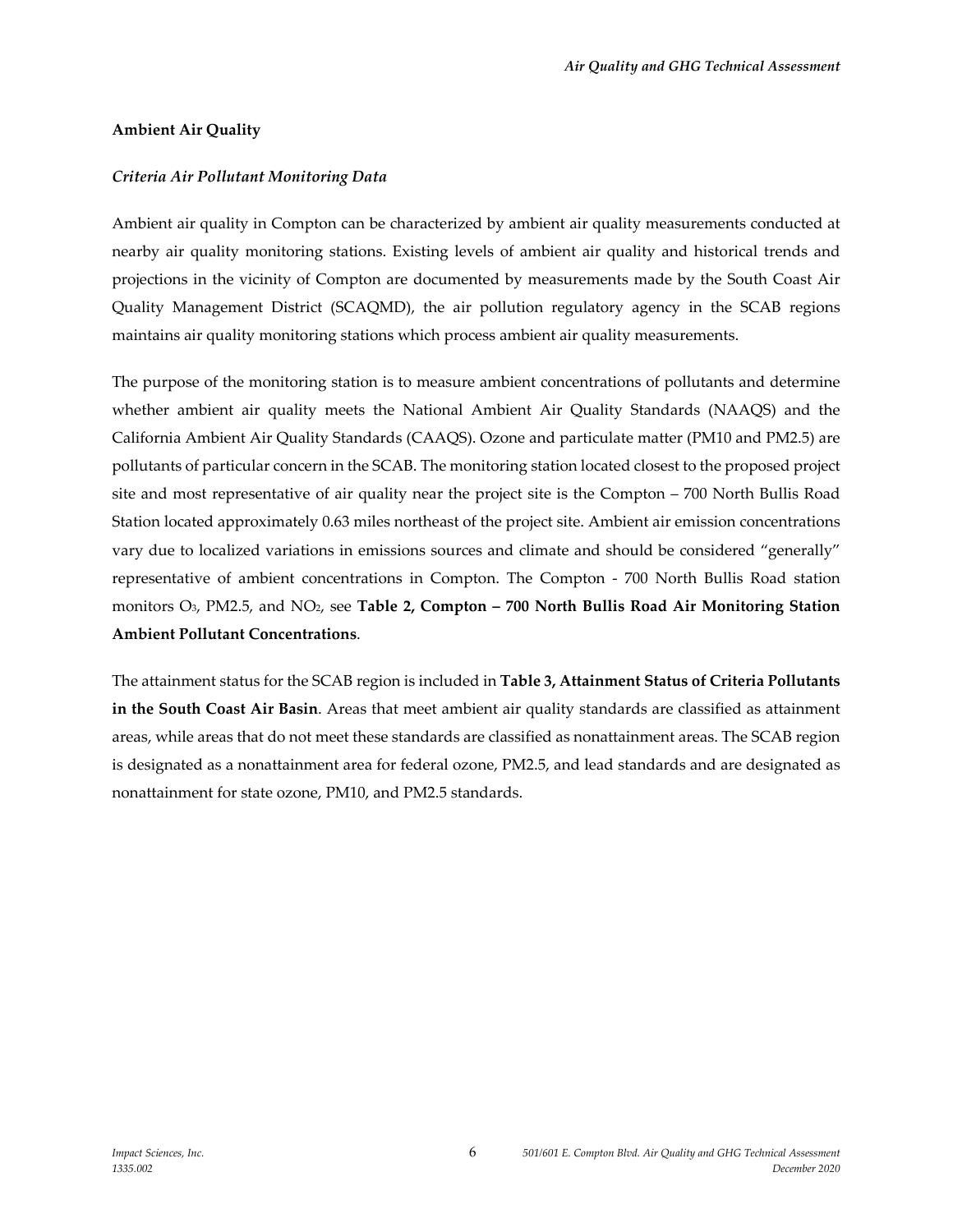#### **Table 2**

#### **Compton - 700 North Bullis Road Air Monitoring Station Ambient Pollutant Concentrations**

|                                                                    |                        |          | Year           |          |
|--------------------------------------------------------------------|------------------------|----------|----------------|----------|
| Pollutant                                                          | Standards <sup>1</sup> | 2017     | 2018           | 2019     |
| OZONE(0 <sub>3</sub> )                                             |                        |          |                |          |
| Maximum 1-hour concentration monitored (ppm)                       |                        | 0.092    | 0.075          | 0.100    |
| Maximum 8-hour concentration monitored (ppm)                       |                        | 0.076    | 0.063          | 0.079    |
| Number of days exceeding state 1-hour standard                     | $0.09$ ppm             | $\theta$ | $\Omega$       |          |
| Number of days exceeding federal/state 8-hour standard             | $0.070$ ppm            | 5        | $\Omega$       | 1        |
| NITROGEN DIOXIDE (NO2)                                             |                        |          |                |          |
| Maximum 1-hour concentration monitored (ppm)                       |                        | 0.099    | 0.068          | 0.070    |
| Annual average concentration monitored (ppm)                       |                        | 0.016    | 0.015          | 0.014    |
| Number of days exceeding state 1-hour standard                     | $0.18$ ppm             | $\theta$ | $\Omega$       | $\theta$ |
| FINE PARTICULATE MATTER (PM2.5)                                    |                        |          |                |          |
| Maximum 24-hour concentration monitored ( $\mu$ g/m <sup>3</sup> ) |                        | 66.7     | 49.4           | 39.5     |
| Annual average concentration monitored (µg/m <sup>3</sup> )        |                        | 13.2     | 13.2           | 10.9     |
| Number of samples exceeding federal standard                       | $35 \mu g/m^3$         | 5        | $\overline{2}$ | 1        |

*Source: California Air Resources Board, "Air Quality Data Statistics," http://www.arb.ca.gov/adam/. 2020.*

SCAQMD. 2019. Air Quality South Coast Air Quality Management District, [http://www.aqmd.gov/docs/default-source/air](http://www.aqmd.gov/docs/default-source/air-quality/historical-data-by-year/2019-air-quality-data-tables.pdf?sfvrsn=8)*[quality/historical-data-by-year/2019-air-quality-data-tables.pdf?sfvrsn=8.](http://www.aqmd.gov/docs/default-source/air-quality/historical-data-by-year/2019-air-quality-data-tables.pdf?sfvrsn=8) 2020.*

*NA = not available*

*1 Parts by volume per million of air (ppm), micrograms per cubic meter of air (µg/m3), or annual arithmetic mean (aam).*

<sup>2</sup> The 8-hour federal O<sub>3</sub> standard was revised from 0.075 ppm to 0.070 ppm in 2015. The statistics shown are based on the 2015 standard of *0.070 ppm.*

## **Table 3 Attainment Status of the South Coast Air Basin (SCAB)**

| Pollutant                           | <b>State</b>   | Federal                               |
|-------------------------------------|----------------|---------------------------------------|
| Ozone(O <sub>3</sub> )              | Non-Attainment | Non-Attainment                        |
| Particulate Matter (PM10)           | Non-Attainment | Attainment                            |
| Particulate Matter (PM2.5)          | Non-Attainment | Non-Attainment                        |
| Carbon Monoxide (CO)                | Attainment     | Attainment                            |
| Nitrogen Dioxide (NO <sub>2</sub> ) | Attainment     | Attainment                            |
| Sulfur Dioxide (SO2)                | Attainment     | Attainment                            |
| Lead                                | Attainment     | Non-Attainment (Partial) <sup>1</sup> |
|                                     |                |                                       |

*Source: SCAQMD. 2016. National Ambient Air Quality Standards (NAAQS) and California Ambient Air Quality Standards (CAAQS) Attainment Status for South Coast Air Basin.*

*<sup>1</sup> The Los Angeles County portion of the Basin is designated as a non-attainment area for the federal lead standard on the basis of source-specific monitoring at two locations as determined by U.S. EPA using 2007-2009 data. However, all stations in the Basin, including the near-source monitoring in Los Angeles County, have remained below the lead NAAQS for the 2012 through 2015 period. The SCAQMD will request that the U.S. EPA re-designated the Los Angeles County portion of the Basin as attainment for lead.*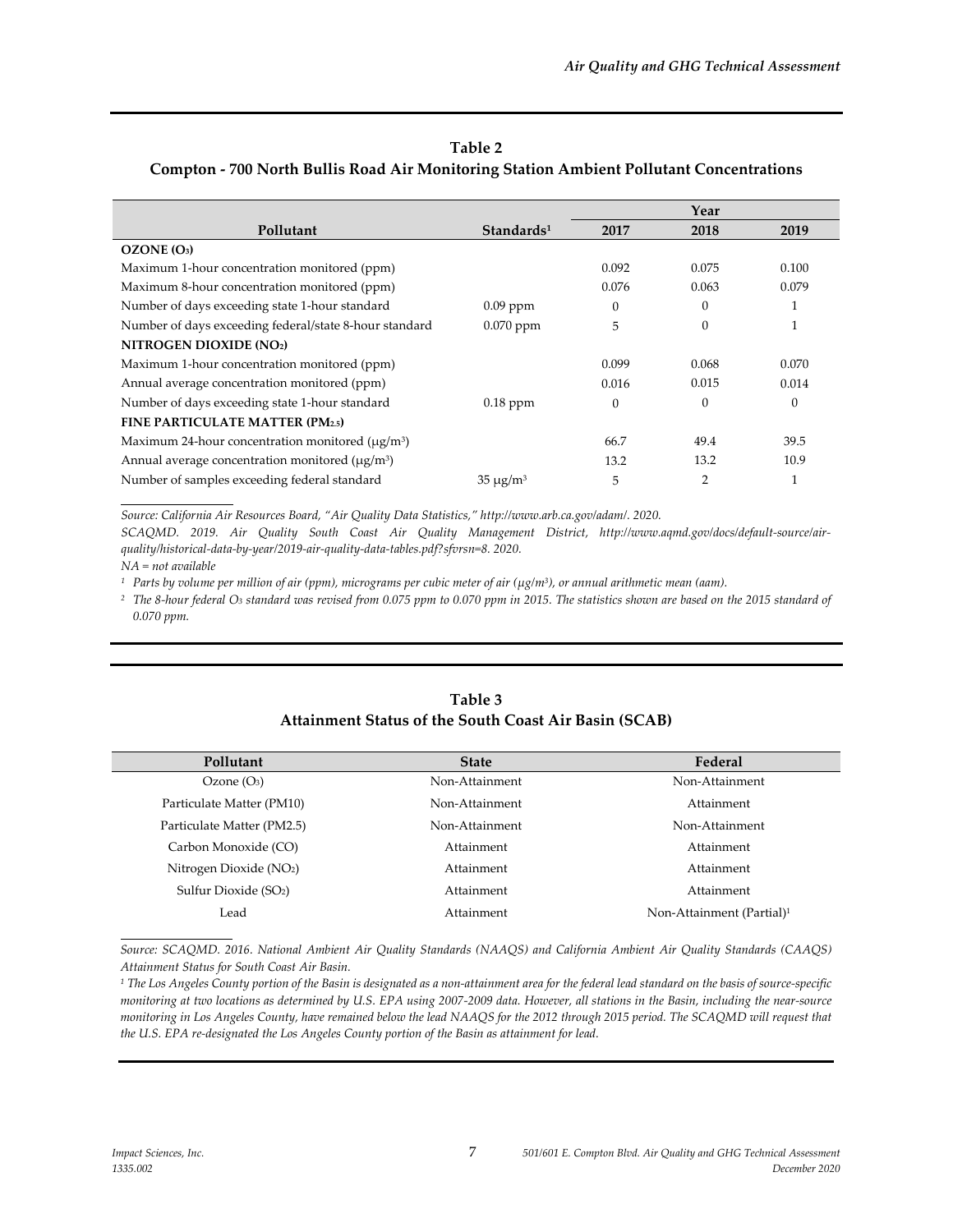#### *Toxic Air Contaminants*

In addition to the criteria pollutants discussed above, toxic air contaminants (TACs) are another group of pollutants of concern. TACs are considered either carcinogenic or noncarcinogenic based on the nature of the health effects associated with exposure to the pollutant. For regulatory purposes, carcinogenic TACs are assumed to have no safe threshold below which health impacts would not occur, and cancer risk is expressed as excess cancer cases per one million exposed individuals. Noncarcinogenic TACs differ in that there is generally assumed to be a safe level of exposure below which no negative health impact is believed to occur. These levels are determined on a pollutant-by-pollutant basis.

There are many different types of TACs, with varying degrees of toxicity. Sources of TACs include industrial processes, such as petroleum refining and chrome-plating operations; commercial operations, such as gasoline stations and dry cleaners; and motor vehicle exhaust. Public exposure to TACs can result from emissions from normal operations, as well as from accidental releases of hazardous materials during upset conditions. The health effects associated with TACs are quite diverse and generally are assessed locally, rather than regionally. TACs can cause long-term health effects such as cancer, birth defects, neurological damage, asthma, bronchitis, or genetic damage, or short-term acute affects such as eye watering, respiratory irritation (a cough), running nose, throat pain, and headaches.

To date, CARB has designated 244 compounds as TACs. Additionally, CARB has implemented control measures for a number of compounds that pose high risks and show potential for effective control. The majority of the estimated health risks from TACs can be attributed to a relatively few compounds.

CARB identified diesel particulate matter (DPM) as a TAC. DPM differs from other TACs in that it is not a single substance but rather a complex mixture of hundreds of substances. Diesel exhaust is a complex mixture of particulates and gases produced when an engine burns diesel fuel. DPM is a concern because it causes lung cancer; many compounds found in diesel exhaust are carcinogenic. DPM includes the particlephase constituents in diesel exhaust. The chemical composition and particle sizes of DPM very between different engine types (heavy-duty, light-duty), engine operating conditions (idle, accelerate, decelerate), fuel formulations (high/low sulfur fuel), and the year of the engine. Some short-term (acute) effects of diesel exhaust include eye, nose, throat, and lung irritation, and diesel exhaust can cause coughs, headaches, lightheadedness, and nausea. DPM poses the greatest health risk among the TACs. Almost all diesel exhaust particle mass is 10 microns or less in diameter. Because of their extremely small size, these particles can be inhaled and eventually trapped in the bronchial and alveolar regions of the lung.

The SCAQMD's Multiple Air Toxics Exposure Study (MATES-IV) serves as the air toxics study for the SCAB. MATES-IV estimated the cancer risk from TACs by conducting a comprehensive monitoring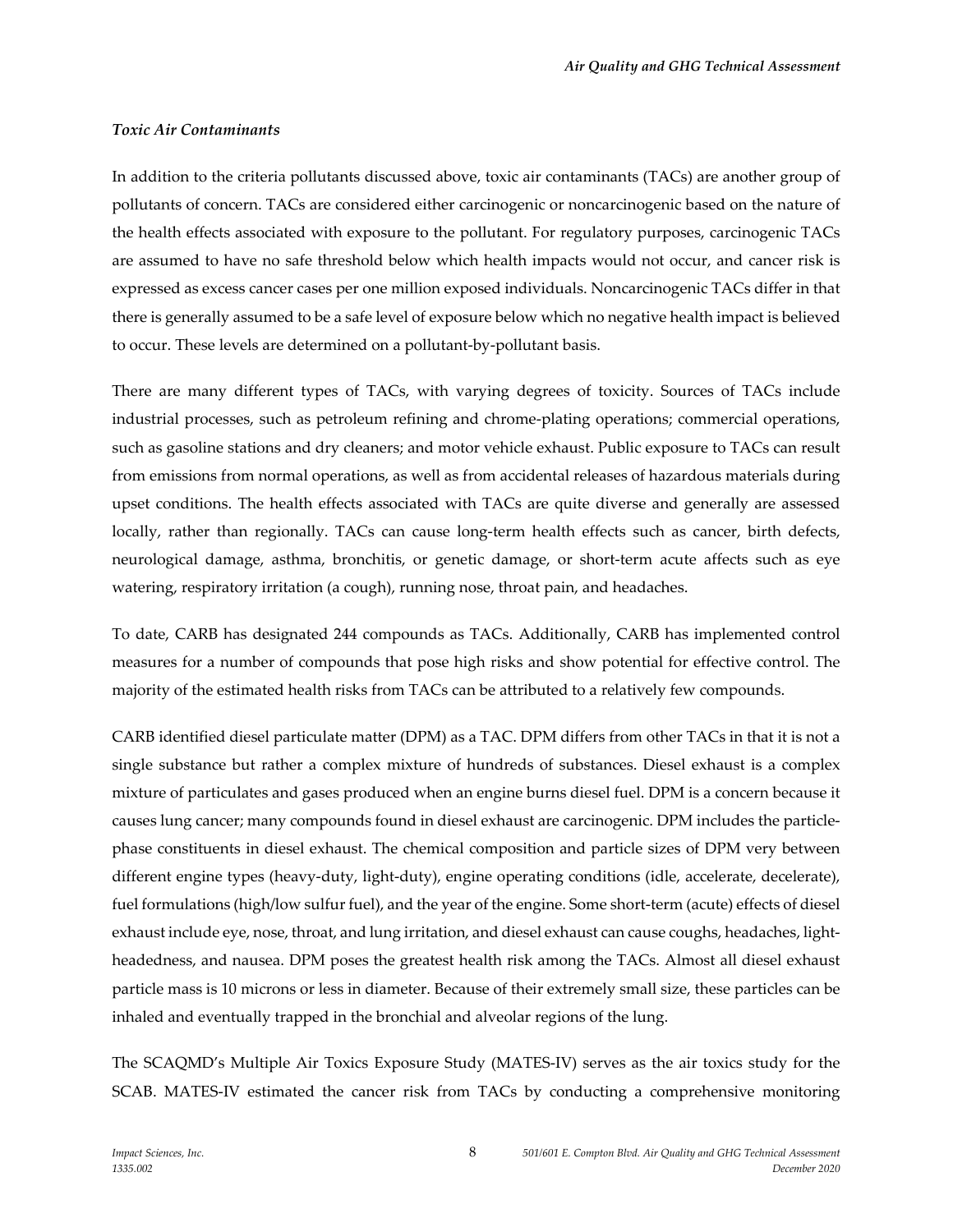program, updated emissions inventory of TACs, and modeling that characterizes health risks for residents in the SCAB. The study concluded that the average carcinogenic risk from air pollution is approximately 420 in one million. Mobile sources (e.g., cars, trucks, trains, aircraft) are the greatest contributors. Approximately 75 percent of risk is attributable to diesel particulate emissions, with 20 percent to other toxic associates from mobile sources (e.g., benzene butadiene, formaldehyde), and five percent to stationary sources.

*The MATES-IV study included maps that show regional trends in estimated outdoor inhalation cancer risk from toxic emissions. The maps illustrate the number of potential cancers per million persons living a lifetime of breathing (24 hours per day for 70 years). The MATES-IV interactive map is a dynamic tool to depict such risk and illustrates that risk from air toxics can be greater near sources of diesel fuel combustion, such as freeways, airports, and water ports. Sensitive Receptors*

Some land uses are considered more sensitive to air pollution than others due to the types of population groups or activities involved. Sensitive population groups include children, the elderly, the acutely ill, and the chronically ill, especially those with cardiovascular diseases.

Residential areas are considered to be sensitive receptors to air pollutants because residents (including children and the elderly) tend to be at home for extended periods of time, resulting in sustained exposure to any pollutants present. Children are considered more susceptible to health effects of air pollution due to their immature immune systems and developing organs (OEHHA 2007). As such, schools are also considered sensitive receptors, as children are present for extended durations and engage in regular outdoor activities. Recreational land uses are considered moderately sensitive to air pollution. Although exposure periods are generally short, exercise places a high demand on respiratory functions, which can be impaired by air pollution. In addition, noticeable air pollution can detract from the enjoyment of recreation.

## **2.2 Regulatory Framework**

### *Federal*

### **Clean Air Act**

The Clean Air Act (CAA) of 1970 and the CAA Amendments of 1971 required the U.S. Environmental Protection Agency (EPA) to establish NAAQS, with states retaining the option to adopt more stringent standards or to include other specific pollutants. On April 2, 2007, the Supreme Court found that carbon dioxide is an air pollutant covered by the CAA; however, no NAAQS have been established for carbon dioxide.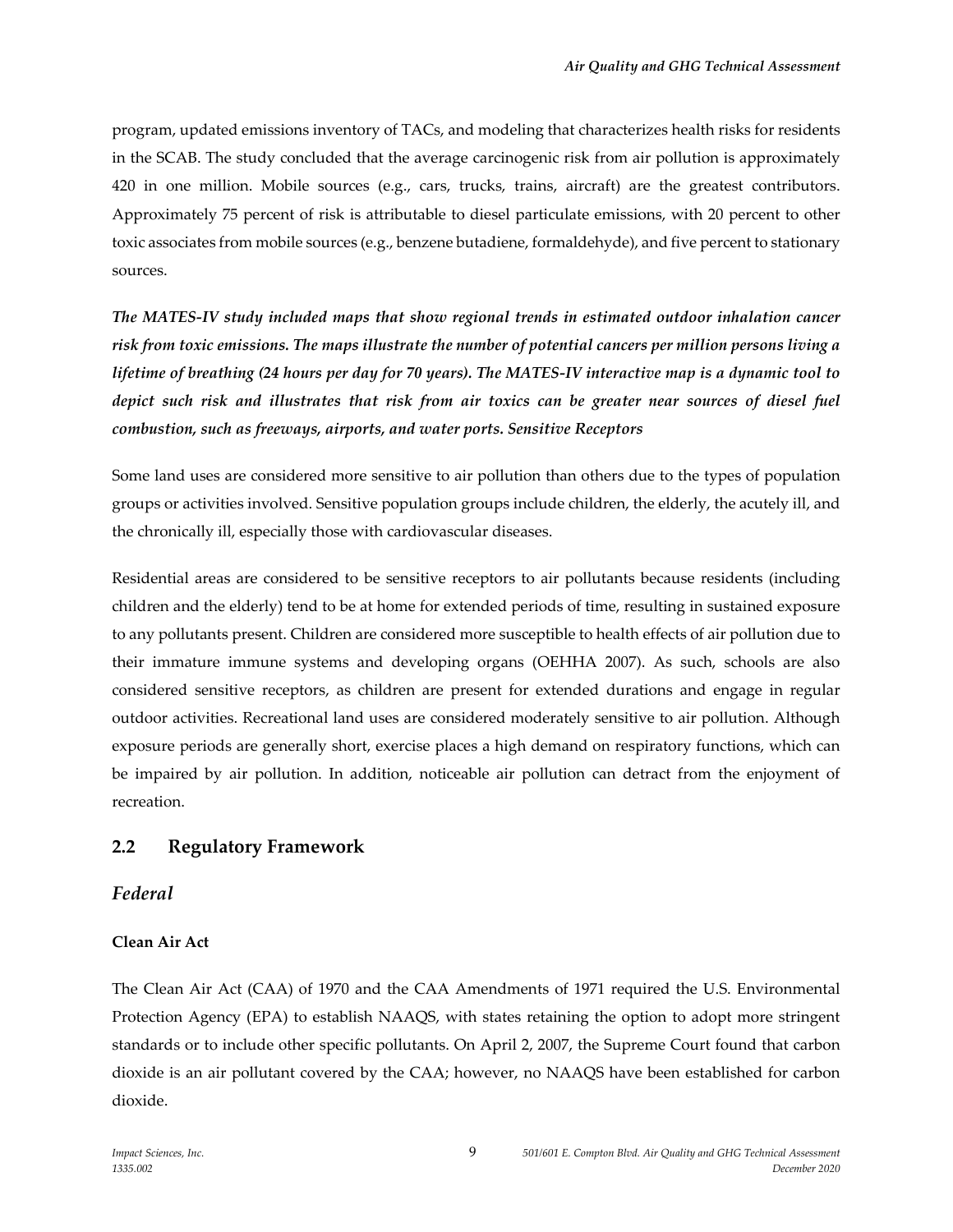These standards are the levels of air quality considered safe, with an adequate margin of safety, to protect the public health and welfare. They are designed to protect those "sensitive receptors" most susceptible to further respiratory distress such as asthmatics, the elderly, very young children, people already weakened by other disease or illness, and persons engaged in strenuous work or exercise. Healthy adults can tolerate occasional exposure to air pollutant concentrations considerably above these minimum standards before adverse effects are observed.

The EPA has classified air basins (or portions thereof) as being in attainment, nonattainment, or unclassified for each criteria air pollutant, based on whether or not the NAAQS have been achieved. If an area is designated unclassified, it is because inadequate air quality data were available as a basis for a nonattainment or attainment designations. **Table 3** lists the federal attainment status of the SCAB for the criteria pollutants.

#### **National Emissions Standards for Hazardous Air Pollutants Program**

Under federal law, 187 substances are currently listed as hazardous air pollutants (HAPs). Major sources of specific HAPs are subject to the requirements of the National Emissions Standards for Hazardous Air Pollutants (NESHAPS) program. The EPA is establishing regulatory schemes for specific source categories and requires implementation of the Maximum Achievable Control Technologies (MACT) for major sources of HAPs in each source category. State law has established the framework for California's TAC identification and control program, which is generally more stringent than the federal program and is aimed at HAPs that are a problem is California. The state has formally identified 244 substances as TACs and is adopting appropriate control measures for each. Once adopted at the state level, each air district will be required to adopt a measure that is equally or more stringent.

### **National Ambient Air Quality Standards**

The federal CAA required the U.S. EPA to establish NAAQS. The NAAQS set primary standards and secondary standards for specific air pollutants**.** Primary standards define limits for the intention of protecting public health, which include sensitive populations such as asthmatics, children, and the elderly. Secondary Standards define limits to protect public welfare to include protection against decreased visibility, damage to animals, crops, vegetation, and buildings. A summary of the federal ambient air quality standards is shown in **Table 4, National Ambient Air Quality Standards**.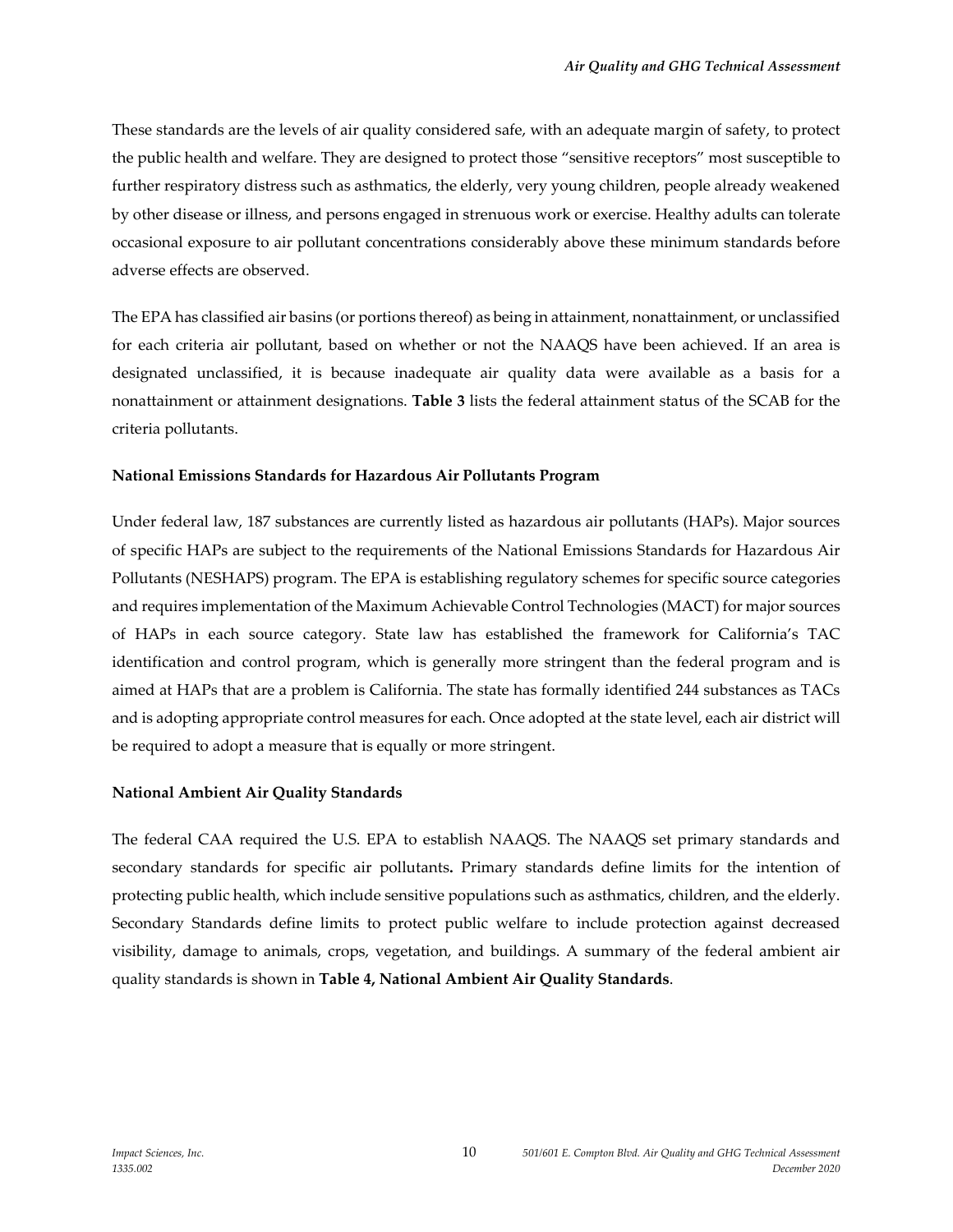| Pollutant        |             | Primary/Secondary     | <b>Averaging Time</b>   | Level            |  |
|------------------|-------------|-----------------------|-------------------------|------------------|--|
| Carbon Monoxide  |             | Primary               | 8 hours                 | 9 ppm            |  |
|                  |             |                       | 1 hour                  | 35 ppm           |  |
| Lead             |             | Primary and secondary | Rolling 3-month average | $0.15 \mu g/m^3$ |  |
| Nitrogen dioxide |             | Primary               | 1 hour                  | $100$ ppb        |  |
|                  |             | Primary and secondary | Annual                  | $0.053$ ppm      |  |
| Ozone            |             | Primary and secondary | 8 hours                 | $0.070$ ppm      |  |
| Particulate      | PM2.5       | Primary               | Annual                  | $12 \mu g/m^3$   |  |
| Matter           |             | Secondary             | Annual                  | $15 \mu g/m^3$   |  |
|                  |             | Primary and secondary | 24 hours                | $35 \mu g/m^3$   |  |
|                  | <b>PM10</b> | Primary and secondary | 24 hours                | $150 \mu g/m^3$  |  |
| Sulfur dioxide   |             | Primary               | 1 hour                  | 75 ppb           |  |
|                  |             | Secondary             | 3 hours                 | $0.5$ ppm        |  |

**Table 4 National Ambient Air Quality Standards**

*Source:*

*California Air Resources Board. May 2016. Ambient Air Quality Standards. Available online at:* https://www.arb.ca.gov/research/aaqs/aaqs2.pdf, accessed October 13, 2020.

### *State*

### **California Clean Air Act of 1988**

The California CAA of 1988 (CCAA) allows states to adopt ambient air quality standards and other regulations provided that they are at least as stringent as federal standards. The California Air Resources Board (CARB), a part of the California Environmental Protection Agency (Cal EPA), is responsible for the coordination and administration of both federal and state air pollution control programs within California, including setting the CAAQS. The CCAA, amended in 1992, requires all air quality management districts (AQMDs) in the state to achieve and maintain the CAAQS. The CAAQS are generally stricter than national standards for the same pollutants and has also established state standards for sulfates, hydrogen sulfide, vinyl chloride, and visibility-reducing particles, for which there are no national standards. CARB also conducts research, compiles emission inventories, develops suggested control measures, and provides oversight of local programs. CARB also has primary responsibility for the development of California's State Implementation Plan (SIP), for which it works closely with the federal government and the local air districts.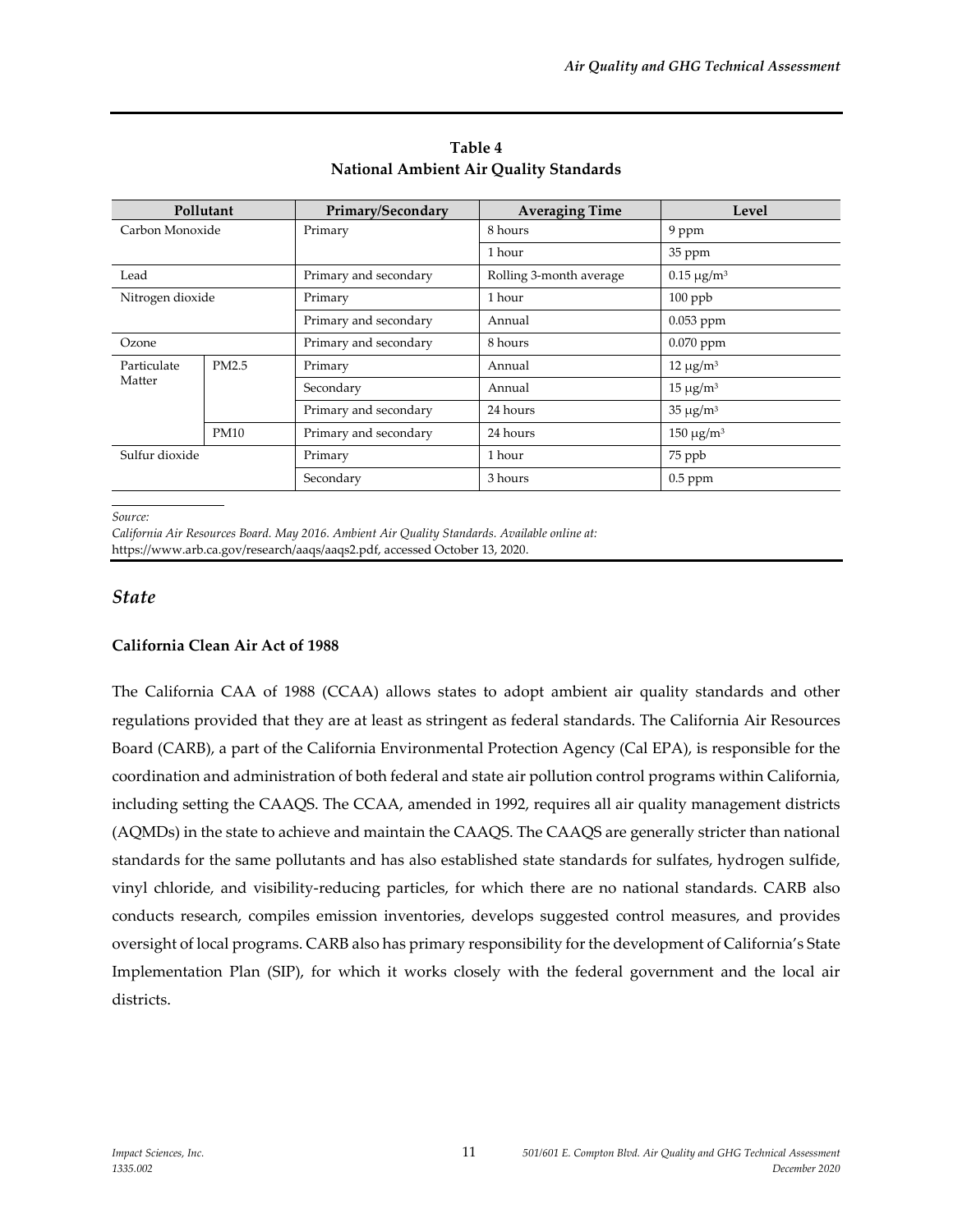#### **California Ambient Air Quality Standards**

The federal CAA permits states to adopt additional or more protective air quality standards if needed. California has set standards for certain pollutants, such as particulate matter and ozone, which are more protective of public health than respective federal standards. California has also set standards for some pollutants that are not addressed by federal standards. The state standards for ambient air quality are summarized in **Table 5, California Ambient Air Quality Standards**.

|                    | Pollutant   | <b>Averaging Time</b>             | Level          |  |
|--------------------|-------------|-----------------------------------|----------------|--|
| Carbon monoxide    |             | 8 hours                           | 9 ppm          |  |
|                    |             | 1 hour                            | 20 ppm         |  |
| Lead               |             | $1.5 \mu g/m^3$<br>30-day average |                |  |
| Nitrogen dioxide   |             | 0.180 ppm<br>1 hour               |                |  |
|                    |             | Annual                            | $0.030$ ppm    |  |
| Ozone              |             | 8 hours                           | 0.070 ppm      |  |
|                    |             | 1 hour                            | $0.09$ ppm     |  |
| Particulate matter | PM2.5       | Annual                            | $12 \mu g/m^3$ |  |
|                    | <b>PM10</b> | 24 hours                          | $50 \mu g/m^3$ |  |
|                    |             | Annual                            | $20 \mu g/m^3$ |  |
| Sulfur dioxide     |             | 1 hour                            | $0.25$ ppm     |  |
|                    |             | 24 hours                          | $0.04$ ppm     |  |
| <b>Sulfates</b>    |             | 24 hours                          | $25 \mu g/m^3$ |  |
| Hydrogen sulfide   |             | 1 hour                            | $0.03$ ppm     |  |
| Vinyl chloride     |             | 24 hours                          | $0.01$ ppm     |  |

| Table 5                                  |
|------------------------------------------|
| California Ambient Air Quality Standards |

*Source:*

*California Air Resources Board. 2016. Ambient Air Quality Standards. May. Available online at: https://www.arb.ca.gov/research/aaqs/aaqs2.pdf, accessed October 13, 2020.*

#### **California State Implementation Plan**

The federal CAA (and its subsequent amendments) requires each state to prepare an air quality control plan referred to as a SIP. The SIP is a living document that is periodically modified to reflect the latest emissions inventories, plans, and rules and regulations of air basins as reported by the agencies with jurisdiction over them. The CAA Amendments dictate that states containing areas violating the NAAQS revise their SIPs to include extra control measures to reduce air pollution. The SIP includes strategies and control measures to attain the NAAQS by deadlines established by the CAA. The EPA has the responsibility to review all SIPs to determine if they conform to the requirements of the CAA.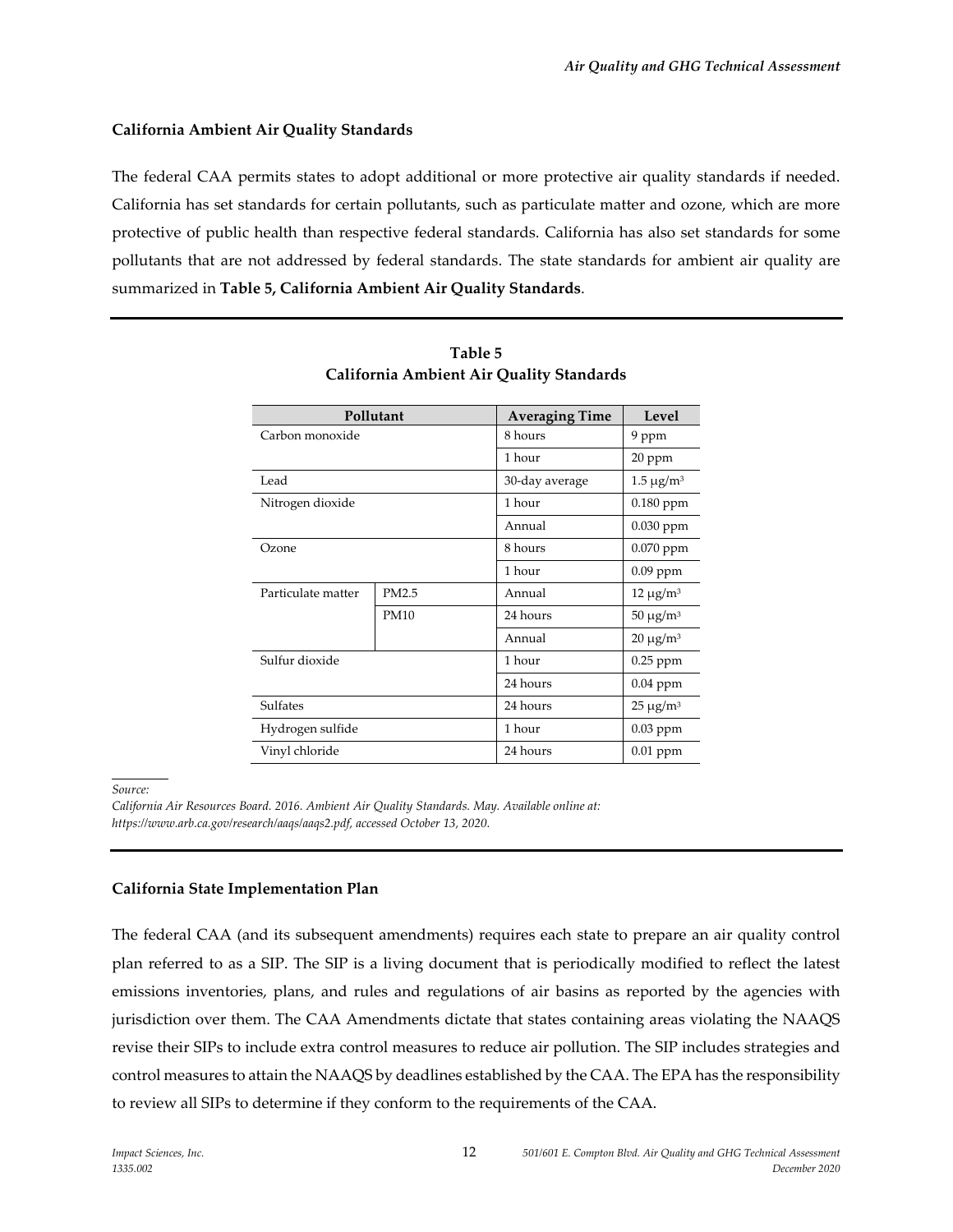State law makes CARB the lead agency for all purposes related to the SIP. Local air districts and other agencies prepare SIP elements and submit them to CARB for review and approval. CARB then forwards SIP revisions to the EPA for approval and publication in the Federal Register. The 2016 Air Quality Management Plan (2016 AQMP) is the SIP for SCAB. The 2016 AQMP is a regional blueprint for achieving air quality standards and healthful air in the SCAB and those portions of the Salton Sea Air Basin (SSAB) that are under the SCAQMD's jurisdictions. The 2016 AQMP represents a new approach, focusing on available, proven, and cost effective alternatives to traditional strategies, while seeking to achieve multiple goals in partnerships with other entities promoting reductions in greenhouse gases and toxic risk, as well as efficiencies in energy use, transportation, and goods movement. The most effective way to reduce air pollution impacts is to reduce emissions from mobile sources. The AQMP relies on regional and multi-level partnerships of governmental agencies at the federal, state, regional, and local level. Those agencies (EPA, CARB, local governments, Southern California Association of Governments [SCAG] and the SCAQMD) are the primary agencies that implement the AQMP programs. The 2016 AQMP incorporates the latest scientific and technical information and planning assumptions, including SCAG's 2016-2035 Regional Transportation Plan/Sustainable Communities Strategy (RTP/SCS), updated emission inventory methodologies for various source categories, and SCAG's latest growth forecasts. The 2016 AQMP includes integrated strategies and measures to meet the NAAQS.

On September 3, 2020, SCAG's Regional Council unanimously voted to approve and fully adopt Connect SoCal (2020-2045 RTP/SCS). However, the forecasts and measures in the plan have not yet been incorporated into any applicable air quality plan for the region.

### **California Air Toxics "Hot Spots" Information and Assessment Act (AB 2588)**

The California Air Toxics Program is supplemented by the Air Toxics "Hot Spots" program, which became law (AB 2588, Statutes of 1987) in 1987. In 1992, the AB 2588 program was amended by Senate Bill 1731 to require facilities that pose a significant health risk to the community to perform a risk reduction audit and reduce their emissions through implementation of a risk management plan. Under this program, which is required under the Air Toxics "Hot Spots" Information and Assessment Act (Section 44363 of the California Health and Safety Code), facilities are required to report their air toxics emissions, assess health risks, and notify nearby residents and workers of significant risks when present.

Typically, land development projects generate diesel emissions from construction vehicles during the construction phase, as well as some diesel emissions from small trucks during the operational phase. Diesel exhaust is mainly composed of particulate matter and gases, which contain potential cancer-causing substances. Emissions from diesel engines currently include over 40 substances that are listed by EPA as hazardous air pollutants and by CARB as TACs. On August 27, 1998, CARB identified particulate matter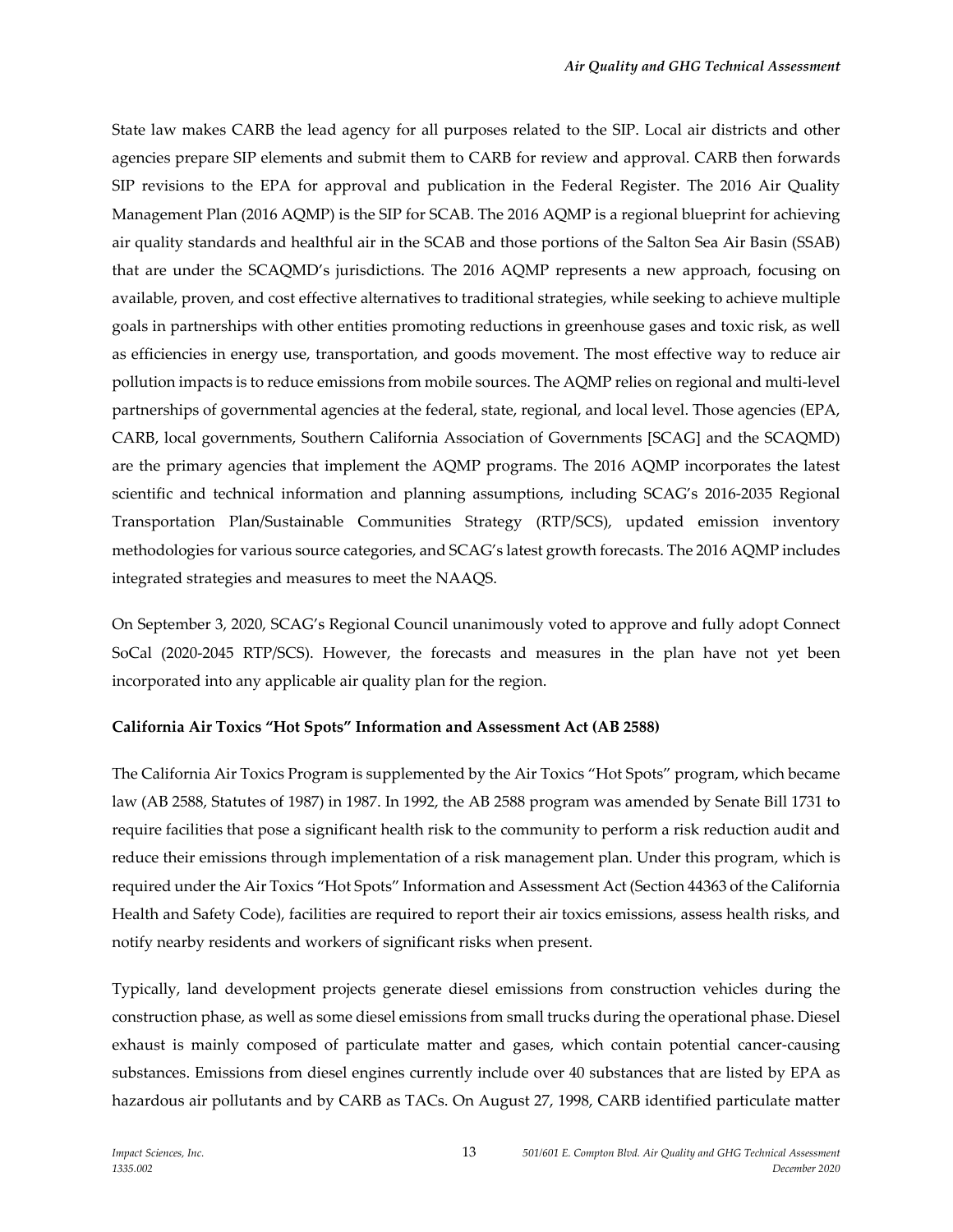in diesel exhaust as a TAC, based on data linking diesel particulate emissions to increased risks of lung cancer and respiratory disease.<sup>[1](#page-13-0)</sup>

In March 2015, the OEHHA adopted "The Air Toxics Hot Spots Program Guidance Manual for Preparation of Health Risk Assessments" in accordance with the Health and Safety Code, Section 44300. The Final Guidance Manual incorporates the scientific basis from three earlier developed Technical Support Documents to assess risk from exposure to facility emissions. The 2015 OEHHA Final Guidance has key changes including greater age sensitivity in particular for children, decreased exposure durations, and higher breathing rate profiles. Because cancer risk could be up to three times greater using this new guidance, it may result in greater mitigation requirements, more agency backlog, and increased difficulty in getting air permits. Regardless of the change in calculation methodology, actual emissions and cancer risk within SCAB has declined by more than 50 percent since 2005.

The CARB provides a computer program, the Hot Spots Analysis and Reporting Program (HARP), to assist in a coherent and consistent preparation of an HRA. HARP2, an update to HARP, was released in March 2015. HARP2 has a more refined risk characterization in HRA and CEQA documents and incorporates the 2015 OEHHA Final Guidance.

## *Regional*

### **South Coast Air Quality Management District**

The SCAQMD is the air pollution control district for Orange County and the non-desert portions of Los Angeles, Riverside, and San Bernardino Counties. The agency's primary responsibility is ensuring that the SCAB region meets attainment for the federal and state standards. The SCAQMD is responsible for preparing an air quality management plan in order to meet federal attainment status. The SCAQMD is also responsible for adopting and enforcing rules and regulations concerning air pollutant sources, issuing permits for stationary sources of air pollutants, inspecting stationary sources of air pollutants, responding to citizen complaints, monitoring ambient air quality and meteorological conditions, awarding grants to reduce motor vehicle emissions, and conducting public education campaigns, as well as many other activities. All projects are subject to SCAQMD rules and regulations in effect at the time of construction.

<span id="page-13-0"></span> $1$  Diesel exhaust is included within pollutants subject to the hotspot program. Please refer to OEHHA's Air Toxics Hot Spot Program Risk Assessment Guidelines. https://oehha.ca.gov/air/crnr/notice-adoption-air-toxics-hotspots-program-guidance-manual-preparation-health-risk-0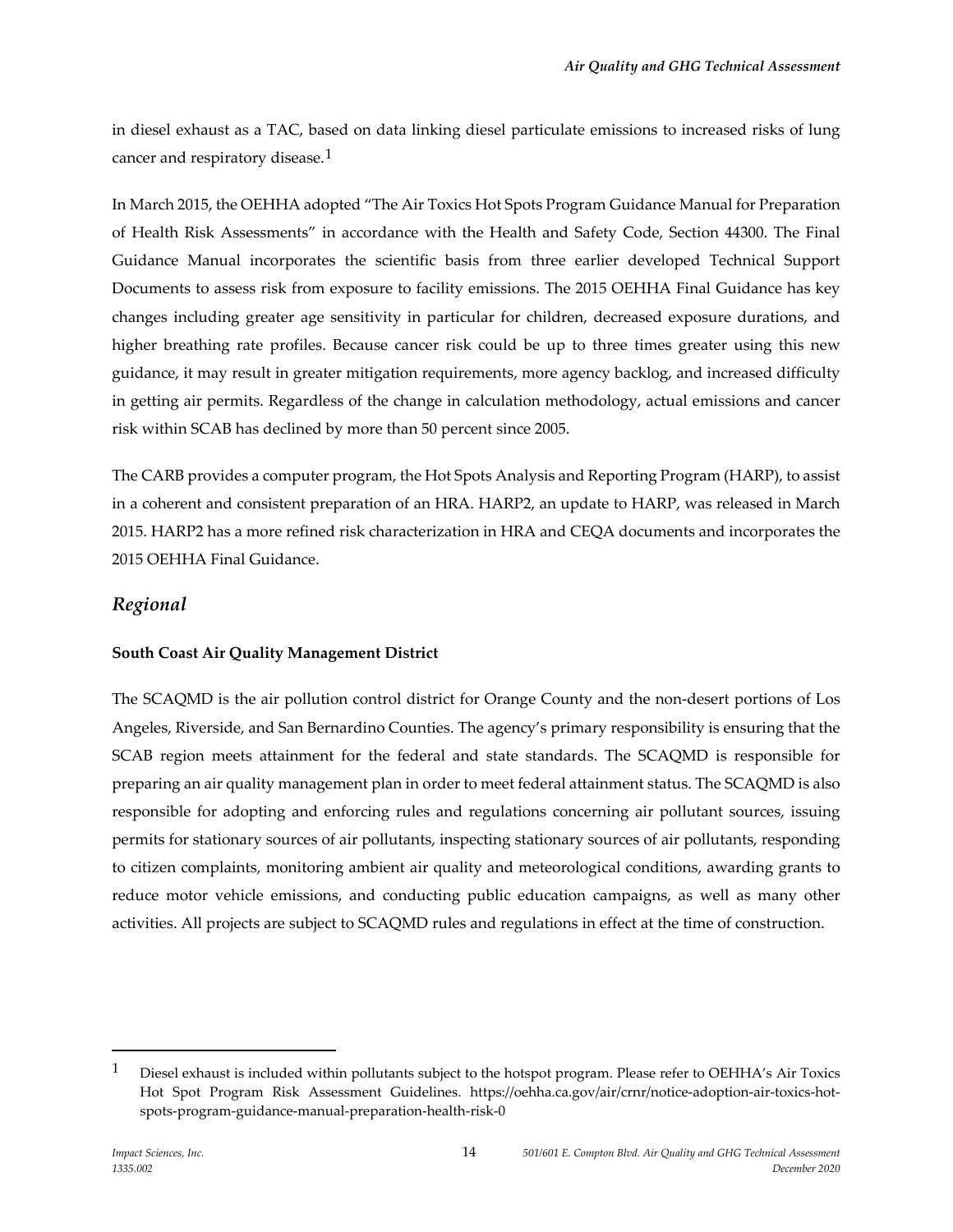## *SCAQMD Rules and Regulations*

The following is a list of noteworthy SCAQMD rules that are required of construction activities associated with the proposed project:

- **Rule 402 (Nuisance)**  This rule prohibits the discharge from any source whatsoever such quantities of air contaminants or other material which cause injury, detriment, nuisance, or annoyance to any considerable number of persons or to the public, or which endanger the comfort, repose, health, or safety of any such persons or the public, or which cause, or have a natural tendency to cause, injury or damage to business or property. This rule does not apply to odors emanating from agricultural operations necessary for the growing of crops or the raising of fowl or animals.
- **Rule 403 (Fugitive Dust)**  This rule requires fugitive dust sources to implement best available control measures for all sources, and all forms of visible particulate matter are prohibited from crossing any property line. This rule is intended to reduce PM10 emissions from any transportation, handling, construction, or storage activity that has the potential to generate fugitive dust. PM10 suppression techniques are summarized below.
	- a) Portions of a construction site to remain inactive longer than a period of three months will be seeded and watered until grass cover is grown or otherwise stabilized.
	- b) All on-site roads will be paved as soon as feasible or watered periodically or chemically stabilized.
	- c) All material transported off-site will be either sufficiently watered or securely covered to prevent excessive amounts of dust.
	- d) The area disturbed by clearing, grading, earthmoving, or excavation operations will be minimized at all times.
	- e) Where vehicles leave a construction site and enter adjacent public streets, the streets will be swept daily or washed down at the end of the work day to remove soil tracked onto the paved surface.
- **Rule 1113 (Architectural Coatings)**  This rule requires manufacturers, distributors, and end-uses of architectural and industrial maintenance coatings to reduce ROG emissions from the use of these coatings, primarily by placing limits on the ROG content of various coating categories.

## *Local*

## **City of Compton General Plan**

The City of Compton's 2030 General Plan Air Quality Element includes a series of air quality goals aimed at reducing criteria air pollutant and GHG emissions. Goals and policies relevant to the proposed project include:

Goal 1 Reduce automobile use.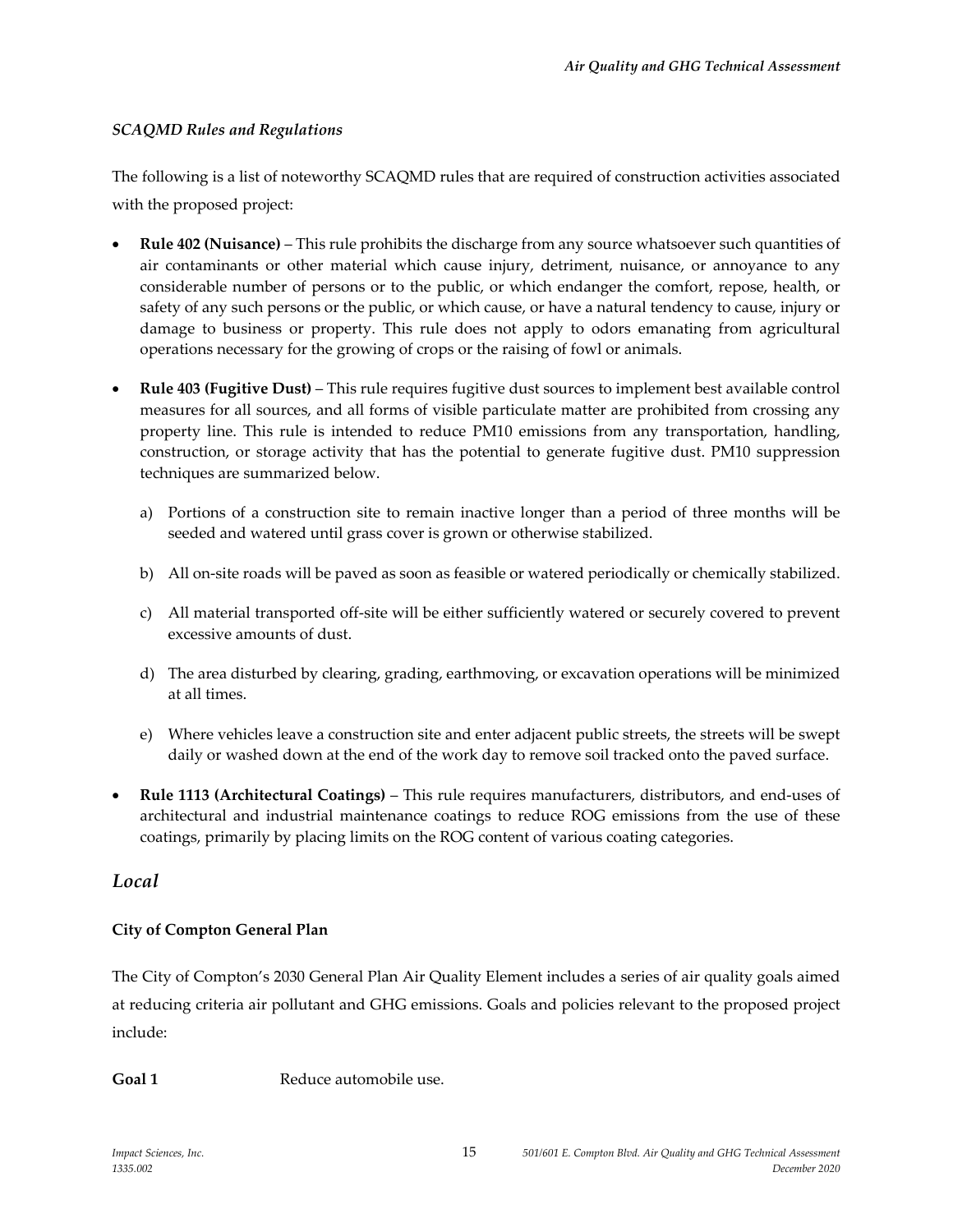|        | Policy 1.2 | The City of Compton will implement programs that reduce automobiles<br>use by City residents.                                                                                        |
|--------|------------|--------------------------------------------------------------------------------------------------------------------------------------------------------------------------------------|
|        | Policy 1.3 | The City of Compton will ensure that new large-scale developments<br>incorporate features that facilitate alternative forms of transportation.                                       |
| Goal 2 |            | Reduce peak-hour roadway congestion.                                                                                                                                                 |
|        | Policy 2.1 | The City of Compton will encourage truck operations to divert peak hour<br>travel, whenever feasible, to off-peak periods to reduce roadway<br>congestions and associated emissions. |
|        | Policy 2.2 | The City of Compton will encourage local facilities to receive truck<br>deliveries in off-peak hours.                                                                                |
| Goal 3 |            | Reduce emissions associated with vehicle miles traveled by providing a balance of<br>jobs and housing.                                                                               |
|        | Policy 3.1 | The City of Compton will support economic development policies which<br>promote opportunities for business attraction within the City.                                               |
|        | Policy 3.2 | The City of Compton will support economic development policies which<br>promote a balance of shopping and services necessary for the City's<br>residential sector.                   |
| Goal 4 |            | Reduce emissions associated with energy consumption.                                                                                                                                 |
|        | Policy 4.2 | The City of Compton will encourage incorporation of energy features,<br>including passive solar, in the construction and rehabilitation of new and<br>existing structures.           |
| Goal 5 |            | Reduce air pollution emissions and impacts through site planning and building<br>design.                                                                                             |
|        | Policy 5.1 | The City of Compton will support the use of low polluting construction<br>materials and coatings.                                                                                    |
|        | Policy 5.3 | The City of Compton will encourage the design of new commercial<br>developments to emphasize access to walking, bicycling, and public<br>transportation.                             |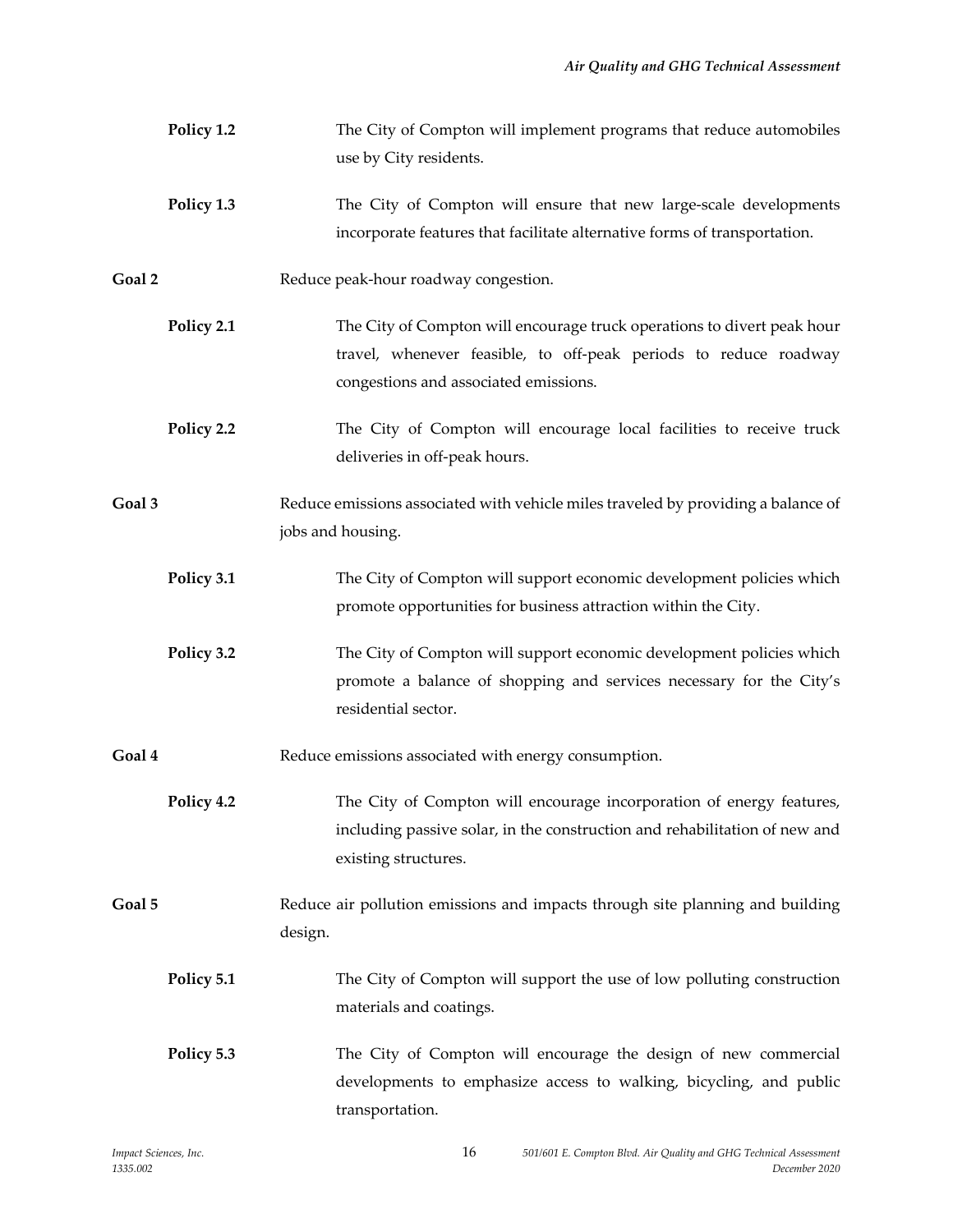**Policy 5.5** The City of Compton will reduce the exposure of sensitive receptors to dust and odors to the extent feasible.

## **2.3 Thresholds and Methodology**

## *Thresholds of Significance*

The impact analysis provided below is based on the application of the following California Environmental Quality Act (CEQA) Guidelines Appendix G, which indicates that a project would have a significant impact on air quality if it would:

- 1) Conflict with or obstruct implementation of any applicable air quality plan.
- 2) Result in a cumulatively considerable net increase of any criteria pollutant for which the project region is nonattainment under an applicable federal or state ambient air quality standard.
- 3) Expose sensitive receptors to substantial pollutant concentrations.
- 4) Result in other emissions (such as those leading to odors) adversely affecting a substantial number of people.

The significance criteria established by the applicable air quality management or air pollution control district (SCAQMD) may be relied upon to make the above determinations. According to the SCAQMD, an air quality impact is considered significant if the proposed project would violate any ambient air quality standard, contribute substantially to an existing or projected air quality violation, or expose sensitive receptors to substantial pollutant concentrations. The SCAQMD has established thresholds of significance for air quality for construction and operational activities of land use development projects, shown in **Table 6, South Coast AQMD Air Quality Significance Thresholds**.

|              | Mass Daily Thresholds <sup>a</sup> |                        |
|--------------|------------------------------------|------------------------|
| Pollutant    | Construction <sup>b</sup>          | Operation <sup>c</sup> |
| NOx          | $100$ lbs/day                      | 55 lbs/day             |
| <b>VOC</b>   | 75 lbs/day                         | 55 lbs/day             |
| <b>PM10</b>  | 150 lbs/day                        | 150 lbs/day            |
| <b>PM2.5</b> | 55 lbs/day                         | 55 lbs/day             |
| SOx          | $150$ lbs/day                      | $150$ lbs/day          |
| <b>CO</b>    | 550 lbs/day                        | 550 lbs/day            |

| Table 6                                              |
|------------------------------------------------------|
| South Coast AQMD Air Quality Significance Thresholds |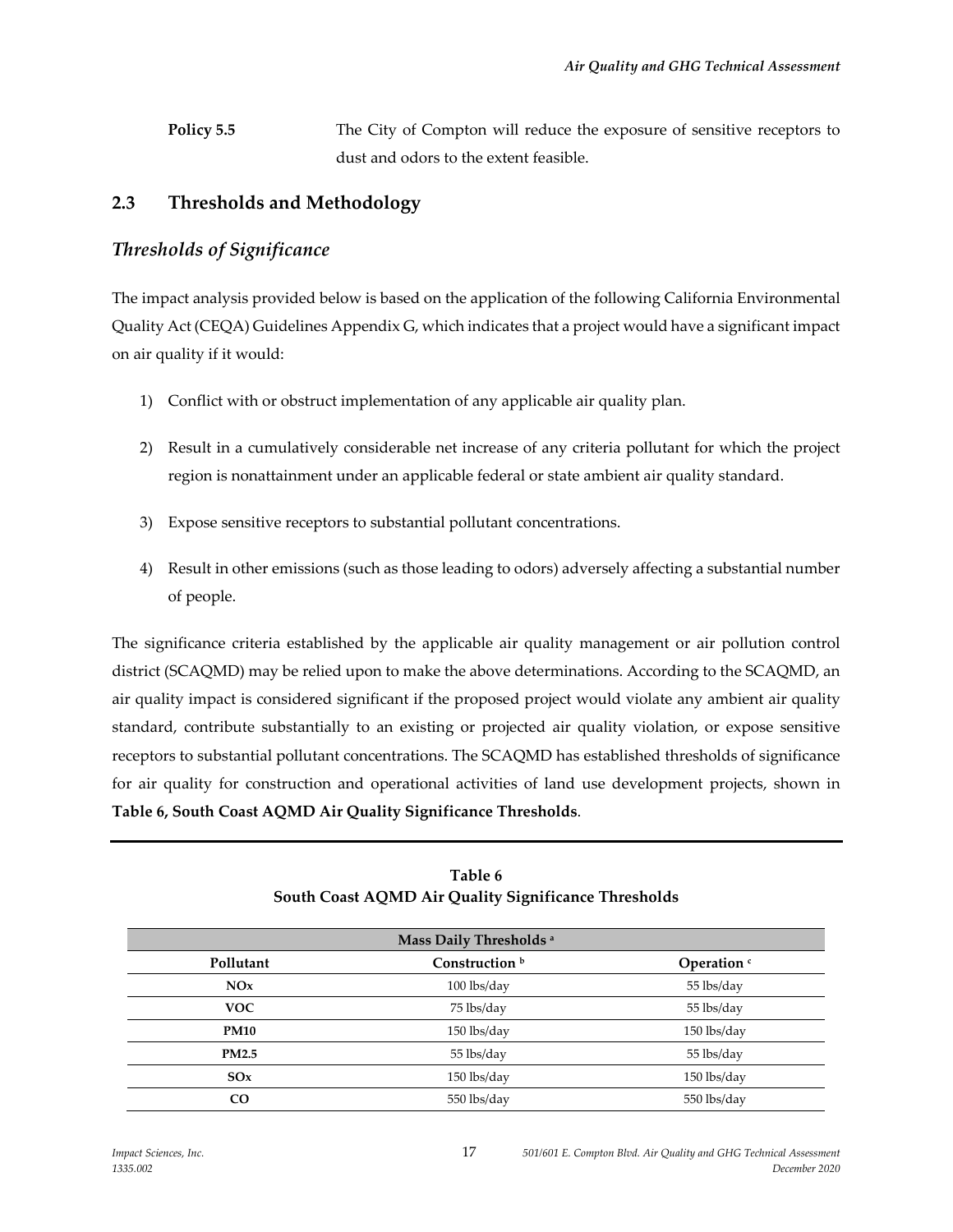| Lead                                                                                                               | 3 lbs/day                                                                                                                                                                                    | 3 lbs/day                                                                                                                                                              |  |  |
|--------------------------------------------------------------------------------------------------------------------|----------------------------------------------------------------------------------------------------------------------------------------------------------------------------------------------|------------------------------------------------------------------------------------------------------------------------------------------------------------------------|--|--|
| Toxic Air Contaminants (TACs), Odor, and GHG Thresholds                                                            |                                                                                                                                                                                              |                                                                                                                                                                        |  |  |
| <b>TACs</b><br>(including carcinogens and non-<br>carcinogens)                                                     | Maximum Incremental Cancer Risk $\geq 10$ in 1 million<br>Cancer Burden > 0.5 excess cancer cases (in areas $\geq 1$ in 1 million)<br>Chronic & Acute Hazard Index ≥ 1.0 (project increment) |                                                                                                                                                                        |  |  |
| Odor                                                                                                               |                                                                                                                                                                                              | Project creates an odor nuisance pursuant to South Coast AQMD Rule 402                                                                                                 |  |  |
| <b>GHG</b>                                                                                                         |                                                                                                                                                                                              | 10,000 MT/yr CO <sub>2</sub> eq for industrial facilities                                                                                                              |  |  |
|                                                                                                                    | Ambient Air Quality Standards for Criteria Pollutants d                                                                                                                                      |                                                                                                                                                                        |  |  |
| NO <sub>2</sub><br>1-hour average                                                                                  |                                                                                                                                                                                              | South coast AQMD is in attainment; project is significant if it causes or contributes<br>to an exceedance of the following attainment standards:<br>$0.18$ ppm (state) |  |  |
| annual arithmetic mean                                                                                             | 0.03 ppm (state) and 0.0534 ppm (federal)                                                                                                                                                    |                                                                                                                                                                        |  |  |
| <b>PM10</b><br>24-hour average<br>annual average                                                                   |                                                                                                                                                                                              | 10.4 $\mu$ g/m <sup>3</sup> (construction) <sup>e</sup> & 2.5 $\mu$ g/m <sup>3</sup> (operation)<br>$1.0 \mu g/m3$                                                     |  |  |
| PM2.5<br>24-hour average                                                                                           |                                                                                                                                                                                              | 10.4 $\mu$ g/m <sup>3</sup> (construction) <sup>e</sup> & 2.5 $\mu$ g/m <sup>3</sup> (operation)                                                                       |  |  |
| SO <sub>2</sub><br>1-hour average<br>24-hour average<br>Sulfate                                                    |                                                                                                                                                                                              | 0.25 ppm (state) & 0.075 ppm (federal - 99th percentile)<br>$0.04$ ppm (state)                                                                                         |  |  |
| 24-hour average                                                                                                    |                                                                                                                                                                                              | $25 \mu g/m^3$ (state)                                                                                                                                                 |  |  |
| CO                                                                                                                 |                                                                                                                                                                                              | South Coast AQMD is in attainment; project is significant if it causes or<br>contributes to an exceedance of the following attainment standards:                       |  |  |
| 1-hour average<br>8-hour average                                                                                   |                                                                                                                                                                                              | 20 ppm (state) and 35 ppm (federal)<br>9.0 ppm (state/federal)                                                                                                         |  |  |
| Lead<br>30-day Average<br>Rolling 3-month average<br>Course South Coast AOMD CEOA Handbook (South Coast AOMD 1002) |                                                                                                                                                                                              | $1.5 \mu g/m^3$ (state)<br>$0.15 \mu g/m^3$ (federal)                                                                                                                  |  |  |

*<sup>a</sup> Source: South Coast AQMD CEQA Handbook (South Coast AQMD, 1993)*

*<sup>b</sup> Construction thresholds apply to both the SCAB and Coachella Valley (Salton Sea and Mojave Desert Air Basins).*

*<sup>c</sup> For Coachella Valley, the mass daily thresholds for operation are the same as the construction thresholds.*

*<sup>d</sup> Ambient air quality thresholds for criteria pollutants based on South Coast AQMD Rule 1303, Table A-2 unless otherwise stated.*

*<sup>e</sup> Ambient air quality threshold based on South Coast AQMD Rule 403.*

The significance of localized impacts depends on whether ambient CO levels are above state and federal CO standards in the vicinity of the project site. Carbon monoxide concentrations in Compton no longer exceed either the CAAQS or the NAAQS criteria. Additionally, the SCAB region is designated as attainment under the 1-hour and 8-hour standards (see **Table 3**).

### **Localized Significance Thresholds**

In addition to regional emissions and the CO hotspot analysis, the SCAQMD has developed a set of mass emissions rate look-up tables that can be used to evaluate localized impacts that may result from construction and operational-period emissions called localized significance thresholds (LSTs). If the on-site emissions from proposed construction activities are below the emission levels found in the LST mass rate look-up tables for the project site receptor area (SRA), then emissions would not have the potential to cause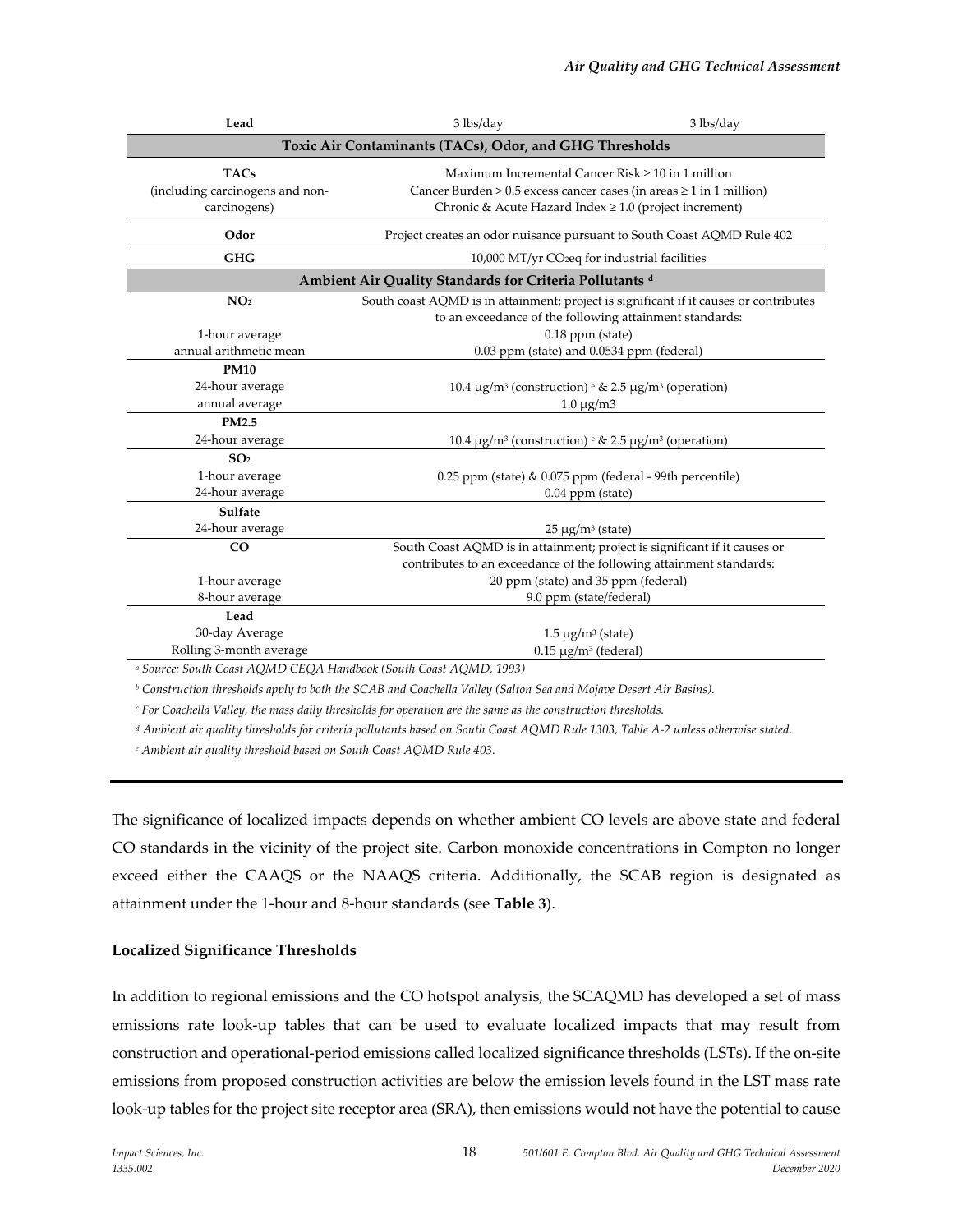a significant localized air quality impact. When quantifying mass emissions for LST analysis, only emissions that occur on site are considered. Consistent with SCAQMD LST guidance, emissions from offsite delivery hauling trucks, or employee trips are not considered in the evaluation of localized impacts (SCAQMD 2008).

The City of Compton lies within SCAQMD SRA 12 and the project site is approximately 86,634 square-feet (2.13-acres). Therefore, **Table 7, Local Significance Thresholds – Pounds per Day**, shows the LST screening threshold for a 2-acre project site in SRA 12 with sensitive receptors located within 25 meters of the project site.

| <i>Lable</i> /<br>Local Significance Thresholds - Pounds per Day |                                      |                         |                                                   |                                           |
|------------------------------------------------------------------|--------------------------------------|-------------------------|---------------------------------------------------|-------------------------------------------|
| <b>Phase</b>                                                     | Nitrogen Oxide<br>(NO <sub>x</sub> ) | Carbon<br>Monoxide (CO) | <b>Coarse Particulate</b><br><b>Matter (PM10)</b> | <b>Fine Particulate</b><br>Matter (PM2.5) |
| Construction                                                     | 65                                   | 346                     |                                                   | 4                                         |
| Operation                                                        | 65                                   | 346                     |                                                   |                                           |

**Table 7**

*Source: SCAQMD. 2009. Appendix C Mass Rate Look Up Table. Available at: http://www.aqmd.gov/docs/defaultsource/ceqa/handbook/localized-significance-thresholds/appendix-c-mass-rate-lst-look-up-tables.pdf?sfvrsn=2.*

## *Methodology*

Air quality impacts were evaluated in accordance with the methodologies recommended by CARB and the SCAQMD. Where criteria air pollutant quantification was required, emissions modeled using the California Emissions Estimator Model version 2016.3.2 (CalEEMod). CalEEMod is a statewide land use emissions computer model designed to quantify potential criteria pollutant emissions associated with both construction and operations from a variety of land use projects.

## **2.4 Air Quality Project Impacts and Mitigation Measures**

## **Impact 1 Would implementation of the proposed project conflict with or obstruct implementation of any applicable air quality plan?** *(Less than Significant).*

As part of its enforcement responsibilities, the EPA requires each state with nonattainment areas to prepare and submit a State Implementation Plan (SIP) that demonstrates the means to attain the federal standards. The SIP must integrate federal, state, and local plan components and regulations to identify specific measures to reduce pollution in nonattainment areas, using a combination of performance standards and market-based programs. Similarly, under state law, the CCAA requires an air quality attainment plan to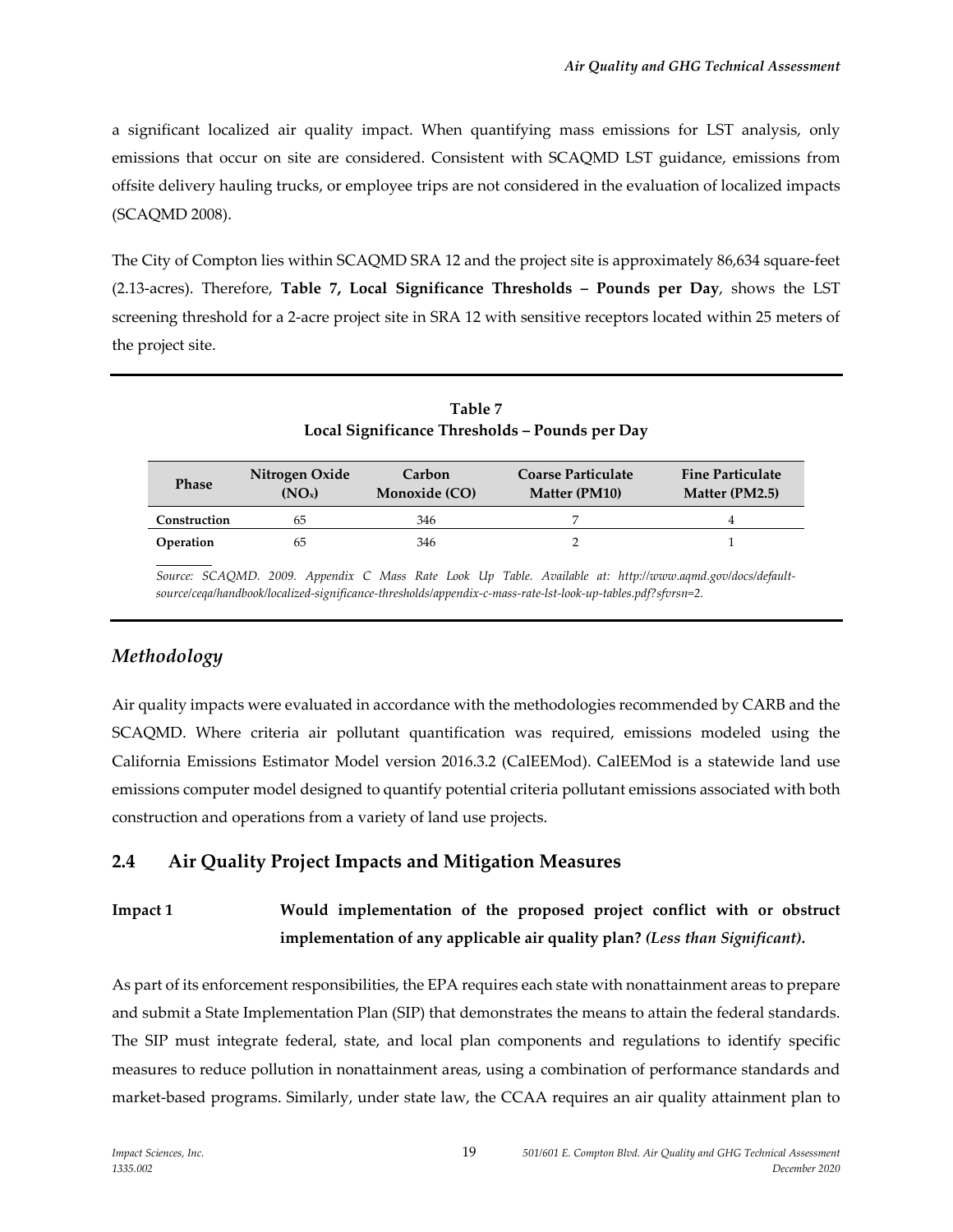be prepared for areas designated as nonattainment with regard to the federal and state ambient air quality standards. Air quality attainment plans outline emissions limits and control measures to achieve and maintain these standards by the earliest practical date.

As previously mentioned, the project site is located within the SCAB, which is under the jurisdiction of the SCAQMD. The SCAQMD is required, pursuant to the federal Clean Air Act, to reduce emissions of criteria pollutants for which the SCAB is in nonattainment. In order to reduce such emissions, the SCAQMD drafted the 2016 Air Quality Management Plan (AQMP). The 2016 AQMP establishes a program of rules and regulations directed at reducing air pollutant emissions and achieving California and national air quality standards. The 2016 AQMP is a regional and multi-agency effort including the SCAQMD, CARB, SCAG, and the U.S. EPA. The plan's pollutant control strategies are based on the latest scientific and technical information and planning assumptions, including SCAG's 2016 Regional Transportation Plan/Sustainable Communities Strategy (RTP/SCS), updated emission inventory methodologies for various source categories, and SCAG's latest growth forecasts. (SCAG's latest growth forecasts were defined in consultation with local governments and with reference to local general plans.) While SCAG adopted the updated 2020-2045 RTP/SCS in September 2020, it has not been incorporated into an applicable air quality plan.

Criteria for determining consistency with the AQMP are defined in Chapter 12, Section 12.2 and Section 12.3 of the SCAQMD's 1993 CEQA Air Quality Handbook, and include the following:

- Consistency Criterion No. 1: The proposed project will not result in an increase in the frequency or severity of an existing air quality violation, or cause or contribute to new violations, or delay the timely attainment of air quality standards or the interim emissions reductions specified in the AQMP.
- Consistency Criterion No. 2: The proposed project will not exceed the assumptions in the AQMP or increments based on the years of the project build-out phase.

The violations to which Consistency Criterion No. 1 refers are the CAAQS and the NAAQS. As evaluated under Impacts 2 and 3 below, the project would not exceed the short-term construction standards or longterm operational standards and in so doing would not violate any air quality standards (see **Table 8** and **Table 9**). Thus, no impact is expected, and the project would be consistent with first criterion.

Concerning Consistency Criterion No. 2, the 2016 AQMP contains air pollutant reduction strategies based on SCAG's growth forecasts from the 2016 RTP/SCS, and SCAG's growth forecasts were defined in consultation with local governments and with reference to local general plans. The proposed project would increase local population by approximately 858 persons and create 240 jobs and is consistent with the General Plan Amendment that will be adopted at the time of approval of the project and therefore would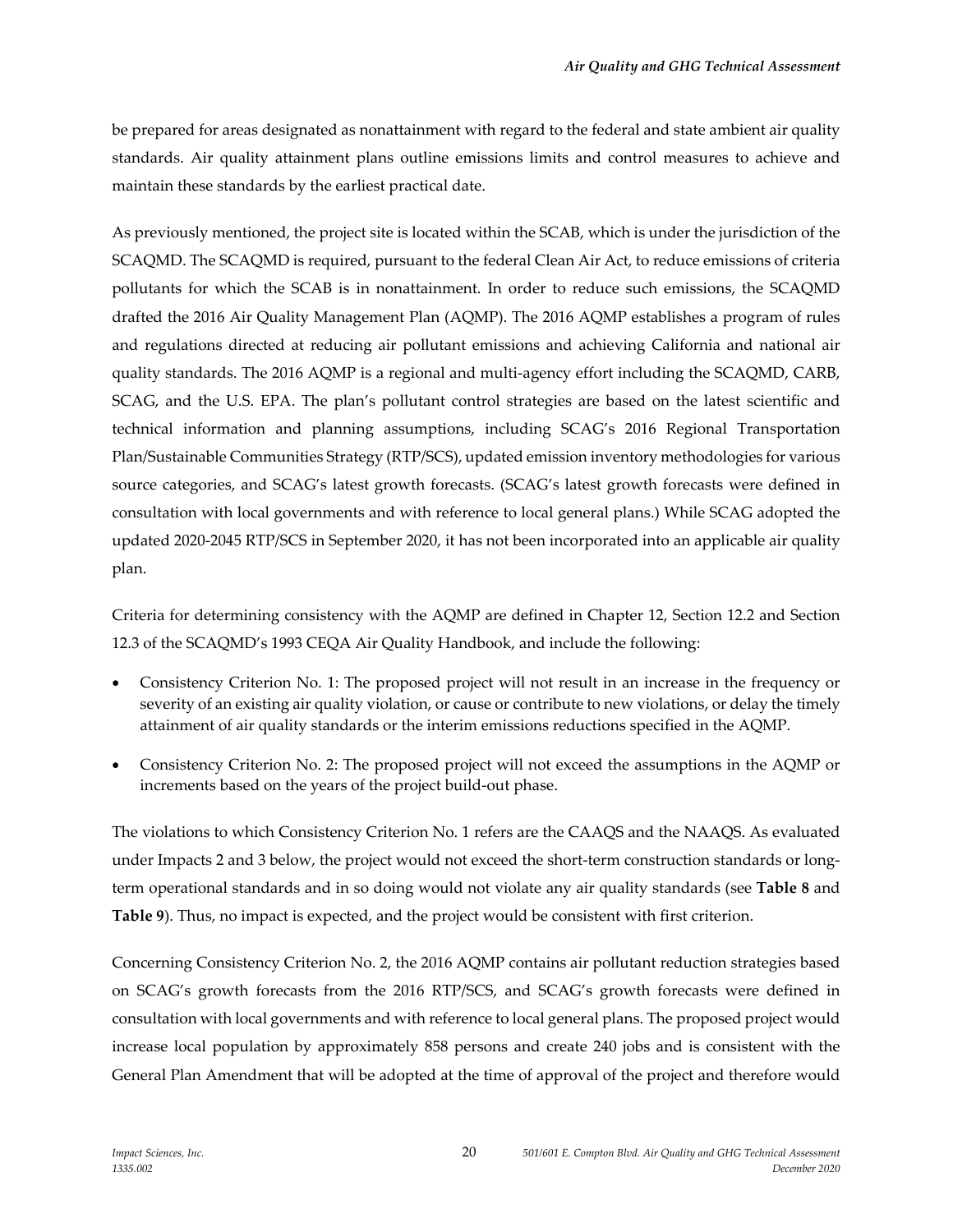not exceed the population or job growth projections used by the SCAMQD to develop the 2016 AQMP. [2](#page-20-0) Impacts would be less than significant, as the project is also consistent with the second criterion.

**Impact 2 Would implementation of the proposed project result in a cumulatively considerable net increase of any criteria pollutant for which the project region is nonattainment under an applicable federal or state ambient air quality standard?** *(Less than Significant).*

A project may have a significant impact if project-related emissions would exceed federal, state, or regional standards or thresholds, or if project-related emissions would substantially contribute to an existing or projected air quality violation. In order to determine project significance, emissions were compared to the SCAQMD construction and operational air quality thresholds.

## **Regional Construction Significance Analysis**

Construction associated with the proposed project would generate short-term emissions of criteria air pollutants. The criteria pollutants of primary concern within the project area include ozone-precursor pollutants (i.e., ROG and NOx), PM10, and PM2.5. Construction-generated emissions are short term and of temporary duration, lasting only as long as construction activities occur, but would be considered a significant air quality impact if the volume of pollutants generated exceeds the SCAQMD's thresholds of significance.

Construction results in the temporary generation of emissions resulting from site grading and excavation, road paving, motor vehicle exhaust associated with construction equipment and worker trips, and the movement of construction equipment, especially on unpaved surfaces. Emissions of airborne particulate matter are largely dependent on the amount of ground disturbance associated with site preparation activities as well as weather conditions and the appropriate application of water.

The duration of construction activities associated with the proposed project is estimated to last approximately 2.5 years, beginning in November 2022. Construction-generated emissions associated with the proposed project were calculated using the SCAQMD- and CARB-approved CalEEMod model. CalEEMod is designed to model construction and operational emissions for land use development projects. The model incorporates typical construction requirements such as construction equipment, demolition debris, and hauling trips. The assumptions used in the CalEEMod model were refined based on information provided by the project applicant. The proposed project includes the demolition of all existing

<span id="page-20-0"></span><sup>&</sup>lt;sup>2</sup> Estimated population provided by CalEEMod. Estimated employment numbers based on the Los Angeles Unified School District 2020 Developer Fee Justification Study for Standard Commercial Office and Neighborhood Shopping Center which estimates 4.79 and 2.71 employees per 1,000 square feet, respectively.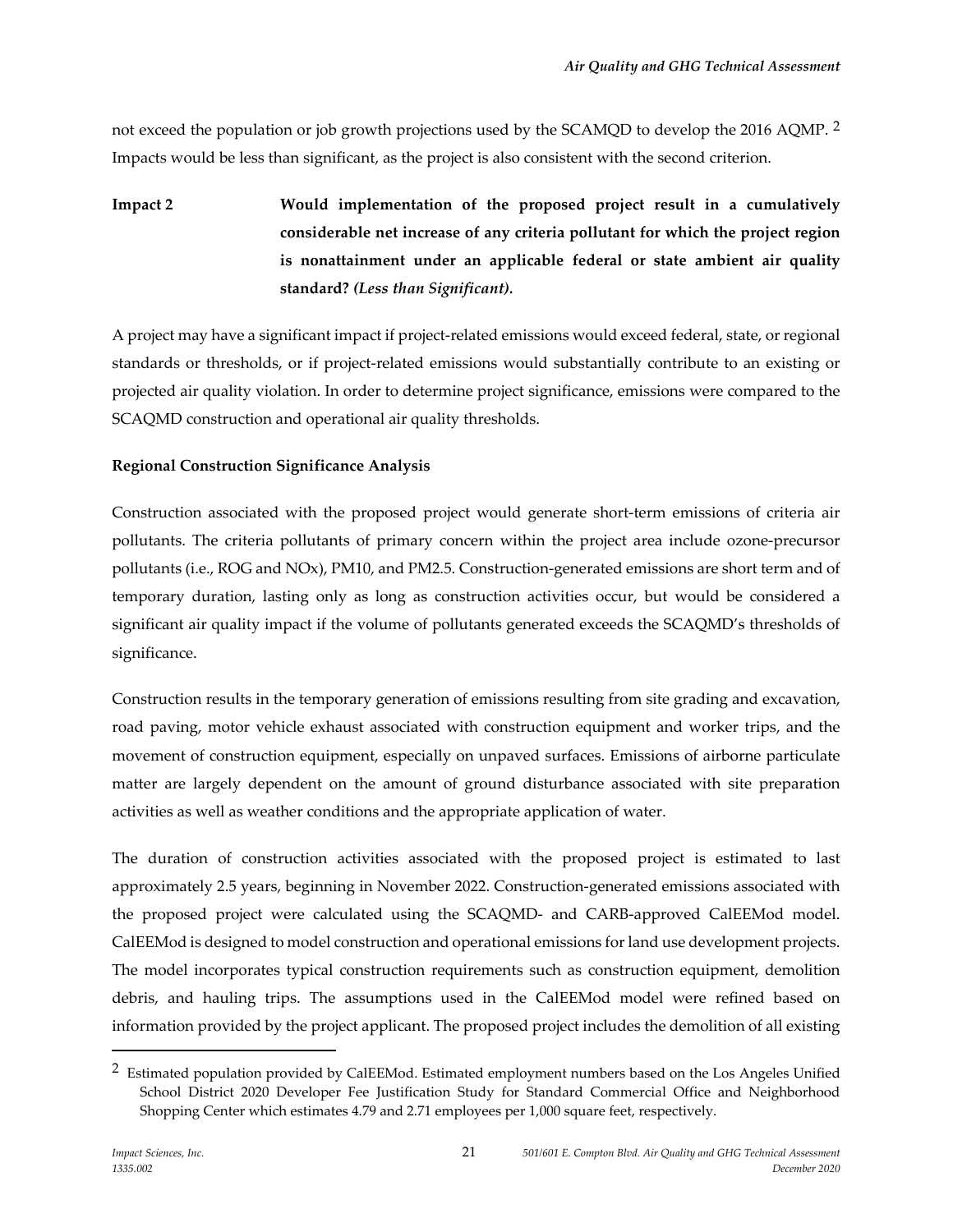buildings on the project site, resulting in an estimated 18,406 cubic yards of exported material. In addition, grading of the existing surface parking would contribute to an additional 3,121 tons of debris exported from the project site. **Table 8, Proposed Construction Equipment**, summarizes the proposed construction equipment list that was used to model air quality impacts.

| Phase                        | <b>Proposed Equipment</b>     | Pieces of<br>Equipment | Daily Hours of<br>Operation <sup>1</sup> |
|------------------------------|-------------------------------|------------------------|------------------------------------------|
|                              | Concrete/Industrial Saws      | 4                      | 2.8                                      |
|                              | <b>Crawler Tractors</b>       | 2                      | 6.4                                      |
|                              | Excavators                    | 4                      | 2.8                                      |
| Demolition                   | <b>Rubber Tired Dozers</b>    | 4                      | 6.4                                      |
|                              | Rubber Tired Loaders          | 4                      | 6.4                                      |
|                              | Signal Boards                 | 4                      | 6.4                                      |
|                              | Tractors/Loaders/Backhoes     | 2                      | 6.4                                      |
|                              | Concrete/Industrial Saws      | $\overline{4}$         | 8                                        |
|                              | Crushing/Processing Equipment | 2                      | 8                                        |
| Grading                      | Excavators                    | 2                      | 8                                        |
|                              | Signal Boards                 | 6                      | 8                                        |
|                              | Tractors/Loaders/Backhoes     | 2                      | 8                                        |
|                              | Bore/Drill Rigs               | $\overline{2}$         | 8                                        |
|                              | Crane                         | 3                      | 7                                        |
|                              | Rough Terrain Forklifts       | 2                      | 8                                        |
| Construction                 | Skid Steer Loaders            | 3                      | 8                                        |
|                              | Surfacing Equipment           | 4                      | 8                                        |
|                              | Tractors/Loaders              | 2                      | 7                                        |
|                              | Trenchers                     | 1                      | 8                                        |
| Paving                       | Paving Equipment              | 3                      | 8                                        |
|                              | Rollers                       | 3                      | 8                                        |
|                              | Signal Boards                 | 6                      | 8                                        |
| <b>Architectural Coating</b> | Air Compressor                | $\mathbf{1}$           | 6                                        |

## **Table 8 Proposed Construction Equipment**

*\_\_\_\_\_\_\_\_\_ Source: Impact Sciences, 2020.*

1 Demolition is expected to occur over a 1.5 month period. Not all construction equipment is expected to be used every day for eight hours a day. Estimates of hours of operation were refined based on project specific information. Demolition equipment is expected to be used approximately 80% of time during an 8-hour day, resulting in 6.4 hours of use per day. Concrete/industrial saws and excavators are expected to be used 35% of the day, resulting in 2.8 hours of use per day. The daily hours of operation reflect the anticipated use of the equipment over the demolition phase.

During construction, contractors are required to comply with SCAQMD Rule 402 (Nuisance), Rule 403 (Fugitive Dust), and Rule 1113 (Architectural Coating), among others, which assist in reducing short-term construction-related air pollutant emissions. Rule 402 prohibits emissions that would cause a public nuisance and Rule 403 requires fugitive dust sources to implement best available control measures for all sources, and all forms of visible particulate matter are prohibited from crossing any property line. Rule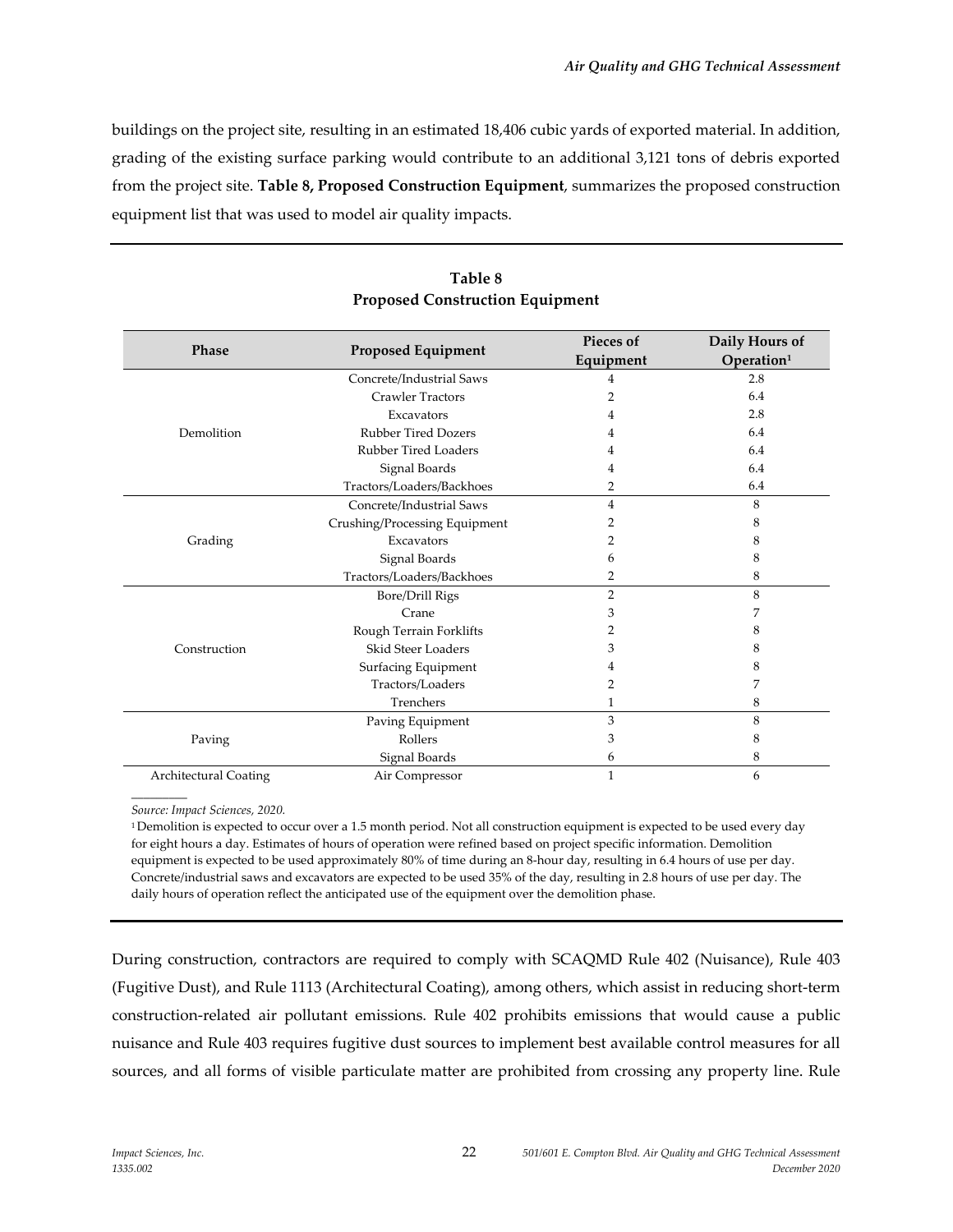1113 requires the use of architectural coatings with a determined ROG-emission limit. These rules are described above.

Predicted maximum daily construction-generated emissions for the proposed project are summarized in **Table 9, Construction-Related Criteria Pollutant and Precursor Emissions – Maximum Pounds per Day.**

| Construction-Related Criteria Pollutant and Precursor Emissions - Maximum Pounds per Day |            |       | Table 9         |                 |             |              |
|------------------------------------------------------------------------------------------|------------|-------|-----------------|-----------------|-------------|--------------|
| <b>Construction Year</b>                                                                 | <b>ROG</b> | NOx   | CO <sub>1</sub> | SO <sub>2</sub> | <b>PM10</b> | <b>PM2.5</b> |
| 2022                                                                                     | 5.99       | 61.22 | 38.83           | 0.10            | 6.69        | 2.77         |
| 2023                                                                                     | 7.90       | 66.59 | 80.90           | 0.21            | 7.28        | 3.75         |
| 2024                                                                                     | 19.76      | 37.44 | 41.48           | 0.13            | 5.14        | 2.25         |
| 2025                                                                                     | 1.30       | 10.34 | 15.87           | 0.03            | 0.83        | 0.55         |
| <b>Regional Threshold</b>                                                                | 75         | 100   | 550             | 150             | 150         | 55           |
| Exceed?                                                                                  | No         | No    | No              | No              | No          | No           |

*Source: Impact Sciences, CalEEMod modeling, 2020. See Appendix A.*

#### **Regional Operational Significance Analysis**

The proposed project would generate air emissions as a result of motor vehicle use and area sources, such as the use of natural-gas-fired appliances, landscape maintenance equipment, and architectural coatings associated with the operation of a 300-unit apartment building, Innovation Hub, and retail center. Longterm operational emissions attributable to the proposed project are summarized in **Table 10, Long-Term Operational Emissions – Maximum Pounds per Day**.

As shown in **Table 9** and **Table 10**, neither the project's construction nor operational emissions would exceed the SCAQMD's thresholds for any criteria air pollutants. Therefore, regional construction and operational emissions would not result in significant long-term regional air quality impacts.

#### **Air Quality Health Impacts**

Adverse health effects induced by criteria pollutant emissions are highly dependent on a multitude of interconnected variables (e.g., cumulative concentrations, local meteorology and atmospheric conditions, and the number and character of exposed individual [e.g., age, gender]). In particular, O<sub>3</sub> precursors, VOCs,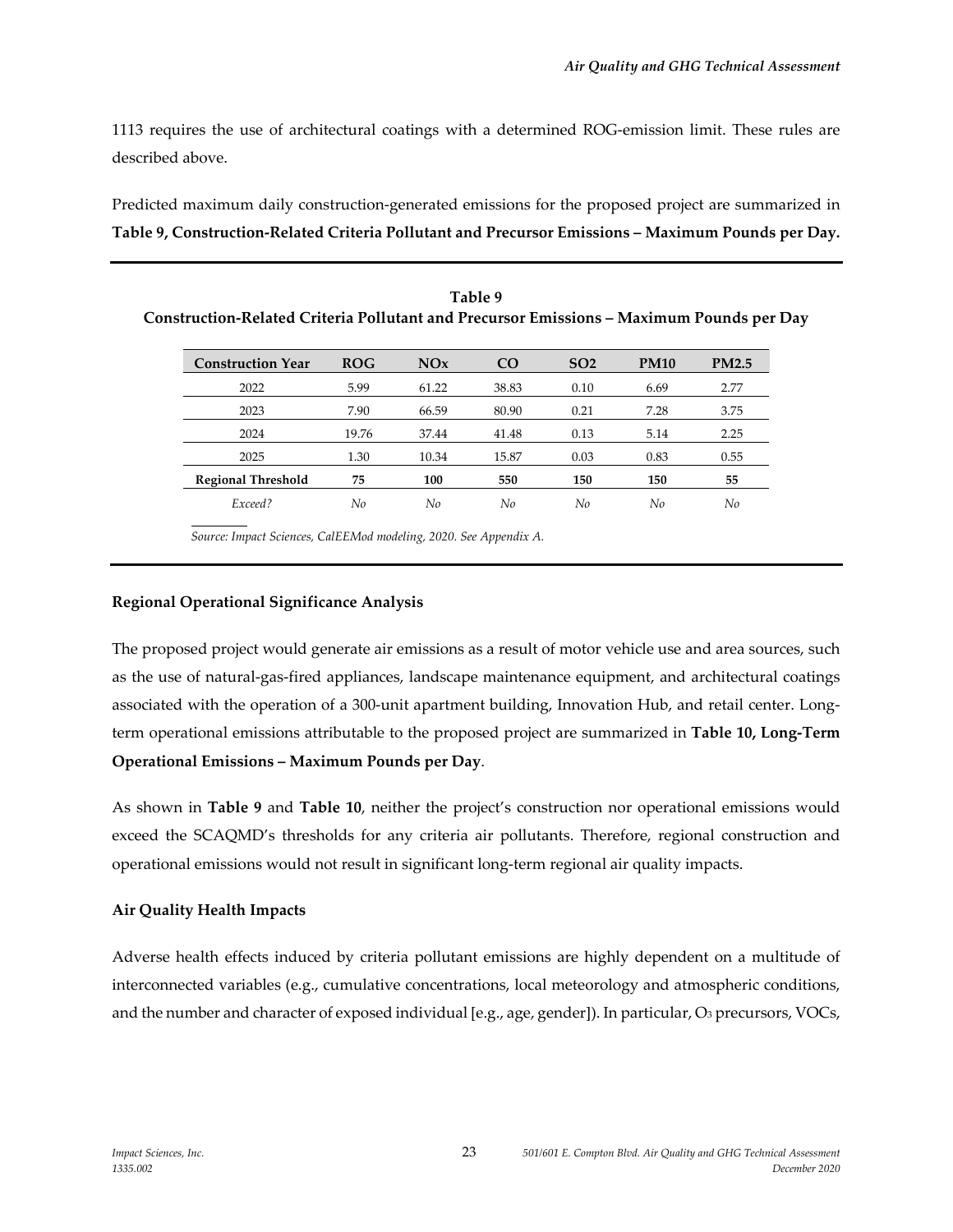| Source                    | <b>ROG</b> | NOx   | C <sub>O</sub> | SO <sub>2</sub> | <b>PM10</b> | <b>PM2.5</b> |
|---------------------------|------------|-------|----------------|-----------------|-------------|--------------|
| Area Source               | 14.60      | 5.71  | 100.1          | 0.27            | 12.47       | 12.47        |
| <b>Energy Use</b>         | 0.13       | 1.14  | 0.54           | 0.01            | 0.09        | 0.09         |
| Mobile Source             | 1.80       | 7.75  | 23.0           | 0.09            | 8.22        | 2.24         |
| Total                     | 16.54      | 14.61 | 123.6          | 0.37            | 20.78       | 14.81        |
| <b>Regional Threshold</b> | 55         | 55    | 550            | 150             | 150         | 55           |
| Exceed?                   | No         | No    | No             | No              | No          | No           |

**Table 10 Long-Term Operational Emissions – Maximum Pounds per Day**

*Source: Impact Sciences, CalEEMod modeling, 2020. See Appendix A.*

and NOx affect air quality on a regional scale. Health effects related to  $O<sub>3</sub>$  are therefore the product of emissions generated by numerous sources throughout a region. Existing models have limited sensitivity to small changes in criteria pollutant concentrations, and, as such, translating project-generated criteria pollutants to specific health effects or additional days of nonattainment would produce meaningless results. In other words, the project's less than significant increases in regional air pollution from criteria air pollutants would not have measurable effect on the human health implications of the SCAB's ambient air quality.

As noted in the Brief of Amicus Curiae by the SCAQMD (April 6, 2015) for the *Sierra Club vs. County of Fresno*, the SCAMQD acknowledged it would be extremely difficult, if not impossible to quantify health impact of criteria pollutants for various reasons including modeling limitations as well as where in the atmosphere air pollutants interact and form. Further, as noted in the Brief of Amicus Curiae by the San Joaquin Valley Air Pollution Control District (SJVAPCD) (April 13, 2015) for the *Sierra Club vs. County of Fresno*, SJVAPCD has acknowledged that currently available modeling tools are not equipped to provide a meaningful analysis of the correlation between an individual development project's air emissions and specific human health impacts.

The SCAQMD acknowledges that quantifying the health impacts from  $\overline{O_3}$  is difficult. The health impacts an individual may face from  $\mathbb{O}_3$  depends on the ambient levels of  $\mathbb{O}_3$  that an individual person breathes. However, measuring changes in ambient levels of O<sub>3</sub> presents a challenge. SCAQMD's Brief of Amicus Curiae states that it would take a large amount of additional emissions to cause a modeled increase in ambient O3 levels over the entire region. The SCAQMD states that based on their own modeling in the SCAQMD's *2012 Air Quality Management Plan*, a reduction of 432 tons (864,000 pounds) per day of NOx and a reduction of  $187$  tons  $(374,000$  pounds) per day of VOC would reduce  $O<sub>3</sub>$  levels at the highest monitored site by only nine parts per billion. As such, the SCAQMD concludes that it is not currently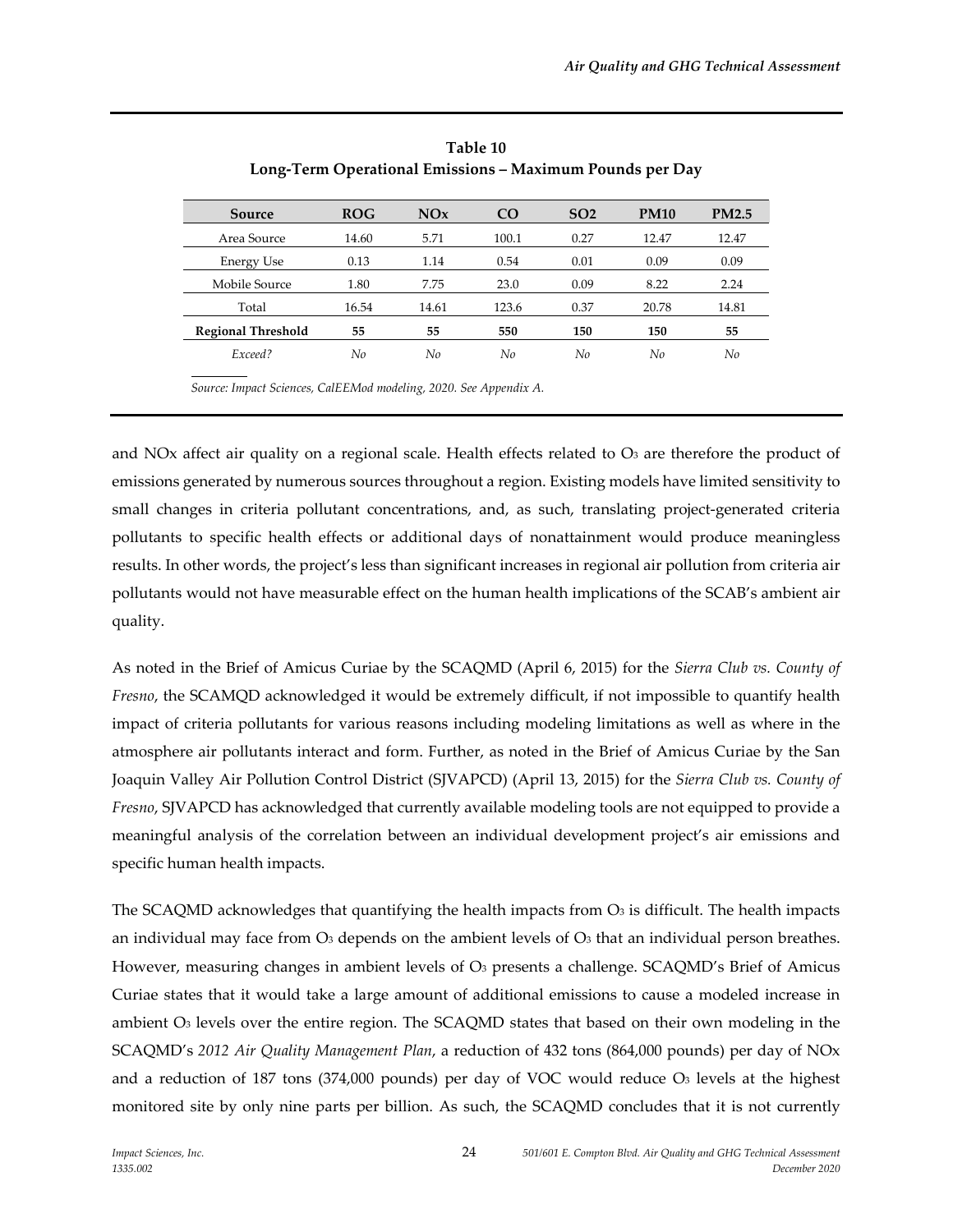possible to accurately quantify O3-related health impacts caused by NOx or VOC emissions from relatively small projects (defined as projects with regional scope) due to photochemistry and regional model limitations. Thus, as the project would not exceed SCAQMD thresholds for construction and operational air emissions, the project would not have a measurable effect on the human health implications of the SCAB's ambient air quality and have a less than significant impact for air quality health impacts.

## **Impact 3 Would implementation of the proposed project expose sensitive receptors to substantial pollutant concentrations?** *(Less than Significant).*

#### **Localized Significance Thresholds**

#### *Localized Construction Significance Analysis*

The nearest receptors to the project site are residents located immediately north of the project site along North Springs Avenue, North Willow Avenue, and North Santa Fe Avenue. To identify impacts to sensitive receptors, the SCAQMD recommends addressing LSTs for construction.

LSTs were developed in response to SCAQMD Governing Boards' Environmental Justice Enhancement Initiative (I-4). The SCAMQD provided the *Final Localized Significance Threshold Methodology* for guidance. The LST methodology assists lead agencies in analyzing localized impacts associated with project-specific analysis.

As detailed above, the SRA for the LST is the South-Central LA County area (SRA 12) since this area includes the project site. LSTs apply to CO, NOx, PM10, and PM2.5. The SCAQMD produced look-up tables for projects that disturb areas less than or equal to 5 acres in size. The project site is approximately 2.13 acres, therefore, the LST threshold for two acres was used for the construction LST analysis.

The SCAQMD's methodology clearly states that "off-site mobile emissions from the project should not be included in the emissions compared to LSTs." Therefore, for purposes of the construction LST analysis, only emissions included in the CalEEMod "on-site" emissions outputs were considered. The nearest sensitive receptors to the project site are the residents approximately 10 feet north. LST screening thresholds are provided for distances to sensitive receptors of 25, 50, 100, 200, and 500 meters. According to SCAQMD methodology, "It is possible that a project may have receptors closer than 25 meters. Projects with boundaries located closer than 25 meters to the nearest receptor should use the LSTs for receptors located at 25 meters." Therefore, LSTs for receptors located at 25 meters were used in this analysis.

**Table 11, Localized Significance of Construction Emissions – Maximum Pounds per Day**, presents the results of the localized emissions during construction activity of the proposed project. As shown in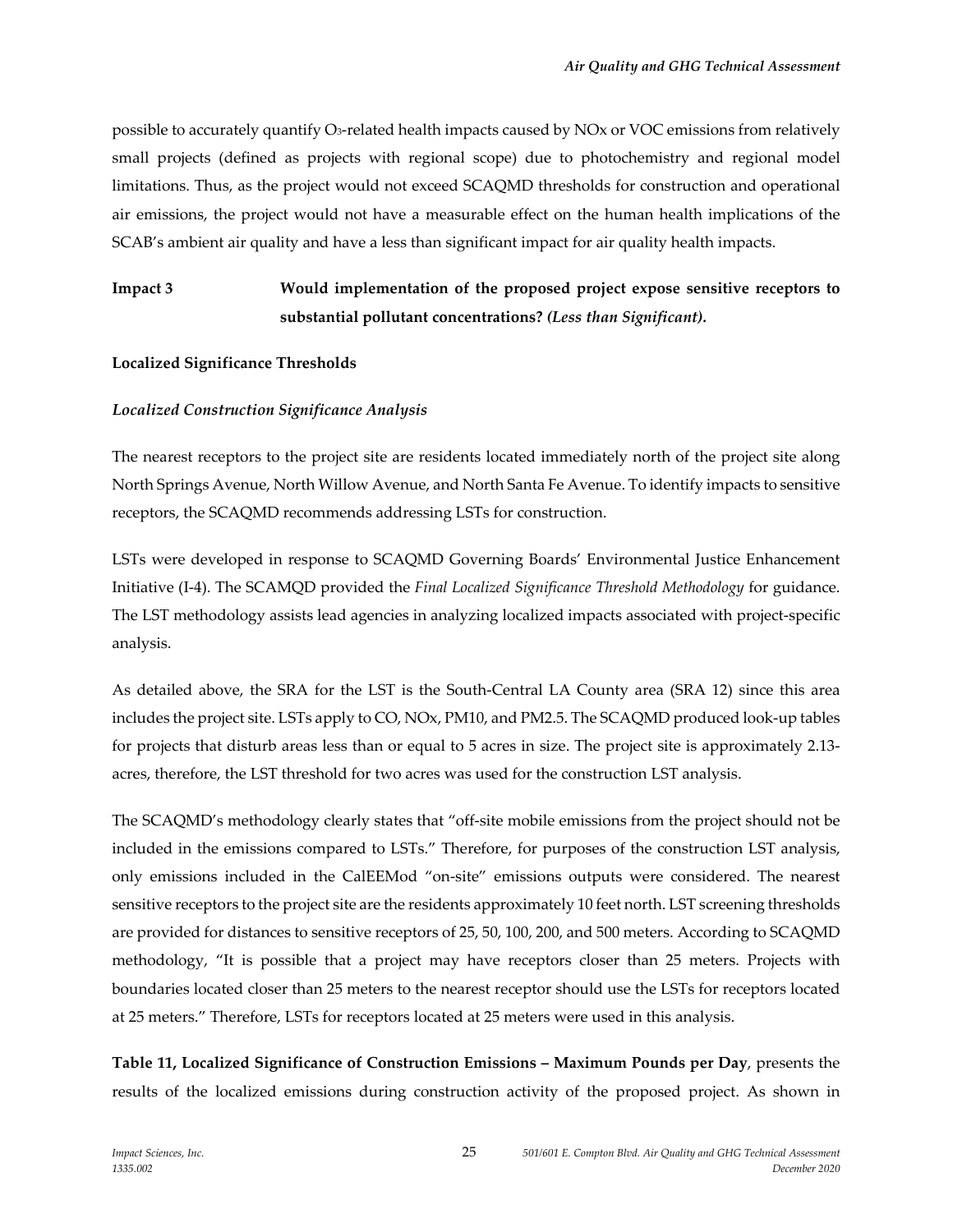**Table 11**, the on-site air pollutant emissions on the peak day of construction would not exceed the applicable LSTs. Therefore, localized air quality impacts would be less than significant.

| <b>Construction Year</b>       | NOx   | <b>CO</b> | <b>PM10</b> | <b>PM2.5</b> |
|--------------------------------|-------|-----------|-------------|--------------|
| 2022                           | 57.67 | 36.11     | 4.57        | 2.67         |
| 2023                           | 33.62 | 36.07     | 1.39        | 1.28         |
| 2024                           | 32.1  | 30.47     | 1.32        | 1.21         |
| 2025                           | 10.28 | 14.99     | 0.49        | 0.46         |
| <b>LST Screening Threshold</b> | 65    | 346       |             | 4            |
| Exceed?                        | No    | No        |             | No           |

| Table 11                                                         |
|------------------------------------------------------------------|
| <b>Localized Construction Emissions - Maximum Pounds per Day</b> |

*Source: Impact Science, CalEEMod modeling, 2020. See Appendix A.*

#### *Localized Operational Significance Analysis*

According to the SCAQMD LST methodology, LSTs would apply to operational phase of a proposed project only if the project includes stationary sources or attracts mobile sources that may spend long periods queuing and idling at the site (e.g., warehouse or transfer facilities). The project is proposing a residential and commercial development and, therefore, does not include such land uses. Thus, due to the lack of queuing and idling emissions, no long-term localized comparison against LSTs is needed. Localized operational impacts would be less than significant in this regard.

### *Localized Air Quality Health Impacts*

As evaluated above, the project's air emissions would not exceed the SCAQMD's LST thresholds. Therefore, the project would not cause or contribute to an exceedance of the most stringent applicable NAAQS or CAAQS for emissions of CO, NOx, PM10, or PM2.5. It should be noted that the ambient air quality standards are developed and represent levels at which the most susceptible persons are protected. In other words, the ambient air quality standards are purposely set in a stringent manner to protect children, elderly, and those with existing and respiratory problems. Thus, air quality health impacts would be less than significant in this regard.

### **Carbon Monoxide Hotspots**

CO emissions are a function of vehicle idling time, meteorological conditions, and traffic flow. Under certain extreme meteorological conditions, CO concentrations near a congested roadways or intersection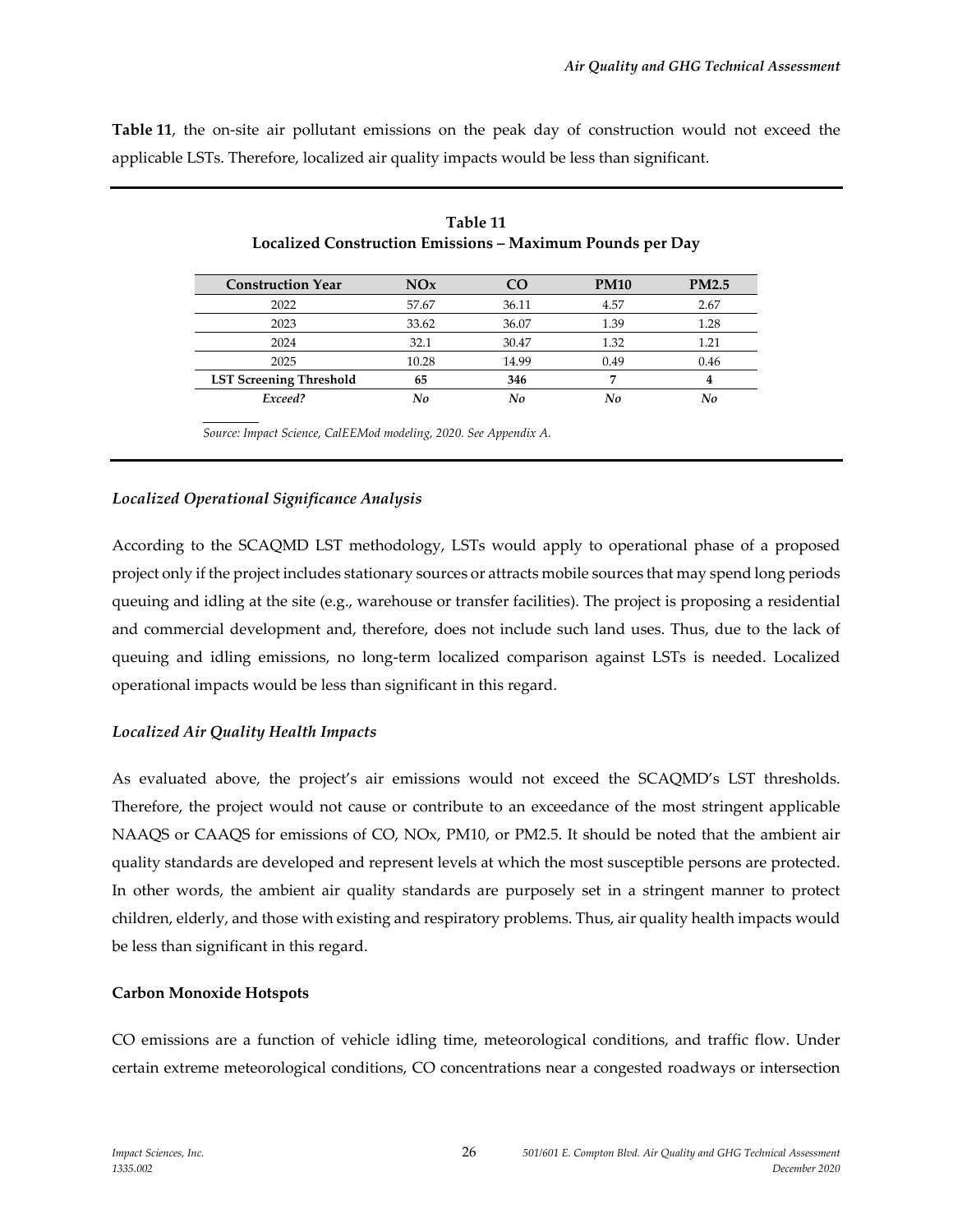may reach unhealthful levels (i.e., adversely affecting residents, school children, hospital patients, the elderly, etc.).

The SCAB is designated as an attainment/maintenance area for the federal CO standards and attainment area for state standards. There has been a decline in CO emissions even though vehicle miles traveled (VMT) on U.S. urban and rural roads have increased nationwide estimated anthropogenic CO emissions have decreased 68 percent between 1990 and 2014. In 2014, mobile sources accounted for 82 percent of the nation's total anthropogenic CO emissions (EPA 2018). Three major control programs have contributed to the reduced per-vehicle CO emissions: exhaust standards, cleaner burner fuels, and motor vehicle inspection/maintenance programs.

According to the SCAQMD CEQA Air Quality Handbook, a potential CO hotspot may occur at any location where the background CO concentration already exceeds 9.0 ppm, the CAAQS for 8-hour ozone. The SCAQMD prepared a detailed CO analysis in the *Federal Attainment Plan for Carbon Monoxide* as part of the 2003 AQMP. The 2003 AQMP is the most recent AQMP that addresses CO concentrations. The CO analysis included microscale modeling of CO at the worst-case intersections in SCAB. Of these locations, the Wilshire Boulevard and Veteran Avenue intersection in Los Angeles experienced the highest CO concentration of 4.6 ppm. At the time of analysis, the Wilshire Boulevard and Veteran Avenue intersection was the most congested intersection in Los Angeles County with an average daily traffic volume of approximately 100,000 vehicles per day. As CO impacts at the Wilshire Boulevard and Veteran Avenue intersection did not exceed the 8-hour CAAQS, it can be inferred that the intersections near the project site would not create any CO hotspots. Furthermore, as previously discussed, the site is located in SRA 12, South-Central LA County area. Communities within SRAs are expected to have similar climatology and ambient air pollutant concentrations. The monitoring station representative of SRA 12 is the Compton – 700 North Bullis Road air quality monitoring station located approximately 0.63 miles northeast of the site. According to data obtained from the EPA's AirData database for CO pollutants, the highest eight-hour concentration reported for the Compton station in 2019 was 3.2 ppm. As such, the background CO concentration in combination with the CO concentration at worst-case scenario intersection in SCAB do not exceed 9.0 ppm and a CO hotspot would not occur. Therefore, CO hotspot impacts would be less than significant in this regard.

### **Diesel Particulate Matter**

#### *Project Construction*

Construction would result in the generation of diesel particulate matter (diesel PM) emissions from the use of off-road diesel equipment required for grading and excavation, paving, and other construction activities.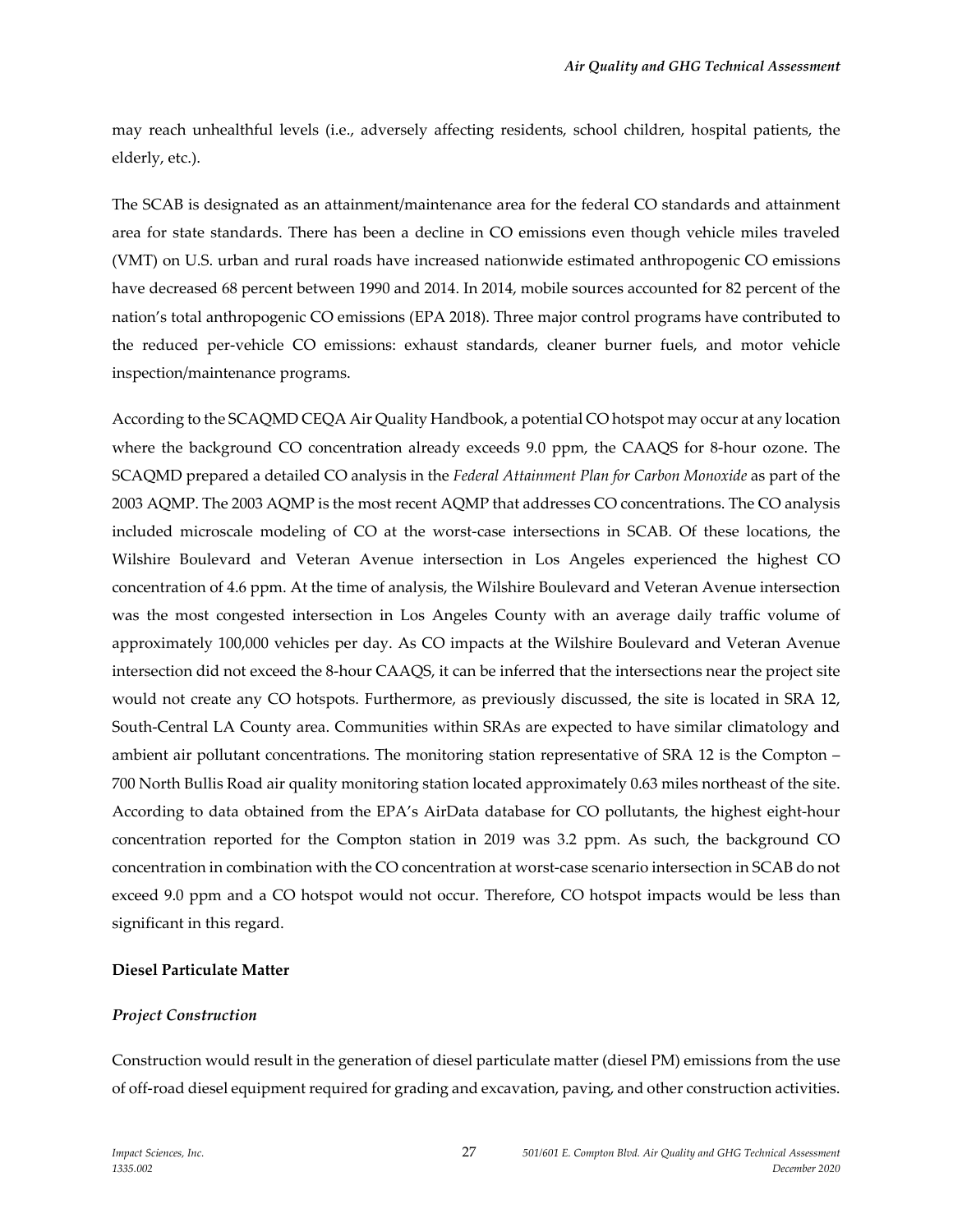The amount to which the receptors are exposed (a function of concentration and duration of exposure) is the primary factor used to determine health risk (i.e., potential exposure to TAC emission levels that exceed applicable standards). Health-related risks associated with diesel-exhaust emissions are primarily linked to long-term exposure and the associated risk of contracting cancer.

The use of diesel-powered construction equipment would be temporary and episodic. The duration of exposure would be short and exhaust from construction equipment dissipates rapidly. Current methodology for conducting health risk assessments are associated with long term exposure periods (9, 30, and 70 years). Therefore, short-term construction activities would not generate a significant health risk.

Additionally, the project site is approximately 2.13-acres and, as a result, construction activities would occur in an area of less than 5 acres. CARB generally considers construction projects contained in a site of such size to represent less than significant health risk impacts due to limitations of the off-road diesel equipment able to operate and this a reduced amount of generated diesel particulate matter (DPM), the reduce amount of dust-generating ground-disturbance possible compared to larger construction sites, and the reduced duration of construction activities compared to the development of larger sites. Furthermore, construction would be subject to and would comply with California regulations limiting the idling of heavy-duty construction equipment to no more than 5 minutes, which would further reduce nearby sensitive receptors' exposure to temporary and variable DPM emissions. For these reasons, DPM generated by construction activities, in and of itself, would not be expected to expose sensitive receptors to substantial amounts of air toxics and the project would have a less than significant impact.

#### *Project Operation*

The greatest potential during long-term operations for exposure to TACs is from the use of heavy-duty diesel trucks and stationary generators that use diesel fuel. The proposed project is a 300-unit residential development and Innovation Hub with retail uses. Once operational, the majority of vehicle trips to the project site will be from residents, employees, and visitors and, as a result, the proposed project would attract very few diesel truck trips. Additionally, the project does not propose any stationary generators onsite. For these reasons, once operational, the proposed project would not be expected to expose nearby sensitive receptors to substantial amounts of air toxics and the project would have a less than significant impact.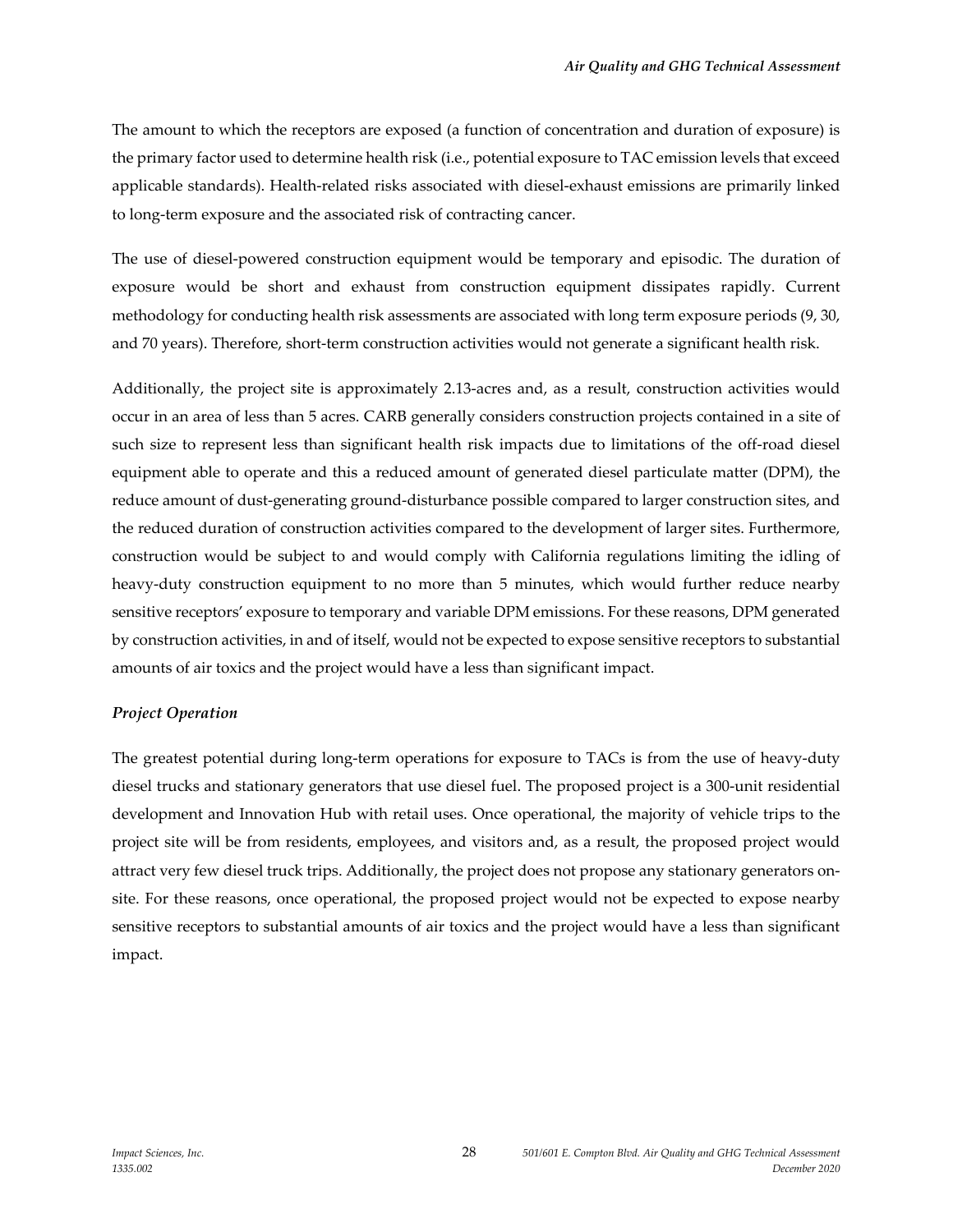## **Impact 4 Would implementation of the proposed project result in other emissions (such as those leading to odors) adversely affecting a substantial number of people? (***Less than Significant).*

The SCAQMD *CEQA Air Quality Handbook* (1993) identifies certain land uses as sources of odors. These land uses include agriculture (farming and livestock), wastewater treatment plants, food processing plants, chemical plants, composting facilities, refineries, landfills, dairies, and fiberglass molding. The proposed project would not include any of the land uses that have been identified by the SCAQMD as odor sources.

Construction activities associated with the project may generate detectable odors from heavy-duty equipment exhaust and architectural coatings. However, construction-related odors would be short-term in nature and cease upon project completion. In addition, the project would be required to comply with the California Code of Regulations, Title 13, sections 2449(d)(3) and 2485, which minimizes the idling time of construction equipment either by shutting it off when not in use or by reducing the time of idling to no more than five minutes. This would reduce the detectable odors from heavy-duty equipment exhaust. The project would also be required to comply with the SCAQMD Rule 1113 – Architectural Coating, which would minimize odor impacts from ROG emissions during architectural coating. Any odor impacts to existing adjacent land uses would be short-term and not substantial. As such, the project would not result in other emissions (such as those leading to odors) adversely affecting a substantial number of people. Impacts would be less than significant in this regard.

## **2.5 Cumulative Setting, Impacts, and Mitigation Measures**

## *Cumulative Setting*

The cumulative setting for air quality includes Compton and SCAB. SCAB is designated as nonattainment area for state standards of ozone, PM2.5, and PM10. SCAB is designated as a nonattainment area for federal standards of ozone and PM2.5. SCAB is designated as being unclassified and/or attainment for all other pollutants. Cumulative growth in population and vehicle use could inhibit efforts to improve regional air quality and attain the ambient air quality standards.

## *Cumulative Impacts and Mitigation Measures*

**Impact 5 Would implementation of the proposed project result in a cumulatively considerable net increase of criteria air pollutants for which the SCAB is designated nonattainment?** *(Less than significant).*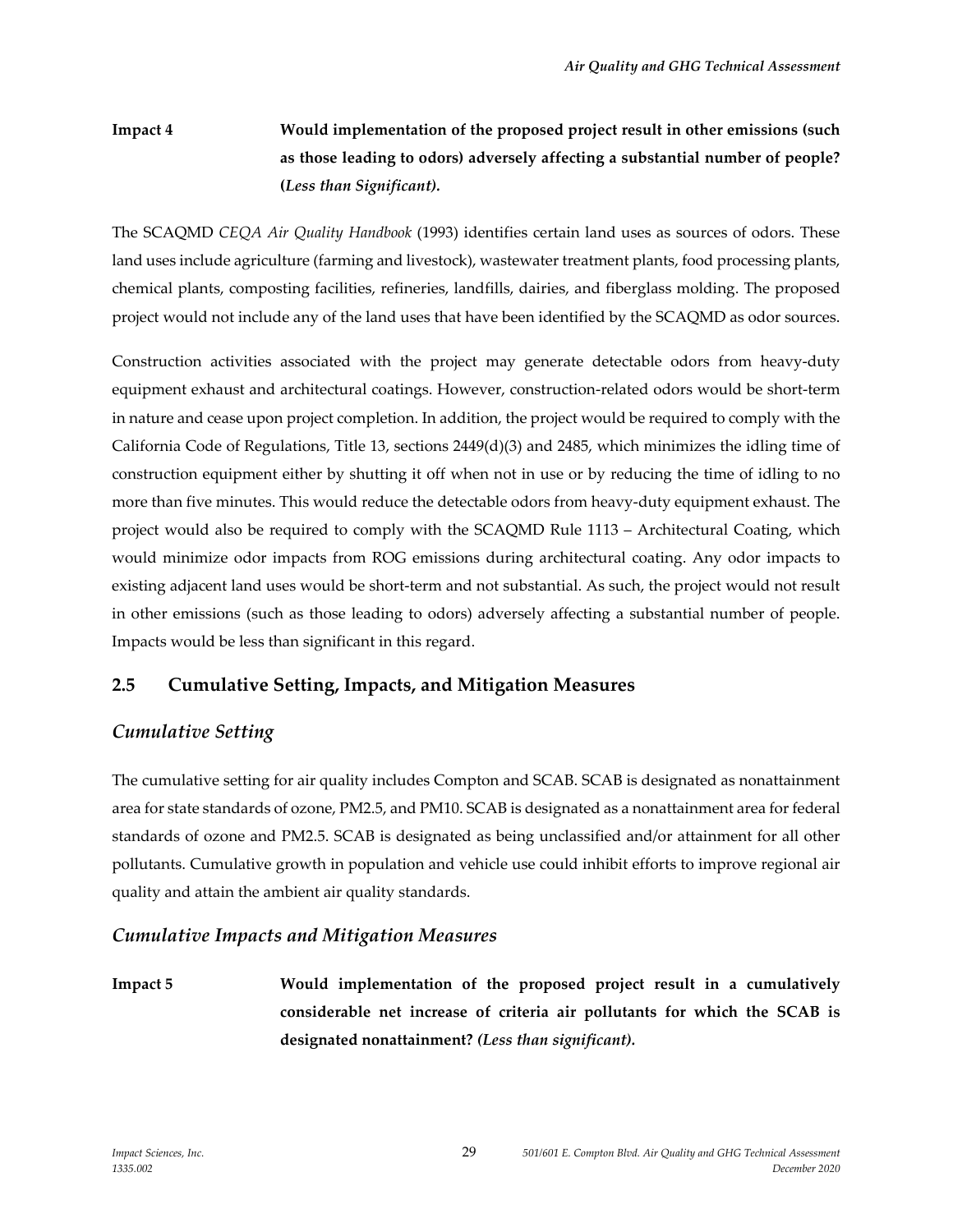The SCAQMD's approach to assessing cumulative impacts is based on the 2016 AQMP forecasts of attainment of ambient air quality standards in accordance with the requirements of the CAA and the CCAA. The SCAQMD neither recommends quantified analyses of cumulative construction or operational emissions, nor does it provide separate methodologies or thresholds of significance to be used to assess cumulative construction or operational impacts. Instead, the SCAQMD recommends that a project's potential contribution to cumulative impacts should be assessed using the same significance criteria as those for project-specific impacts. Therefore, individual development projects that generate constructionrelated or operational emissions that exceed the SCAQMD recommended daily thresholds for projectspecific impacts would also cause a cumulative considerable increase in emissions for those pollutants for which the SCAB is nonattainment.

As discussed in **Impact 1**, the proposed project would be consistent with the 2016 AQMP, which is intended to bring the SCAB into attainment for all criteria pollutants. Furthermore, the operational and construction emissions calculated for the proposed project do not exceed the applicable SCAQMD daily significance thresholds that are designed to assist the region in attaining the applicable ambient air quality standards (see **Table 9, Construction-Related Criteria Pollutant and Precursor Emissions**, and **Table 10, Long-Term Operational Emissions**).

Additionally, with respect to the proposed project's construction-related air quality emissions and cumulative SCAB-wide conditions, the SCAQMD has developed strategies to reduce criteria pollutant emissions outlined in the 2016 AQMP pursuant to federal CAA mandates. As such, the proposed project would comply with SCAQMD Rule 403 requirements and with adopted 2016 AQMP emissions control measures. Per SCAQMD rules and mandates, these same requirements (i.e., Rule 403 compliance and compliance with adopted AQMP emissions control measures) would also be imposed on construction projects throughout the SCAB, which would include related projects.

The proposed project would also not result in cumulative operational air quality impacts because emissions would not exceed the SCAQMD-adopted operational thresholds and the project's contribution is not a significant proportion of the cumulative total emissions. Cumulative projects would likewise be required to reduce their emissions per SCAQMD rules and mandates. The project's cumulative emissions would not considerably contribute to an exceedance of the NAAQS or CAAQS and would, therefore, comply with the goals of the 2016 AQMP. Therefore, the project's contribution to regional pollutant concentrations would not be cumulatively considerable and cumulative impacts would not be significant.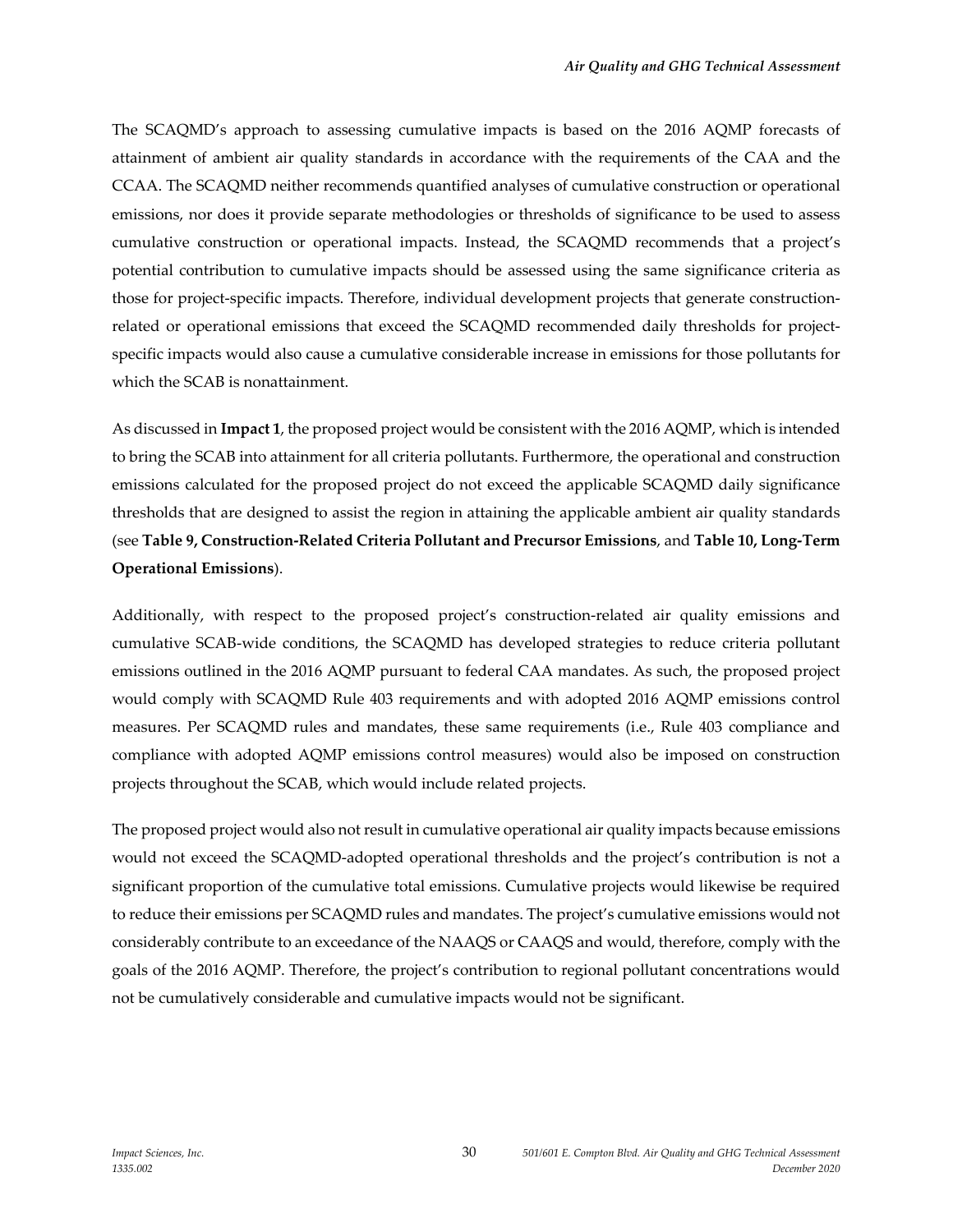## **3.0 GREENHOUSE GAS**

## **3.1 Greenhouse Gas Setting**

Global climate change refers to any significant change in climate measurements, such as temperature, precipitation, or wind, lasting for an extended period (i.e., decades or longer).[3](#page-30-0) Climate change may result from:

- Natural factors, such as changes in the sun's intensity or slow changes in the Earth's orbit around the sun;
- Natural processes within the climate system (e.g., changes in ocean circulation, reduction in sunlight from the addition of GHG and other gases to the atmosphere from volcanic eruptions); and
- Human activities that change the atmosphere's composition (e.g., through burning fossil fuels) and the land surface (e.g., deforestation, reforestation, urbanization, desertification).

In recent decades, changes in climate have caused impacts on natural and human systems on all continents and across the oceans. Impacts are due to observed climate change, irrespective of its cause, indicating the sensitivity of natural and human systems to changing climate.<sup>[4](#page-30-1)</sup> Continuing changes to the global climate system and ecosystems, and to California, are projected to include:

- Rapidly diminishing sea ice and mountain snowpack levels, thereby increasing sea levels and sea surface evaporation rates with a corresponding increase in tropospheric water vapor due to the atmosphere's ability to hold more water vapor at higher temperatures[5;](#page-30-2)
- Rising average global sea levels primarily due to thermal expansion and the melting of glaciers, ice caps, and ice sheets;
- Changing weather patterns, including changes to precipitation, ocean salinity, and wind patterns, and more energetic aspects of extreme weather, including droughts, heavy precipitation, heat waves, extreme cold, and the intensity of tropical cyclones;
- Changing levels in snowpack, river flow and sea levels indicating that climate change is already affecting California's water resources[6](#page-30-3);

<span id="page-30-0"></span><sup>3</sup> US EPA. 2013. Overview of Greenhouse Gases. Available online at: https://www.epa.gov/ghgemissions/ overview-greenhouse-gases. Accessed on August 11, 2018.

<span id="page-30-1"></span><sup>4</sup> Intergovernmental Panel on Climate Change. 2013. "Climate Change 2013: The Physical Science Basis." Available online at: [http://www.climatechange2013.org/.](http://www.climatechange2013.org/) Accessed August 13, 2018.

<span id="page-30-2"></span><sup>5</sup> Ibid.

<span id="page-30-3"></span><sup>6</sup> California Environmental Protection Agency (Cal EPA). 2010. Climate Action Team Report to Governor Schwarzenegger and the Legislature.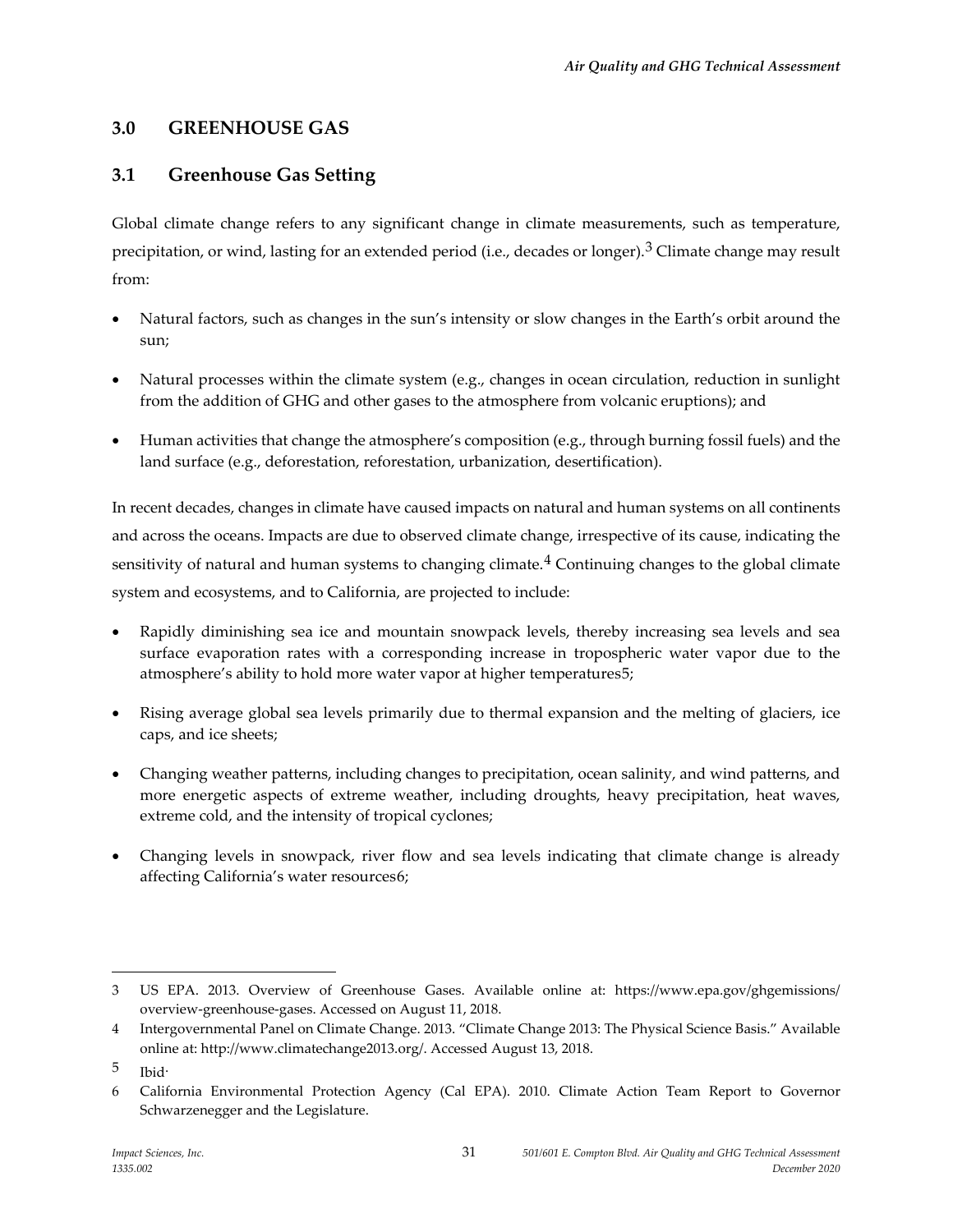- Dry seasons that start earlier and end later, evoking more frequent and intense wildland fires[7](#page-31-0); and
- Increasing demand for electricity due to rising temperatures.[8](#page-31-1)

The natural process through which heat is retained in the troposphere<sup>[9](#page-31-2)</sup> is called the "greenhouse effect." Various gases in the Earth's atmosphere, classified as atmospheric greenhouse gases, play a critical role in determining the Earth's surface temperature. Solar radiation enters Earth's atmosphere as short wave radiation. It travels through the atmosphere without warming it and is absorbed by the Earth's surface. When the Earth re-emits this radiation back toward space, the radiation changes to long wave radiation. GHGs are transparent to incoming short wave solar radiation but absorb outgoing long wave radiation. As a result, radiation that otherwise would escape back into space is now retained, warming the atmosphere. This phenomenon is known as the greenhouse effect.

## *Greenhouse Gas Compounds*

California State law defines GHGs to include the following six compounds:

- **Carbon Dioxide** (CO2) is released to the atmosphere when solid waste, fossil fuels (oil, natural gas, and coal), and wood and wood products are burned. CO<sub>2</sub> emissions from motor vehicles occur during operation of vehicles and operation of air conditioning systems.
- **Methane** (CH4) is emitted during the production and transport of coal, natural gas, and oil. Methane emissions also result from the decomposition of organic waste in solid waste landfills, raising livestock, natural gas and petroleum systems, stationary and mobile combustion, and wastewater treatment.
- **Nitrous Oxide** (N<sub>2</sub>O) is emitted during agricultural and industrial activities, as well as during combustion of solid waste and fossil fuels. N2O emissions from motor vehicles generally occur directly from operation of vehicles.
- **Hydrofluorocarbons** (HFCs) are one of several high global warning potential (GWP) gases that are not naturally occurring and are generated from industrial processes. HFC (refrigerant) emissions from vehicle air conditioning systems occur due to leakage, losses during recharging, or release from scrapping vehicles at end of their useful life.
- **Perfluorocarbons** (PFCs) are another high GWP gas that are not naturally occurring and are generated in a variety of industrial processes. Emissions of PFCs are generally negligible from motor vehicles.

<span id="page-31-0"></span><sup>7</sup> Ibid.

<span id="page-31-1"></span><sup>8</sup> California Environmental Protection Agency (Cal EPA). 2010. Climate Action Team Report to Governor Schwarzenegger and the Legislature.

<span id="page-31-2"></span><sup>&</sup>lt;sup>9</sup> The troposphere is the bottom layer of the atmosphere, which varies in height from the Earth's surface from 6 to 7 miles).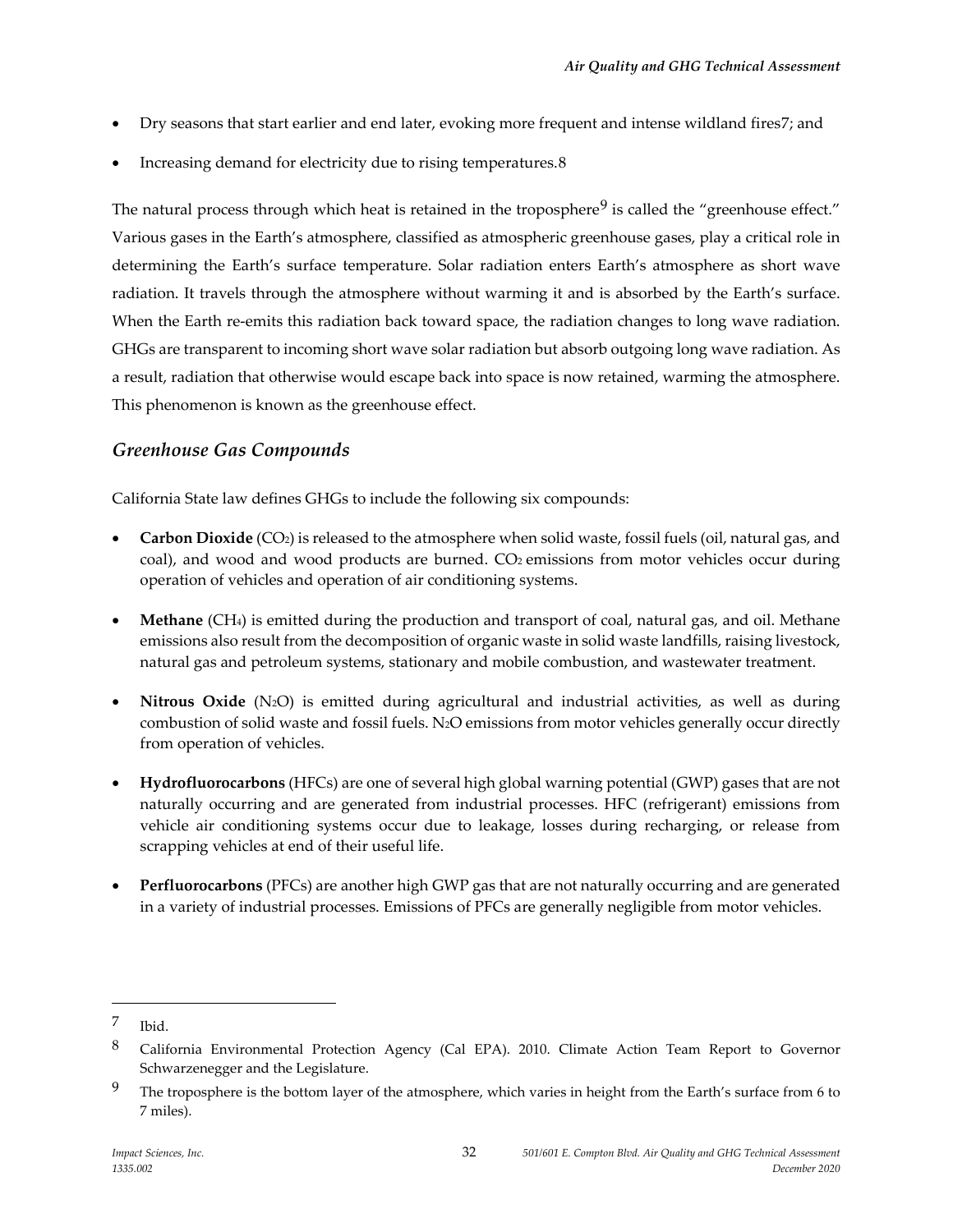• **Sulfur Hexafluoride** (SF6) is another high GWP gas that is not naturally occurring and is generated in a variety of industrial processes. Emissions of SF<sub>6</sub> are generally negligible from motor vehicles.

## **3.2 Regulatory Framework**

### *State*

The state of California has implemented a series of greenhouse gas plans and policies aimed at reducing state greenhouse gas emissions. Measures applicable to the project are summarized below:

### **Executive Order (EO) S-03-05**

On June 1, 2005 EO S-03-05 was issued by Governor Schwarzenegger in order to set statewide emissions reduction standards. The order required the state to reduce GHG emissions to 1990 levels by 2020 and reduce GHG emissions to 80% below 1990 levels by 2050. EO S-3-05 also calls for the Secretary of California Environmental Protection Agency (Cal/EPA) to be responsible for coordination of state agencies and progress reporting.

#### **Assembly Bill (AB) 32**

AB 32 (California Global Warming Solutions Act of 2006) was codified into law in 2006 and codified into law the 2020 GHG emissions targets set by EO S-03-05. AB 32 represents the first enforceable statewide program to limit GHG emissions from all major sectors with penalties for noncompliance.

### **Senate Bill (SB) 32**

SB 32 was signed into law in 2015 and sets into law the mandated reduction targets set in EO B-30-15, which required a reduction in GHG emissions to 40% below the 1990 levels by 2030.

### **CARB's 2017 Final Scoping Plan**

The California Air Resources Board (CARB) in collaboration with over twenty state agencies issued a Final Scoping Plan in 2017 in order to set a framework for the state to meet the overall reduction goals set in SB 32. The 2017 Scoping Plan identified key sectors of the implementation strategy, which includes improvements in low carbon energy, industry, transportation sustainability, natural and working lands, waste management, and water. Through a combination of data synthesis and modeling, CARB determined that the target statewide 2030 emissions limit is 260 MMTCO<sub>2</sub>e, and that further commitments will need to be made to achieve an additional reduction of 50 MMTCO<sub>2</sub>e beyond current policies and programs. Key elements of the 2017 Update include a proposed 20 percent reduction in GHG emissions from refineries and an expansion of the Cap-and-Trade program to meet the aggressive 2030 GHG emissions goal.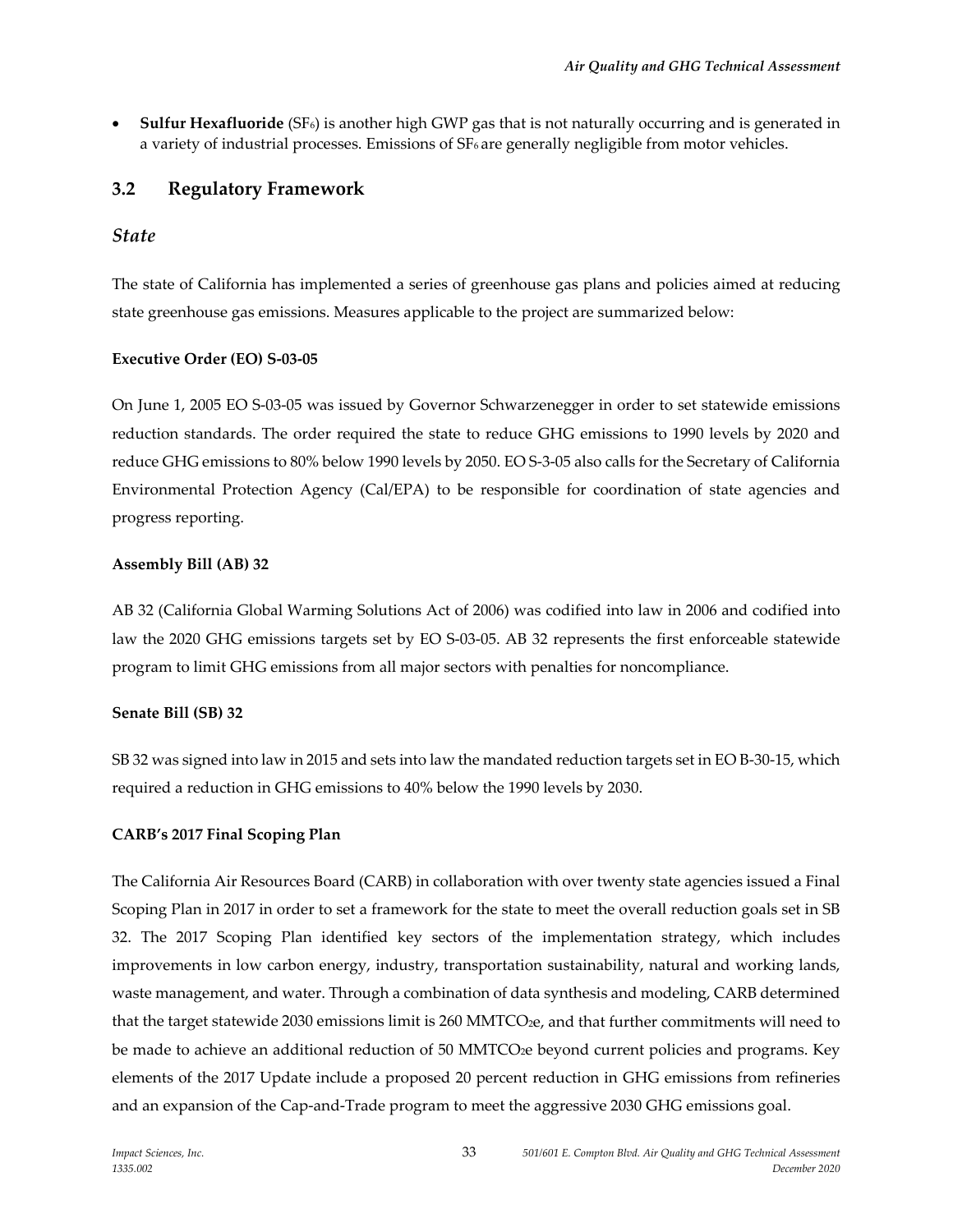## *Regional*

### **SCAQMD Draft Guidance Regarding Interim CEQA GHG Significance Thresholds**

SCAQMD released draft guidance regarding interim CEQA GHG significance thresholds. In its October 2008 document, the SCAQMD proposed the use of a percent emission reduction target (e.g., 30 percent) to determine significance for commercial/residential projects that emit greater than 3,000 metric tons per year. On December 5, 2008, the SCAQMD Governing Board adopted the staff proposal for an interim GHG significance threshold for stationary source/industrial projects where the SCAQMD is lead agency. has Although SCAQMD formed a GHG Significance Threshold Working Group to evaluate potential GHG significance thresholds, SCAQMD has yet to adopt a GHG significance threshold for land use development projects (e.g., residential/commercial projects). The draft tier thresholds recommended by the SCAQMD Working Group were developed more than a decade ago and were never authorized as guidance for GHG analyses. As a result, the SCAQMD draft thresholds are not used in this analysis.

#### **SCAG 2020 Connect SoCal Plan RTP/SCS**

On September 3, 2020, the Southern California Association of Governments (SCAG) Regional Council unanimously voted to approve and fully adopt Connect SoCal (2020-2045 Regional Transportation Plan/Sustainable Communities Strategy [RTP/SCS]).

Connect SoCal is a long-range visioning plan that builds upon and expands land use and transportation strategies established over several planning cycles to increase mobility options and achieve a more sustainable growth pattern. It charts a path toward a more mobile, sustainable and prosperous region by making connections between transportation networks, between planning strategies and between the people whole collaboration can improve the quality of life for Southern Californians. In addition, Connect SoCal is supported by a combination of transportation and land use strategies that outline how the region can achieve California's greenhouse gas emission reduction goals and federal CAA requirements. The plan also strives to achieve broader regional objectives, such as the preservation of natural lands, improvement of public health, increased roadway safety, support for the region's vital goods movement industries and more efficient use of resources.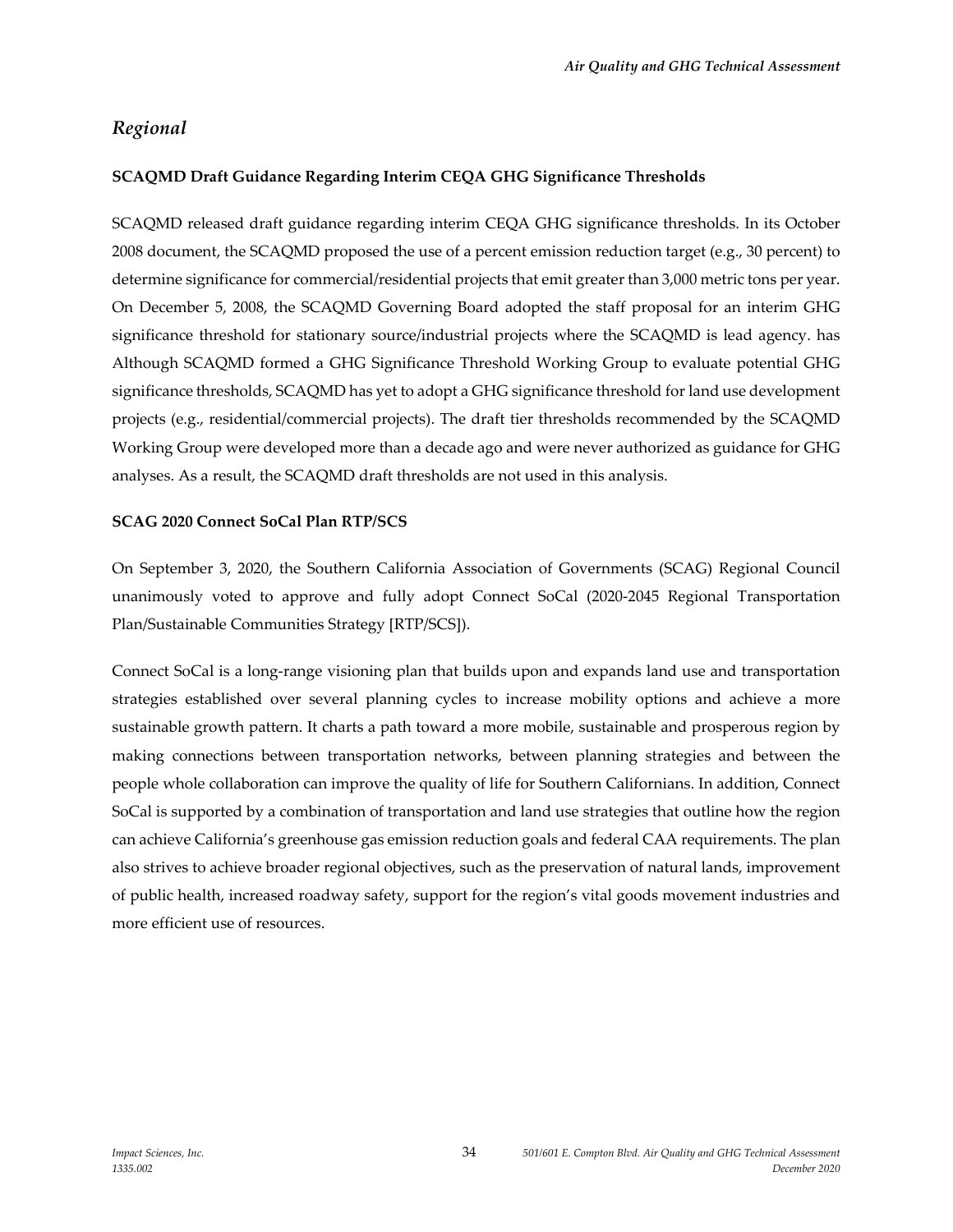## **3.3 Thresholds and Methodology**

## *Thresholds of Significance*

The impact analysis provided below is based on the application of the following California Environmental Quality Act (CEQA) Guidelines Appendix G, which indicates that a project would have a significant impact on GHG emissions if it would:

- 1) Generate greenhouse gas emissions, either directly or indirectly, that may have a significant impact on the environment.
- 2) Conflict with an applicable plan, policy or regulations adopted for the purpose of reducing the emissions of greenhouse gas emissions.

## *Methodology*

GHG emissions and climate change were evaluated in accordance with Appendix G of the *CEQA Guidelines*. *CEQA Guidelines* Section 15064.4 states that, when making a determination with respect to the significance of a project's GHG emissions, a lead agency shall have discretion to determine whether to: (1) Use a model or methodology to quantify greenhouse gas emissions resulting from a project, and which model or methodology to use; and/or (2) Rely on a qualitative analysis or performance-based standards. Section 15064.4 also states that a lead agency should consider the following factors when assessing the significance of the impact of GHG emissions on the environment: (1) The extent to which the project may increase or reduce greenhouse gas emissions as compared to the existing environmental setting; (2) Whether the project emissions exceed a threshold of significance that the lead agency determines applies to the project; and (3) The extent to which the project complies with regulations or requirements adopted to implement a statewide, regional, or local plan for the reduction or mitigation of GHG emissions.

GHG emissions were calculated in the same CalEEMod model used to determine the proposed project's criteria air pollutant emissions. Consistent with SCAQMD recommendations, construction emissions were amortized over a thirty-year period and added to the annual operational emissions to determine annual GHG emissions. Consistent with *CEQA Guidelines* Section 15064(h)(3), Project significance was determined based on the proposed project's consistency with an approved plan or mitigation program that provides specific requirements that will avoid or substantially lessen the cumulative problem within the geographic area of the project. CARB's 2017 Scoping Plan and SCAG's 2020 Connect SoCal Plan apply to the project and are intended to reduce GHG emissions to meet the statewide targets set in Senate Bill (SB) 32. Thus, the project would not have a significant effect on the environment if it is found to be consistent with CARB's 2017 Scoping Plan and SCAG's 2020 Connect SoCal Plan.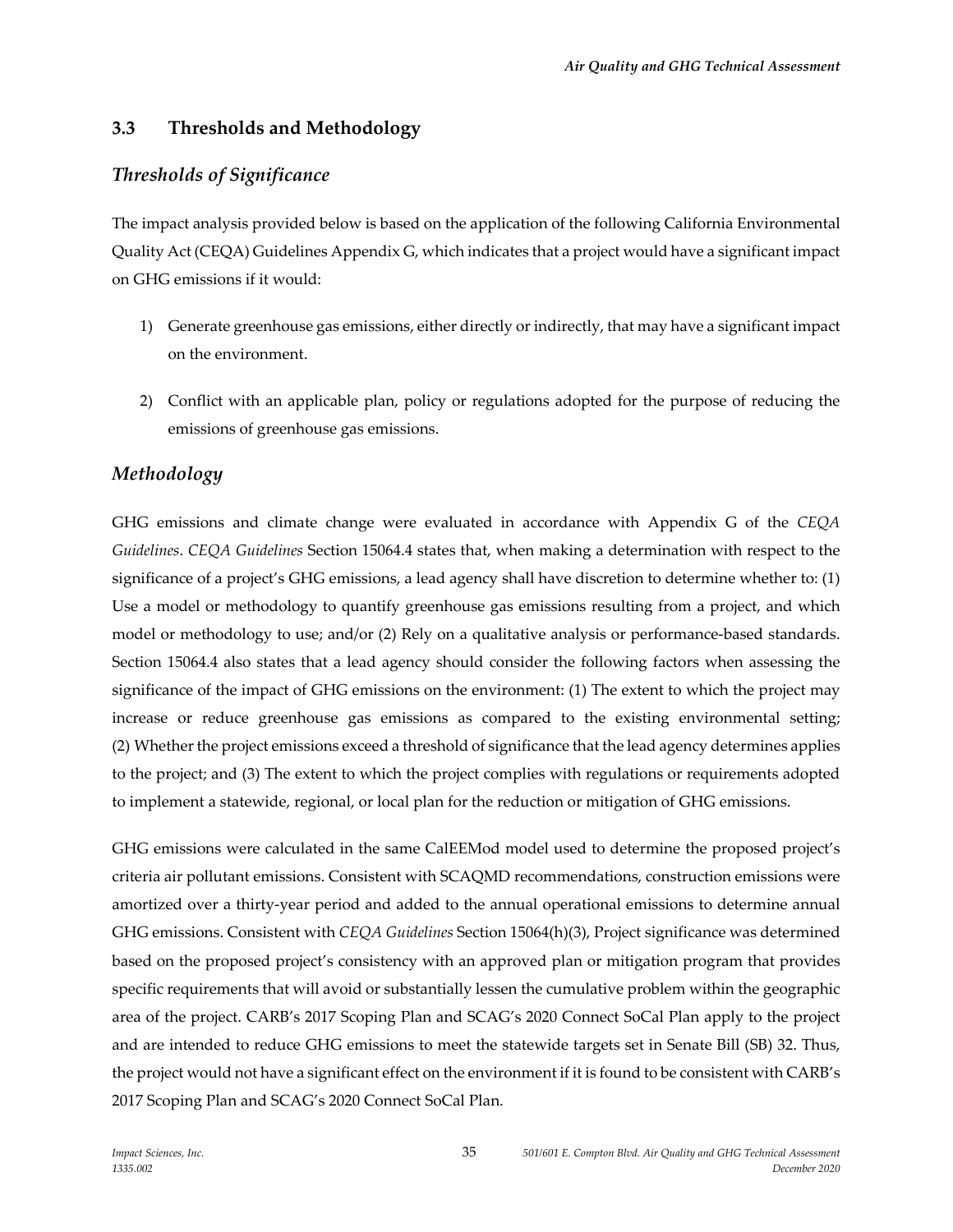## **3.4 Greenhouse Gas Project Impacts and Mitigation Measures**

**Impact 1 Would implementation of the proposed project generate greenhouse gas emissions, either directly or indirectly, that may have a significant impact on the environment?** *(Less than Significant).*

Both construction period and operational period activities would have the potential to generate GHG emissions.

#### **Construction Emissions**

The proposed project would generate GHG emissions during temporary, short-term construction activities such as demolition, site preparation and grading, running of construction equipment engines, movement of on-site heavy-duty construction vehicles, hauling of materials to and from the site, asphalt paving, and construction worker motor vehicle trips.

Through CalEEMod, project GHG emissions throughout project construction were calculated from off-road equipment usage, hauling vehicles, delivery, and worker trips to and from the site. The total GHG construction emissions over the approximately 2.5-year construction period of the proposed project would be approximately 2,630 MT CO2e. As GHG emissions from construction activities would occur over a relatively short time span, these emissions would contribute a relatively small portion of the lifetime GHG emissions of the proposed project. The total construction GHG emissions were divided by 30 to determine an annual construction emission rate to be amortized over the proposed project's first 30 years of operational life, consistent with CEQA analysis across the state. Amortized over a 30-year period, the proposed project is anticipated to emit approximately 87.7 MT CO2e/year.

#### **Operational Emissions**

The proposed project includes an Innovation Hub, retail uses, residential uses, and on-site parking. GHG emissions would be generated from area, energy, and mobile-sources as the site will generate vehicle trips from residents, employees, and visitors. Area source emissions are based on project's land uses and land use sizes, GHG emission factors for fuel combustion, and the global warming potential (GWP) values for the GHGs emitted. Electricity usage emissions are based on the land uses, default demand factors for the land use, GHG emission factors for the utility provider, and the GWP values of the GHGs emitted. Mobilesource GHG emissions are determined based on the project's estimated annual VMT, which is calculated in CalEEMod based on the daily trip generation rates provided in the project's traffic report. Waste and water emissions are derived from the anticipated water usage and wastewater generated based on the project's proposed land uses and the associated water demand factors.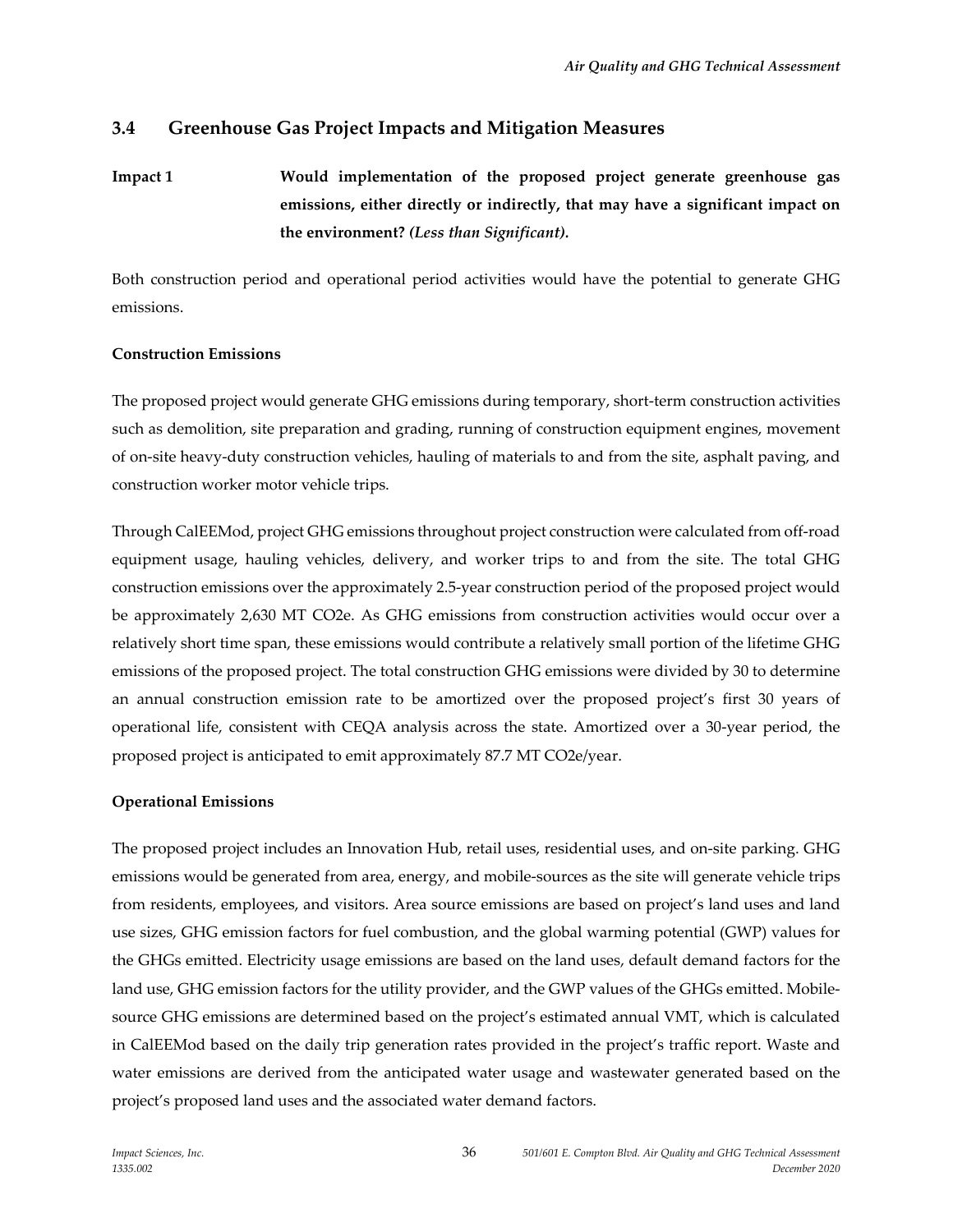The estimated total net annual project emissions, including operation emissions and amortized construction emissions, are detailed in **Table 12, Proposed Project Greenhouse Gas Emissions**.

| <b>Emissions Source</b>       | <b>Metric Tons of Carbon Dioxide</b><br>Equivalent (per year) |
|-------------------------------|---------------------------------------------------------------|
| <b>Amortized Construction</b> | 87.7                                                          |
| Area Sources                  | 89.2                                                          |
| <b>Energy Sources</b>         | 1,158                                                         |
| Mobile Sources                | 1,505                                                         |
| <b>Waste Sources</b>          | 95                                                            |
| <b>Water Sources</b>          | 218                                                           |
| <b>Total GHG Emissions</b>    | 3,153                                                         |

| Table 12                                         |
|--------------------------------------------------|
| <b>Proposed Project Greenhouse Gas Emissions</b> |

*Source: Impact Sciences, 2020.*

As shown in **Table 12**, the project's combined long-term net operational emissions and amortized construction emissions would be approximately 3,153 MT CO2e/year. The quantification of GHG emissions is provided for informational purposes while significance is based on the project's consistency with statewide and regional policies and plans to meet the state reduction goals set in SB 32, including CARB's 2017 Scoping Plan and SCAG's 2020 Connect SoCal RTP/SCS, see **Impact 2**.

## **Impact 2 Would implementation of the proposed project generate greenhouse gas emissions, either directly or indirectly, that may have a significant impact on the environment?** *(Less than Significant).*

The proposed project would have a significant impact with respect to GHG emissions and global climate change if it would substantially conflict with the provisions of Section 15064.4(b) of the *CEQA Guidelines.*

Pursuant to Appendix G of the *CEQA Guidelines*, a significant GHG impact is identified if the project could conflict with applicable GHG reduction plans, policies, or regulations. Development projects would be subject to complying with SB 32, and SCAG's Connect SoCal Plan. SB 32 is a statewide reduction goal aimed at reducing emissions to 40% below 1990 levels by 2030. CARB's 2017 Scoping Plan sets a framework for the State to meet the reduction targets of SB 32.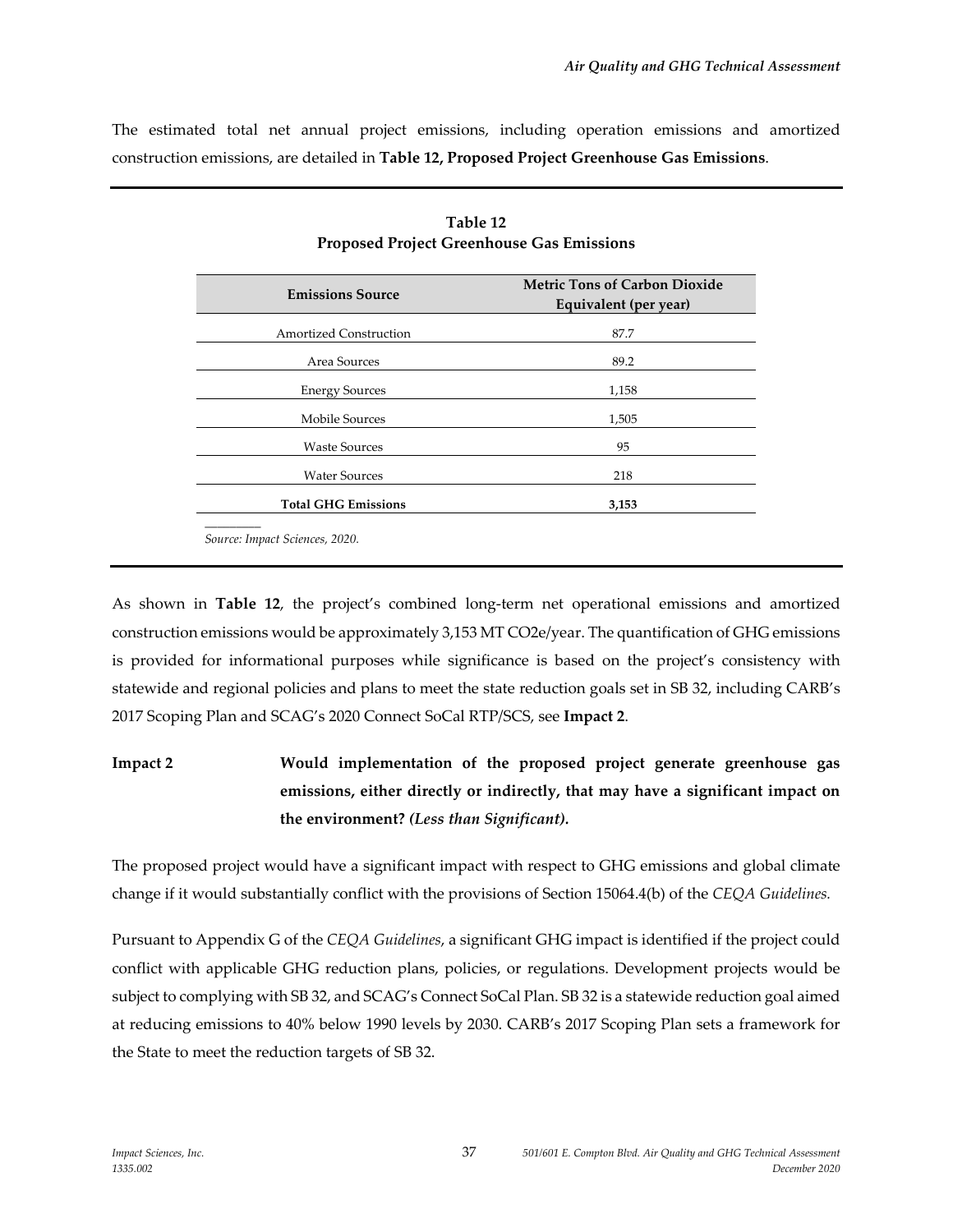## **Consistency with the Final 2017 Scoping Plan Update**

CARB issued the Final 2017 Scoping Plan Update in November 2017 and establishes emissions reduction strategies necessary to meet SB 32's 2030 reduction goals. **Table 13, Project Consistency with Applicable 2017 Scoping Plan Greenhouse Gas Emission Reduction Strategies**, identifies the Scoping Plan policies that are applicable to the proposed project. As shown, the proposed project would be consistent with the Scoping Plan.

## **Table 13 Project Consistency with CARB 2017 Scoping Plan Greenhouse Gas Emission Reduction Strategies**

| <b>Strategy</b>                                                                                                                                                                                                                                                                                                                                                                      | <b>Project Consistency</b>                                                                                                                                                                                                                                                                                                                                                                                                     |
|--------------------------------------------------------------------------------------------------------------------------------------------------------------------------------------------------------------------------------------------------------------------------------------------------------------------------------------------------------------------------------------|--------------------------------------------------------------------------------------------------------------------------------------------------------------------------------------------------------------------------------------------------------------------------------------------------------------------------------------------------------------------------------------------------------------------------------|
| Implement SB 350 by 2030:                                                                                                                                                                                                                                                                                                                                                            | Not Applicable. The measure is not related to development                                                                                                                                                                                                                                                                                                                                                                      |
| Increase the Renewables Portfolio Standard to 50 percent of<br>retail sales by 2030 and grid reliability                                                                                                                                                                                                                                                                             | projects but intended for energy providers.                                                                                                                                                                                                                                                                                                                                                                                    |
| Establish annual targets for statewide energy efficiency<br>$\bullet$<br>savings and demand reduction that will achieve a<br>cumulative doubling of statewide energy efficiency savings<br>in electricity and natural gas end uses by 2030.                                                                                                                                          | Not Applicable. This measure is directed towards<br>policymakers, not development projects. However, the<br>proposed project is designed to meet CALGreen building<br>standards by including measures designed to reduce energy                                                                                                                                                                                                |
| Reduce GHG emissions in the electricity sector through the<br>٠<br>implementation of the above measures and other actions as<br>modeled in the IRPs to meet GHG emissions reductions<br>planning targets in the IRP process. Load-serving entities<br>and publicly-owned utilities meet GHG emissions planning<br>targets through a combination of measures as described in<br>IRPs. | consumption.<br>Consistent. The proposed project will be required to adhere to<br>the latest CALGreen building Codes and Title 24, which will<br>result in a more efficient project site.                                                                                                                                                                                                                                      |
| Implement Mobile Source Strategy (Cleaner Technology and<br>Fuels):<br>Further reduce VMT through continued implementation of SB<br>375 and regional Sustainable Communities Strategies;<br>forthcoming statewide implementation of SB 743; and potential<br>additional VMT reduction strategies not specified in the Mobile                                                         | Not Applicable. This measure is directed towards<br>policymakers, not development projects.                                                                                                                                                                                                                                                                                                                                    |
| Source Strategy but included in the document "Potential VMT<br>Reduction Strategies for Discussion."                                                                                                                                                                                                                                                                                 |                                                                                                                                                                                                                                                                                                                                                                                                                                |
| By 2019, develop pricing policies to support low-GHG<br>transportation (e.g. low-emission vehicle zones for heavy duty,<br>road use, parking pricing, transit discounts).                                                                                                                                                                                                            | Not Applicable. This measure is directed towards<br>policymakers, not development projects.                                                                                                                                                                                                                                                                                                                                    |
| By 2019, develop regulations and programs to support organic<br>waste landfill reduction goals in the SLCP and SB 1383.                                                                                                                                                                                                                                                              | Not Applicable. This measure is directed towards CARB,<br>CalRecycle, CDFA, SWRCB, and local air districts. However,<br>the statewide policy goals of 75 percent of solid waste<br>generated be source reduce, recycled, or composted by 2020<br>under AB 341. Since the project will be operational after this<br>year, the project's waste collection service will be required to be<br>compliant with this waste reduction. |
| Identify and expand funding and financing mechanisms to<br>support GHG reductions across all sectors.                                                                                                                                                                                                                                                                                | <b>Consistent.</b> The proposed project will be required to adhere to<br>the latest CALGreen Building Standards and Title 24.                                                                                                                                                                                                                                                                                                  |

*Source: Impact Sciences, 2020.*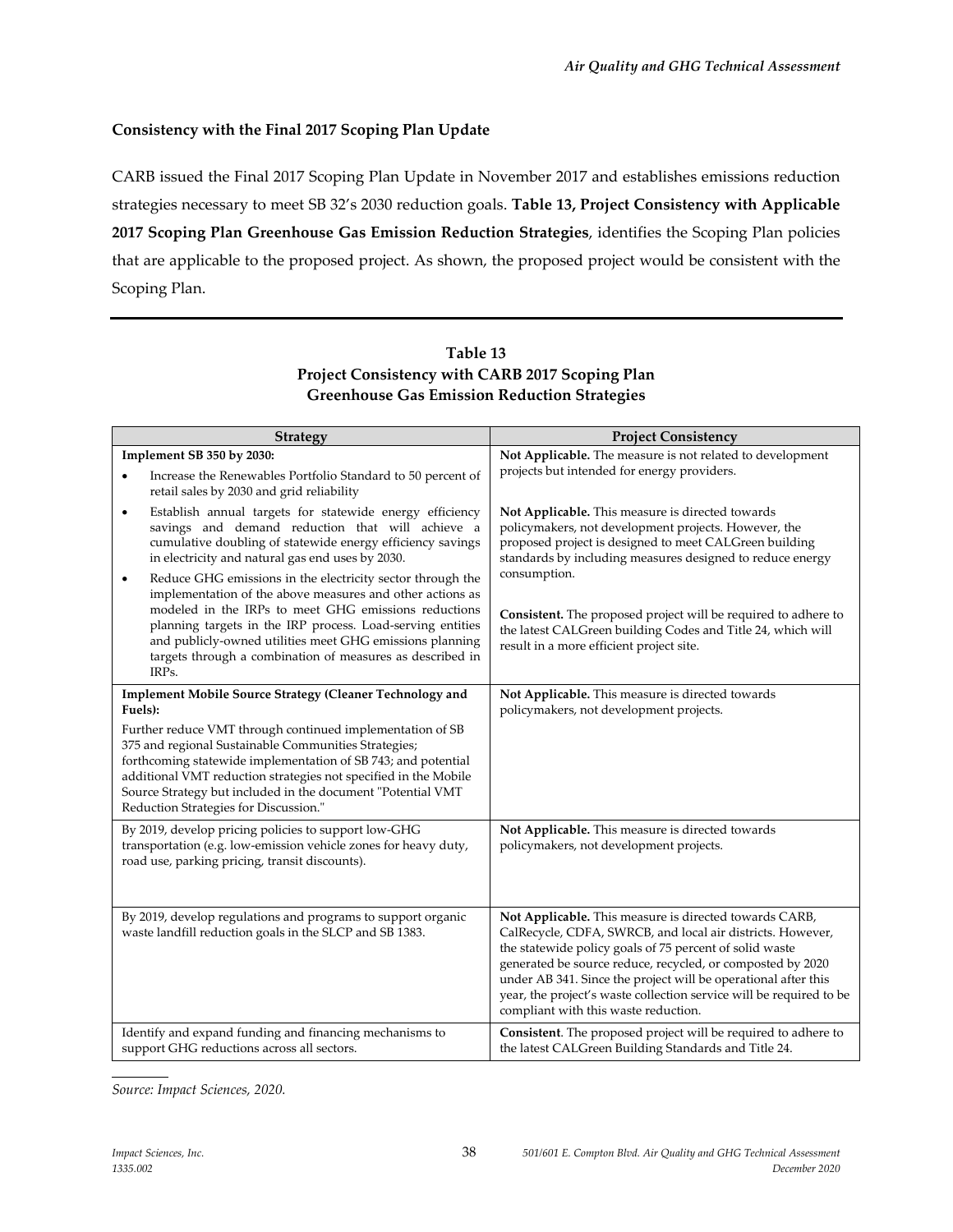*CARB. California's 2017 Climate Change Scoping Plan. Available online at:* https://ww3.arb.ca.gov/cc/scopingplan/scoping\_plan\_2017.pdf*, accessed February 20, 2020.*

Based on this evaluation, this analysis finds the project would be consistent with all feasible and applicable strategies recommended in the 2017 Scoping Plan Update.

## **Consistency with SCAG's Connect SoCal Plan**

At the regional level, the Connect SoCal RTP and SCS represent the region's Climate Action Plan that defines strategies for reducing GHGs. In order to assess the project's potential to conflict with Connect SoCal, this section analyzes the project's land use profile for consistency with those in the SCS. Generally, projects are considered consistent with the provisions and general policies of applicable City and regional land use plans and regulations, such as SCAG's SCS, if they are compatible with the general intent of the plans and would not preclude the attainment of their primary goals.

**Table 14**, **Project Consistency with SCAG Connect SoCal**, demonstrates the project's consistency with the strategies set forth in the Connect SoCal Plan. The project would also be consistent with the applicable strategies set forth in Connect SoCal's "A Path to Greater Access, Mobility, & Sustainability" chapter. Therefore, the project would be consistent with the GHG reduction related actions and strategies contained in Connect SoCal.

| <b>Actions and Strategies</b>                                                                                                                            | <b>Consistency Analysis</b>                                                                                                                                                                                                                                                                   |  |  |
|----------------------------------------------------------------------------------------------------------------------------------------------------------|-----------------------------------------------------------------------------------------------------------------------------------------------------------------------------------------------------------------------------------------------------------------------------------------------|--|--|
| <b>Focus Growth Near Destinations &amp; Mobility Options</b>                                                                                             |                                                                                                                                                                                                                                                                                               |  |  |
| Emphasize land use patterns that facilitate multimodal access to<br>work, educational and other destinations                                             | Consistent: The proposed project would construct 300<br>residential units and retail space approximately 0.43 miles from<br>the Metro A (Blue) line Compton station.                                                                                                                          |  |  |
| Focus on job/housing balance to reduce commute times and<br>distances and expand job opportunities near transit and along<br>center-focused main streets | Consistent: The proposed project includes a mix of jobs and<br>housing located within 0.43 miles of the Metro A (Blue) line<br>Compton station.                                                                                                                                               |  |  |
| Plan for growth near transit investments and support<br>implementation of first/last mile strategies                                                     | Consistent: The proposed project would construct 300<br>residential units and commercial space approximately 0.43 miles<br>from the Metro A (Blue) line Compton station. The proposed<br>project will include on-site bicycle parking that will promote<br>active transportation and storage. |  |  |
| Promote the redevelopment of underperforming retail<br>developments and other outmoded nonresidential uses                                               | <b>Consistent:</b> The proposed project would redevelop a portion<br>Compton Boulevard. The site currently sits empty but was<br>previously developed with vacant commercial space.                                                                                                           |  |  |
| Prioritize infill and redevelopment of underutilized land to<br>accommodate new growth, increase amenities and connectivity<br>in existing neighborhoods | Consistent: The proposed project will develop an underutilized<br>property in the City with a mixed-use development with<br>residential units, job opportunities, and retail located near major<br>transit and an existing residential neighborhood.                                          |  |  |

## **Table 14 Project Consistency with SCAG Connect SoCal Plan**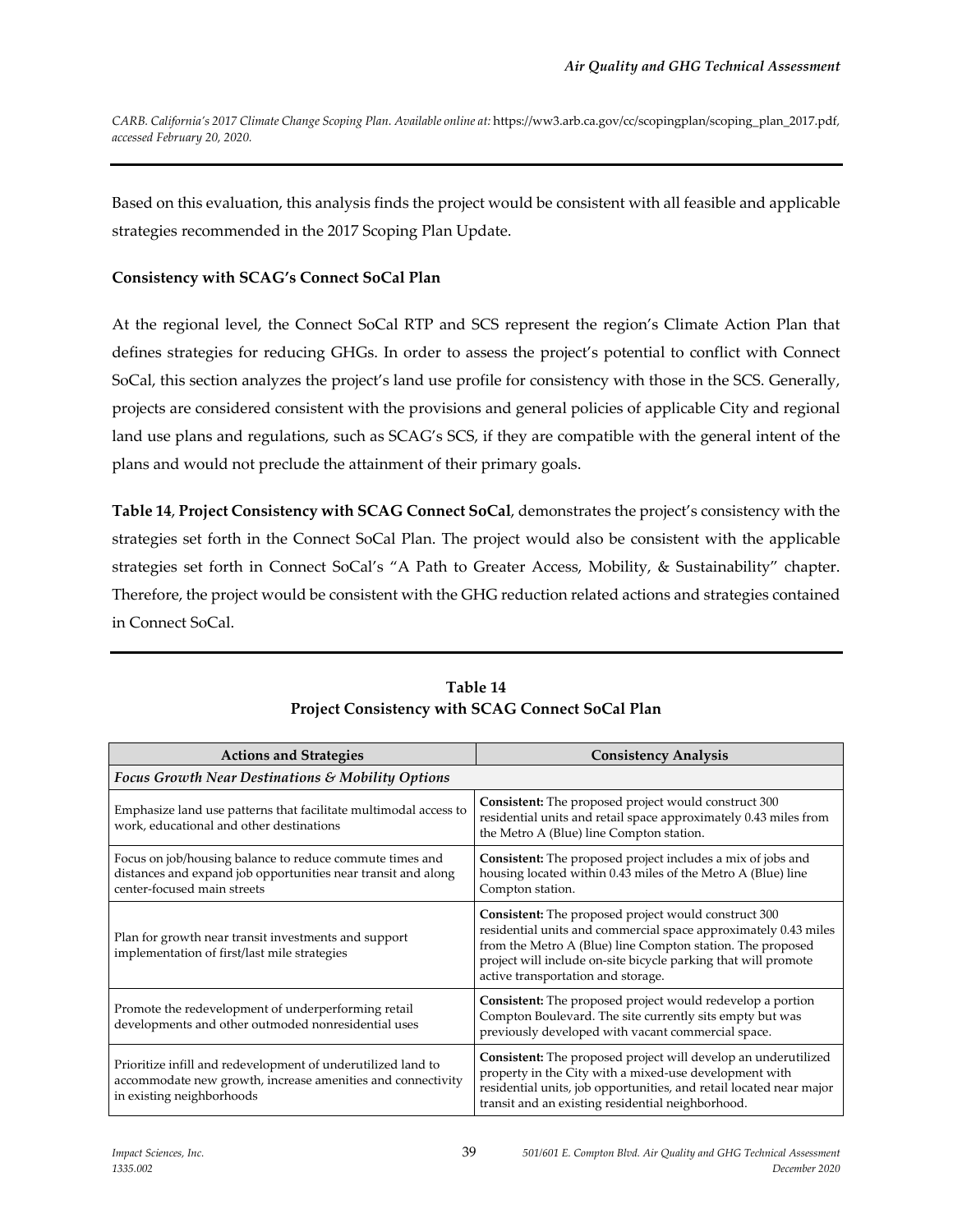| <b>Actions and Strategies</b>                                                                                                                                                                                                                                                     | <b>Consistency Analysis</b>                                                                                                                                                                                                                                                                              |
|-----------------------------------------------------------------------------------------------------------------------------------------------------------------------------------------------------------------------------------------------------------------------------------|----------------------------------------------------------------------------------------------------------------------------------------------------------------------------------------------------------------------------------------------------------------------------------------------------------|
| Encourage design and transportation options that reduce the<br>reliance on and number of solo car trips (this could include<br>mixed uses or locating and orienting close to existing<br>destinations)                                                                            | Consistent: The proposed project would construct 300<br>residential units and commercial space approximately 0.43 miles<br>from the Metro A (Blue) line Compton station. The proposed<br>project will include on-site bicycle parking that will promote<br>active transportation.                        |
| <b>Promote Diverse Housing Choices</b>                                                                                                                                                                                                                                            |                                                                                                                                                                                                                                                                                                          |
| Preserve and rehabilitate affordable housing and prevent<br>displacement                                                                                                                                                                                                          | Consistent: The proposed project would be constructed on an<br>underutilized site and would not displace any affordable<br>housing units. Instead, the proposed project will construct<br>housing in the area and is exploring funding options for<br>affordable housing units.                          |
| Identify opportunities for new workforce and affordable<br>housing development                                                                                                                                                                                                    | Consistent: The proposed project is a mixed-use development<br>with 300 residential units, some of which will likely be occupied<br>by employees of the proposed Innovation Hub and retail. The<br>proposed project is exploring funding options for affordable<br>housing units.                        |
| Leverage Technology Innovations                                                                                                                                                                                                                                                   |                                                                                                                                                                                                                                                                                                          |
| Promote low emission technologies such as neighborhood<br>electric vehicles, shared rides hailing, car sharing, bike sharing<br>and scooters by providing supportive and safe infrastructure<br>such as dedicated lanes, charging and parking/drop-off space                      | Not Applicable: This strategy is aimed at local government to<br>promote shared bikes and scooters, electric vehicles, ride sharing<br>and provide safe infrastructure such dedicated lanes, charging<br>and parking/drop-off space, the proposed project would not<br>interfere with such policymaking. |
| Identify ways to incorporate "micro-power grids" in<br>communities, for example solar energy, hydrogen fuel cell<br>power storage and power generation                                                                                                                            | Not Applicable: The proposed project would not interfere with<br>this goal.                                                                                                                                                                                                                              |
| <b>Support Implementation of Sustainability Policies</b>                                                                                                                                                                                                                          |                                                                                                                                                                                                                                                                                                          |
| Pursue funding opportunities to support local sustainable<br>development implementation projects that reduce GHG<br>emissions                                                                                                                                                     | Consistent: The proposed project is planning to apply for grants<br>that would construct active public transportation projects that<br>reduce GHG.                                                                                                                                                       |
| Support statewide legislation that reduces barriers to new<br>construction and that incentivizes development near transit<br>corridors and stations                                                                                                                               | Not Applicable: While this strategy calls on the state to adopt<br>policies to new construction near transit corridors and stations,<br>the proposed project would not interfere with such<br>policymaking and would construct a mixed-use development<br>within a half mile of a major transit stop.    |
| Support cities in the establishment of Enhanced Infrastructure<br>Financing Districts (EIFDs), Community Revitalization and<br>Investment Authorities (CRIAs), or other tax increment or value<br>capture tools to finance sustainable infrastructure and<br>development projects | Not Applicable: While this strategy calls on cities to establish tax<br>incentive or other value capture tools to finance sustainable<br>infrastructure, the proposed project would not interfere with<br>such policymaking.                                                                             |
| Work with local jurisdictions/communities to identify<br>opportunities and assess barriers to implement sustainability<br>strategies                                                                                                                                              | Not Applicable: While this strategy calls on SCAG to work with<br>local jurisdictions to identify ways to implement sustainable<br>strategies, the proposed project would not interfere with such<br>policymaking.                                                                                       |
| Enhance partnerships with other planning organizations to<br>promote resources and best practices in the SCAG region                                                                                                                                                              | Not Applicable: While this strategy calls on planning<br>organizations to promote resources and best practices in SCAG,<br>the proposed project would not interfere with such<br>policymaking.                                                                                                           |
| Continue to support long range planning efforts by local<br>jurisdictions                                                                                                                                                                                                         | Not Applicable: While this strategy calls on local jurisdictions to<br>support long range planning, the proposed project would not<br>interfere with such policymaking.                                                                                                                                  |
| Provide educational opportunities to local decisions makers and<br>staff on new tools, best practices and policies related to<br>implementing the Sustainable Communities Strategy                                                                                                | Not Applicable: While this strategy calls on local jurisdictions to<br>provide educational opportunities on new tools and practices to<br>promote the Sustainable Communities Strategy, the proposed<br>project would not interfere with such policymaking.                                              |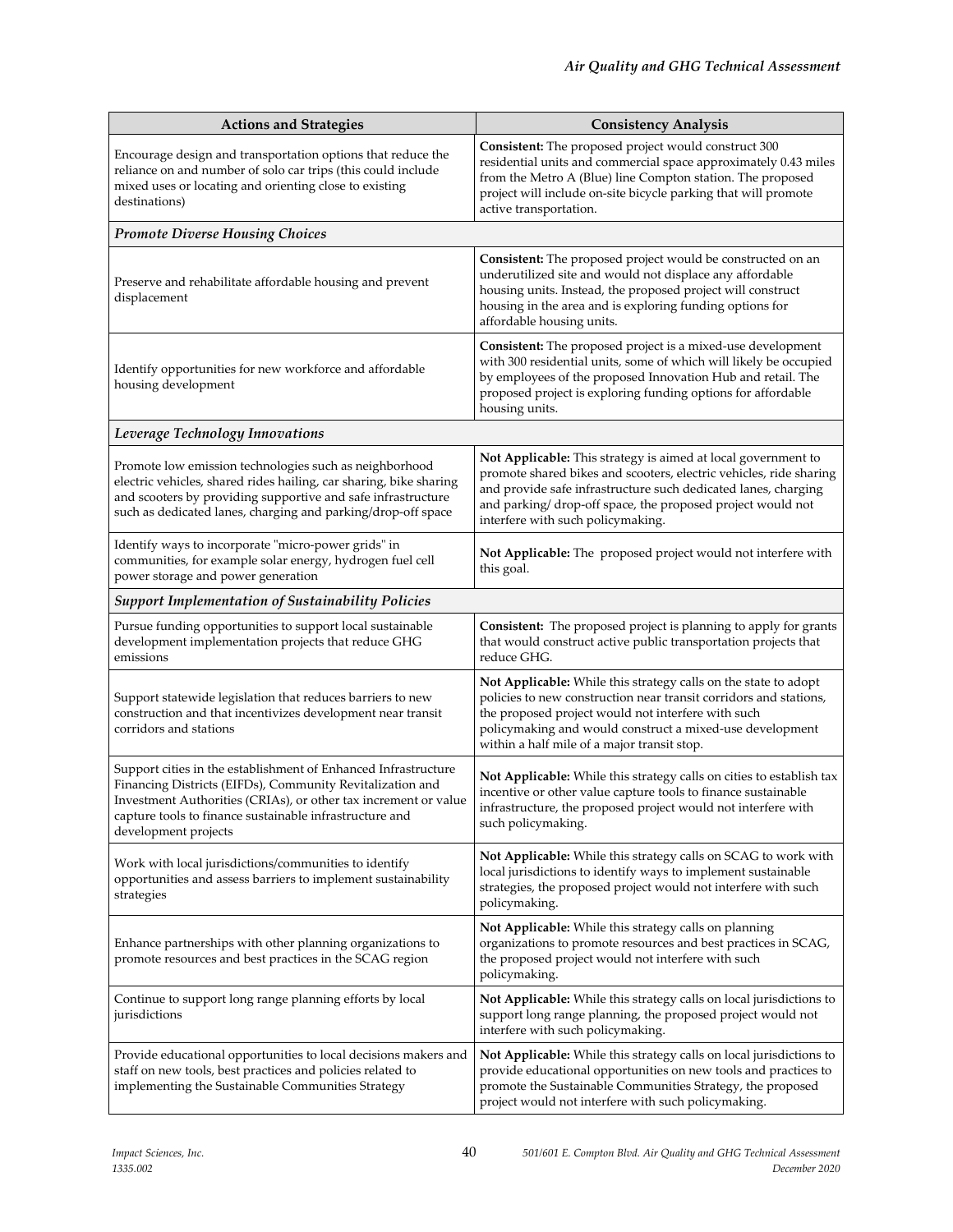| <b>Actions and Strategies</b>                                                                                                                                                                     | <b>Consistency Analysis</b>                                                                                                                                                                                                                                                                                                                                                                                                                      |  |  |
|---------------------------------------------------------------------------------------------------------------------------------------------------------------------------------------------------|--------------------------------------------------------------------------------------------------------------------------------------------------------------------------------------------------------------------------------------------------------------------------------------------------------------------------------------------------------------------------------------------------------------------------------------------------|--|--|
| Promote a Green Region                                                                                                                                                                            |                                                                                                                                                                                                                                                                                                                                                                                                                                                  |  |  |
| Support development of local climate adaptation and hazard<br>mitigation plans, as well as project implementation that<br>improves community resiliency to climate change and natural<br>hazards. | Not Applicable: While this strategy calls on local jurisdictions<br>to support the development of local climate adaptation and<br>hazard mitigation plans, the project would not interfere with<br>this goal.                                                                                                                                                                                                                                    |  |  |
| Support local policies for renewable energy production,<br>reduction of urban heat islands and carbon sequestration                                                                               | Not Applicable: While this strategy calls on local governments<br>to adopt policies for renewable energy production, the<br>proposed project would not interfere with such policymaking.                                                                                                                                                                                                                                                         |  |  |
| Integrate local food production into the regional landscape                                                                                                                                       | Not Applicable: While this strategy calls on local governments<br>to integrate local food into the regional landscape, the<br>proposed project would not interfere with such policymaking.                                                                                                                                                                                                                                                       |  |  |
| Promote more resource efficient development focused on<br>conservation, recycling and reclamation                                                                                                 | Consistent. The proposed project will be required to adhere to<br>the latest CALGreen Building Codes and Title 24, which will<br>result in a more efficient project site. Furthermore, during<br>construction, the proposed project will be required to adhere to<br>Compton Municipal Code §21-2 Diversion of construction and<br>demolition waste, which requires the diversion of 75% of<br>construction and demolition waste from landfills. |  |  |
| Preserve, enhance and restore regional wildlife connectivity                                                                                                                                      | Not Applicable: The proposed project will be constructed in an<br>existing urban setting. The project would not interfere with this<br>goal.                                                                                                                                                                                                                                                                                                     |  |  |
| Reduce consumption of resource areas, including agricultural<br>land                                                                                                                              | Consistent. The proposed project will be constructed in an<br>existing urban setting and, as a result, will not consume any<br>resource areas or agricultural land.                                                                                                                                                                                                                                                                              |  |  |
| Identify ways to improve access to public park space                                                                                                                                              | Not Applicable. While this strategy calls on local governments<br>to improve access to public park space, the Proposed Project<br>would not interfere with this goal.                                                                                                                                                                                                                                                                            |  |  |

*Source: Impact Sciences, 2020.*

*SCAG. 2019. Connect SoCal – The 2020-2045 Regional Transportation Plan/Sustainable Communities Strategy, Chapter 3: A Path to Greater Access, Mobility, & Sustainability. Available online at:* https://www.connectsocal.org/Documents/Draft/dConnectSoCal-03\_Draft-Plan.pdf*, accessed October 19, 2020.*

## *Conclusion*

*\_ \_\_*

The proposed project places a mix of residences, amenities and jobs within walking distance of the Metro A Line (Blue). The proposed project also plans to implement streetscape improvements and provide bicycle parking on-site in order to promote pedestrians and bicycle travel. As a result, the project is consistent with CARB's 2017 Scoping Plan and SCAG's Connect SoCal 2020 RTP/SCS. Furthermore, the proposed project will be constructed consistent with CALGreen Building Code and Title 24 which will reduce on-site GHG emissions from area and energy sources. For these reasons, the proposed project would have a less than significant impact in regard to GHG emissions.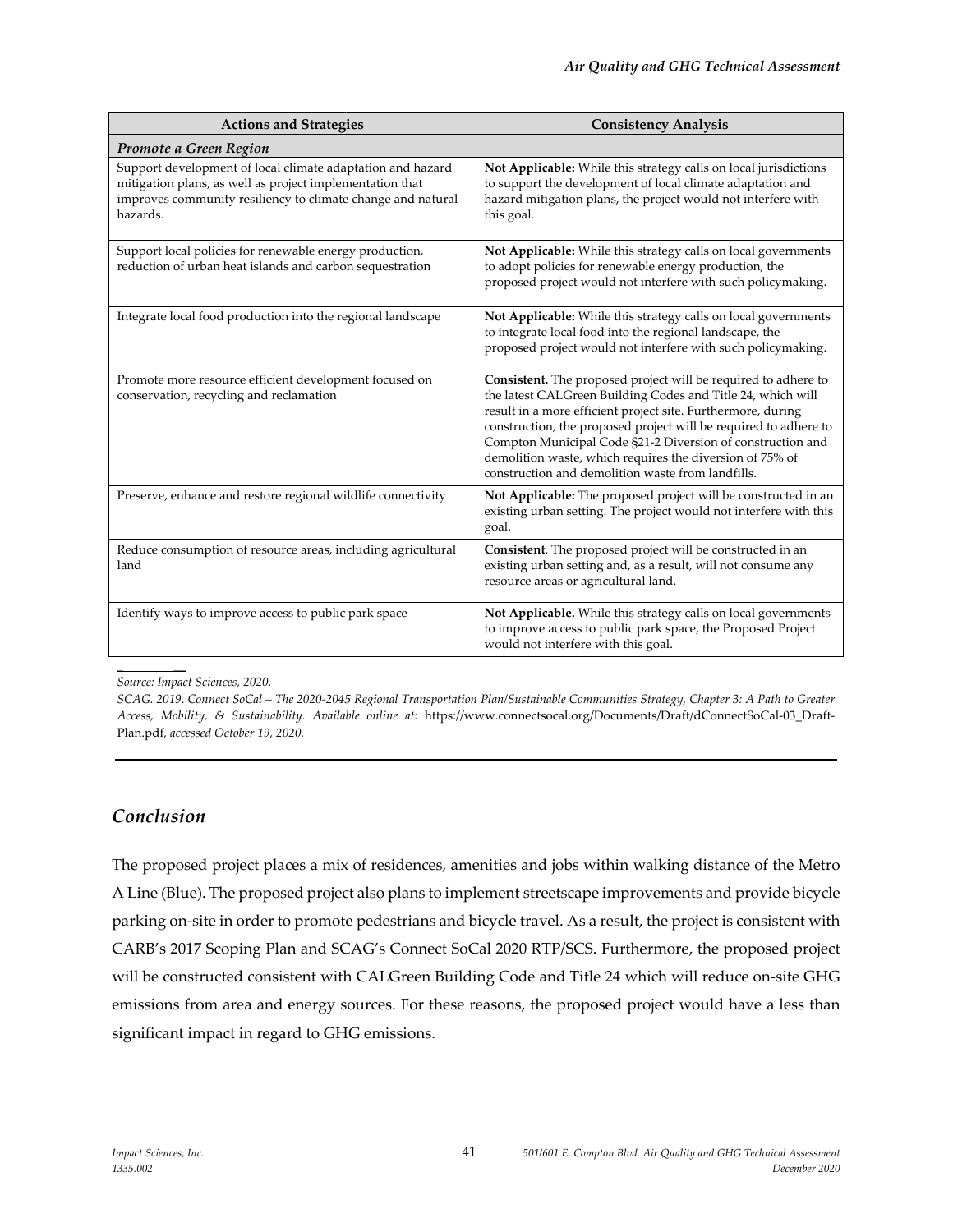- California Air Resources Board. 2016. *Ambient Air Quality Standards*. Available online at: https://ww3.arb .ca.gov/research/aaqs/aaqs2.pdf.
- CARB. *California's 2017 Climate Change Scoping Plan*. Available online at: https://ww3.arb.ca.gov /cc/scopingplan/scoping\_plan\_2017.pdf, accessed February 20, 2020.
- California Air Resources Board. *Air Quality Data Statistics*. Available: http://www.arb.ca.gov/adam/.
- Caltrans. *Traffic Census Program.* Available: https://dot.ca.gov/programs/traffic-operations/census.
- City of Compton. 2011. Draft Compton General Plan. Available: http://www.comptoncity.org/civicax /filebank/blobdload.aspx?BlobID=24243.
- Intergovernmental Panel on Climate Change. 2013. Climate Change 2013: The Physical Science Basis. Available online at: [http://www.climatechange2013.org/.](http://www.climatechange2013.org/)

Los Angeles Unified School District. 2020. 2020 Developer Fee Justification Study. Available online at: https://achieve.lausd.net/cms/lib/CA01000043/Centricity/Domain/921/LAUSD%20Dev%20Fee%20Study% 202020\_Final.pdf.

- SCAG. 2019. *Connect SoCal – The 2020-2045 Regional Transportation Plan/Sustainable Communities Strategy, Chapter 3: A Path to Greater Access, Mobility, & Sustainability*. Available online at: https://www.connectsocal.org/Documents/Draft/dConnectSoCal-03\_Draft-Plan.pdf, accessed February 20, 2020.
- South Coast Air Quality Management District. 1976. *Rule 402. Nuisance*. Available: http://www.aqmd.gov /docs/default-source/rule-book/rule-iv/rule-402.pdf?sfvrsn=4.
- South Coast Air Quality Management District. 1993. *CEQA Air Quality Handbook*.
- South Coast Air Quality Management District. 2005. *Rule 403. Fugitive Dust*. Available: http://www.aqmd .gov/docs/default-source/rule-book/rule-iv/rule-403.pdf.
- South Coast Air Quality Management District. 2008. *Final Localized Significance Threshold Methodology*. Available: http://www.aqmd.gov/docs/default-source/ceqa/handbook/localized-significancethresholds/final-lst-methodology-document.pdf?sfvrsn=2.
- South Coast Air Quality Management District. 2009. *Appendix C – Mass Rate LST Look-Up Tables*. Available: http://www.aqmd.gov/docs/default-source/ceqa/handbook/localized-significancethresholds/appendix-c-mass-rate-lst-look-up-tables.pdf?sfvrsn=2.
- South Coast Air Quality Management District. 2014. *Application of the South Coast Air Quality Management District for Leave to File of Amicus Curiae in Support of Neither Party and Brief of Amicus Curiae. In the Supreme Court of California. Sierra Clube, Revive the San Joaquin, and League of Women Voters of Fresno v. County of Fresno.*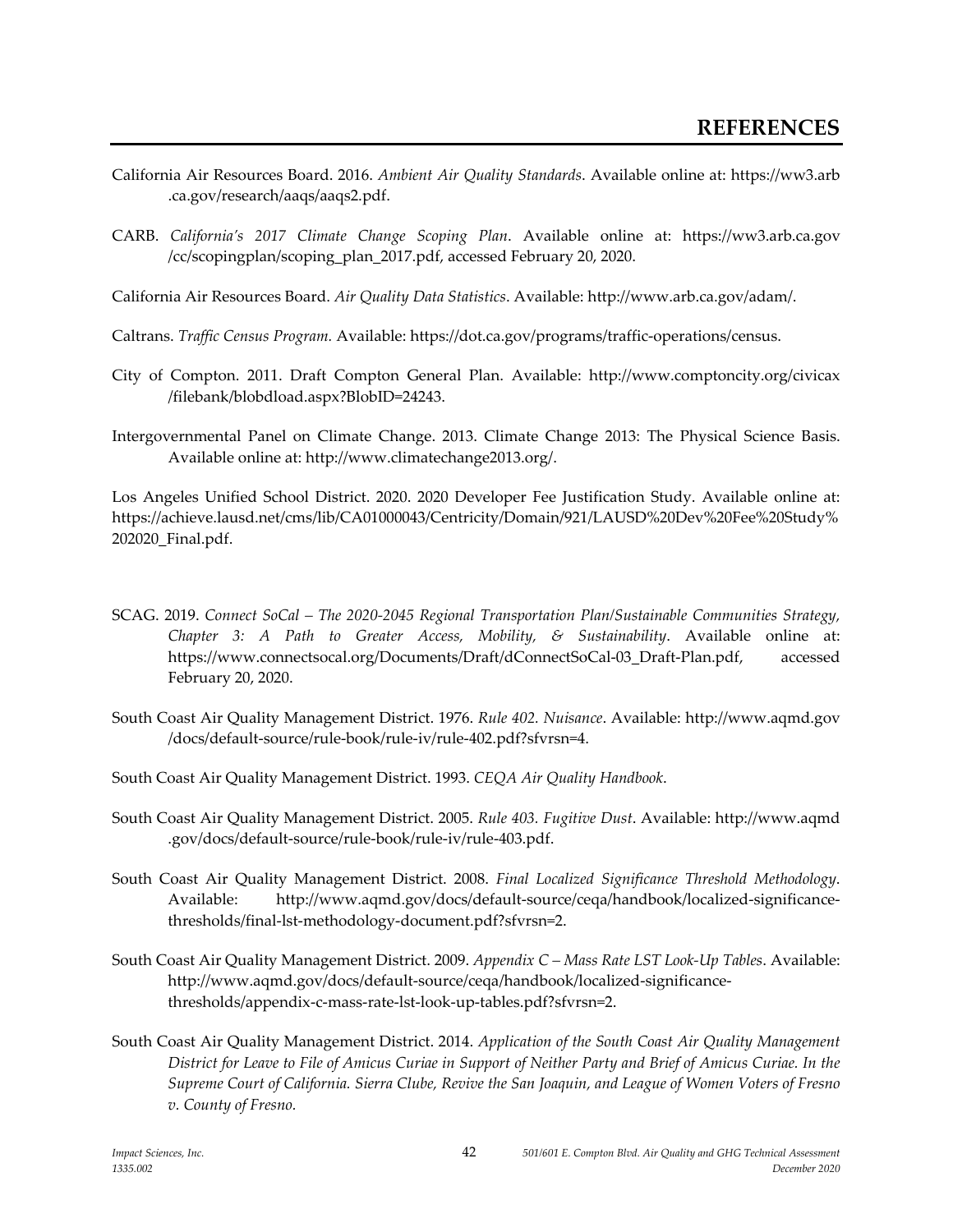- South Coast Air Quality Management District. 2016. *Rule 1113. Architectural Coatings*. Available: http://www.aqmd.gov/docs/default-source/rule-book/reg-xi/r1113.pdf?sfvrsn=24.
- South Coast Air Quality Management District. 2003. *Final 2003 AQMP Appendix V Modeling and Attainment Demonstrations*. Available: www.aqmd.gov/docs/default-source/clean-air-plans/air-qualitymanagement-plans/2003-air-quality-management-plan/2003-aqmp-appendix-v.pdf?sfvrsn=2.
- South Coast Air Quality Management District. 2008. Interim CEQA GHG Significance Threshold for Stationary Sources, Rules and Plan. Available online at: http://www.aqmd.gov/docs/defaultsource/ceqa/handbook/greenhouse-gases-(ghg)-ceqa-significancethresholds/ghgboardsynopsis.pdf?sfvrsn=2.
- South Coast Air Quality Management District. 2017. *Final 2016 Air Quality Management Plan*. Available: http://www.aqmd.gov/docs/default-source/clean-air-plans/air-quality-management-plans/2016 air-quality-management-plan/final-2016-aqmp/final2016aqmp.pdf?sfvrsn=15.
- South Coast Air Quality Management District. 2017. *Rule 1401. New Source Review of Toxic Air Contaminants*. Available: http://www.aqmd.gov/docs/default-source/rule-book/reg-xiv/rule-1401.pdf?sfvrsn=4.
- South Coast Air Quality Management District. 2019. *South Coast AQMD Air Quality Significance Thresholds*. Available: http://www.aqmd.gov/docs/default-source/ceqa/handbook/scaqmd-air-qualitysignificance-thresholds.pdf?sfvrsn=2.
- South Coast Air Quality Management District. *Greenhouse Gases (GHG) CEQA Significance Thresholds.* Available online at: http://www.aqmd.gov/home/rules-compliance/ceqa/air-quality-analysis-handbook/ghgsignificance-thresholds/page/2.
- South Coast Air Quality Management District. Chapter 3 Interim GHG Significance Threshold Staff Proposal. Available at: http://www.aqmd.gov/docs/default-source/ceqa/handbook/greenhousegases-(ghg)-ceqasignificance-thresholds/ghgattachmente.pdf?sfvrsn=2
- South Coast Air Quality Management District. *National Ambient Air Quality Standards (NAAQS) and California Ambient Air Quality Standards (CAAQS) Attainment Status for South Coast Air Basin*. Available: http://www.aqmd.gov/docs/default-source/clean-air-plans/air-quality-managementplans/naaqs-caaqs-feb2016.pdf.
- U.S. Environmental Protection Agency. 2018. *Monitor Values Report*. Available: https://www.epa.gov /outdoor-air-quality-data/monitor-values-report.
- U.S. Environmental Protection Agency. *Carbon Monoxide Emissions*. Available: https://cfpub.epa.gov/roe /indicator.cfm?i=10.
- U.S. Environmental Protection Agency. *What is a MERV rating?* 2020. Available: https://www.epa.gov /indoor-air-quality-iaq/what-merv-rating-1.
- US Environmental Protection Agency. 2013. Overview of Greenhouse Gases. Available online at: https://www.epa.gov/ghgemissions/overview-greenhouse-gases. Accessed on August 11, 2018.